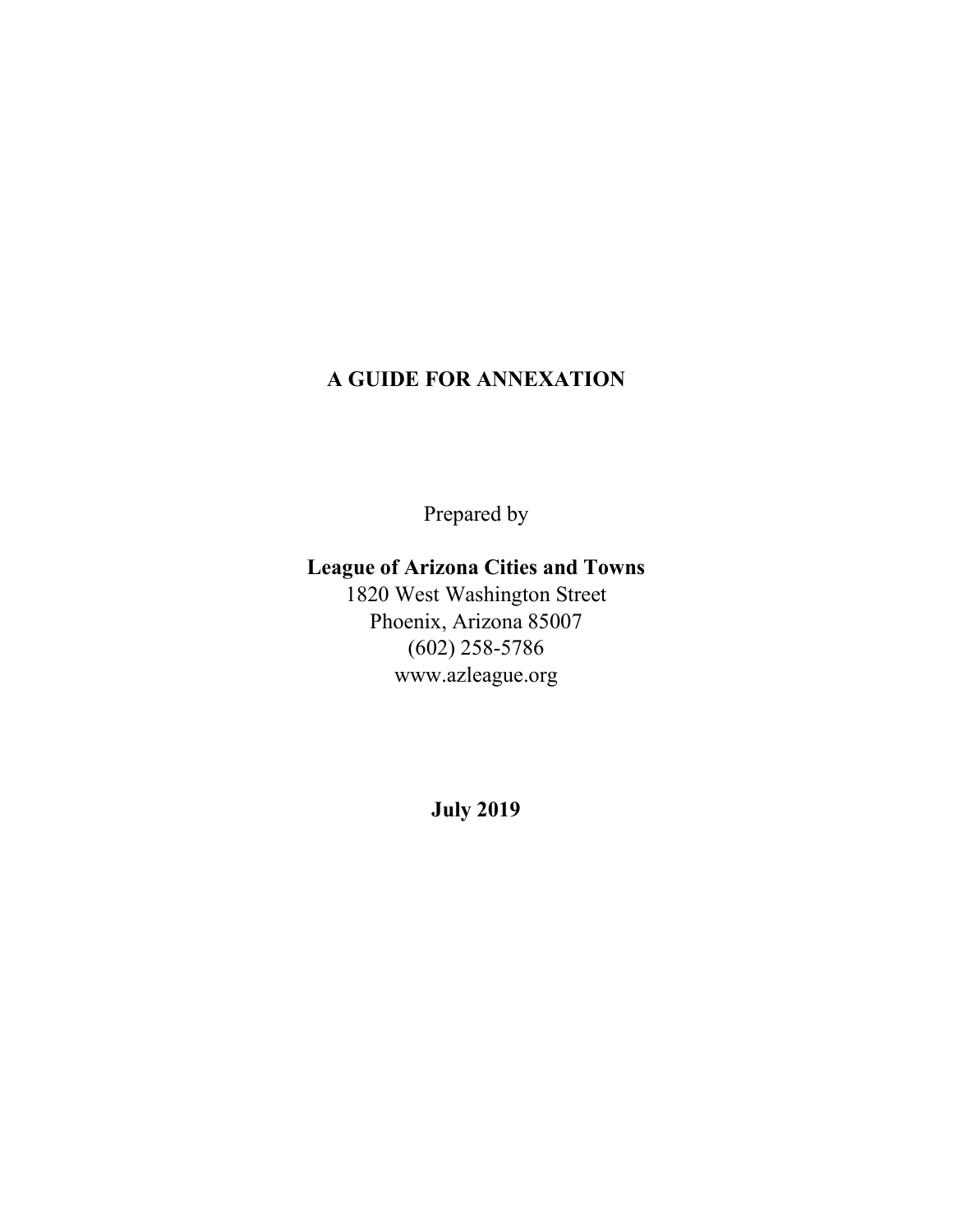# **TABLE OF CONTENTS**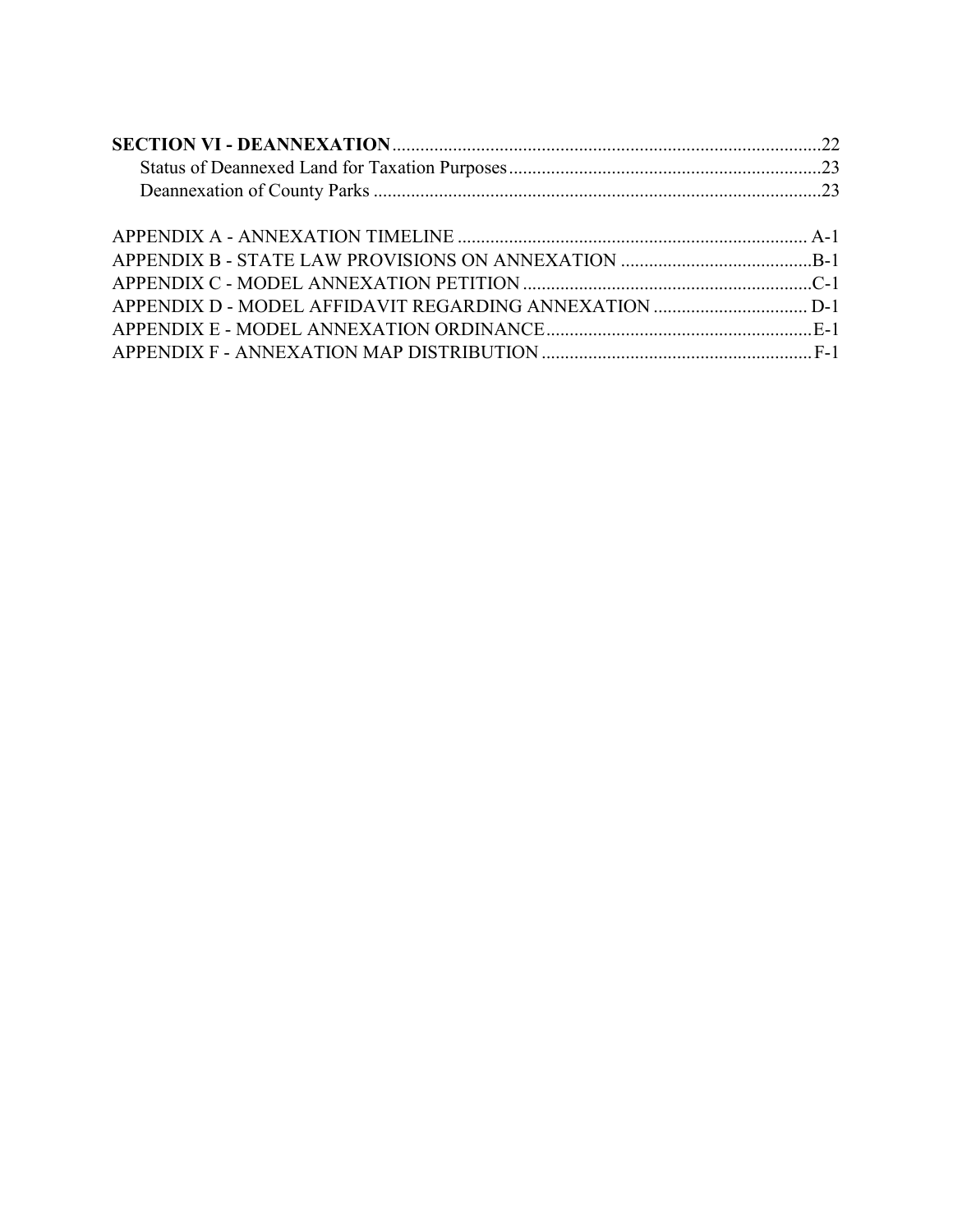## **FOREWORD**

This manual has been prepared for the use of Arizona's local government officials involved in the annexation process.

The publication is designed to provide a step-by-step guide to the annexation of land and to set forth the statutory requirements and applicable court decisions on the subject. This manual replaces three previous editions and reflects recent court cases and additional requirements for conducting annexations as adopted by the Legislature. As always, we recommend consultation with your city or town attorney before proceeding with an annexation.

The information contained in this booklet will, we hope, make it a useful reference document. Any comments, suggestions, or criticisms regarding the content of this publication will be appreciated.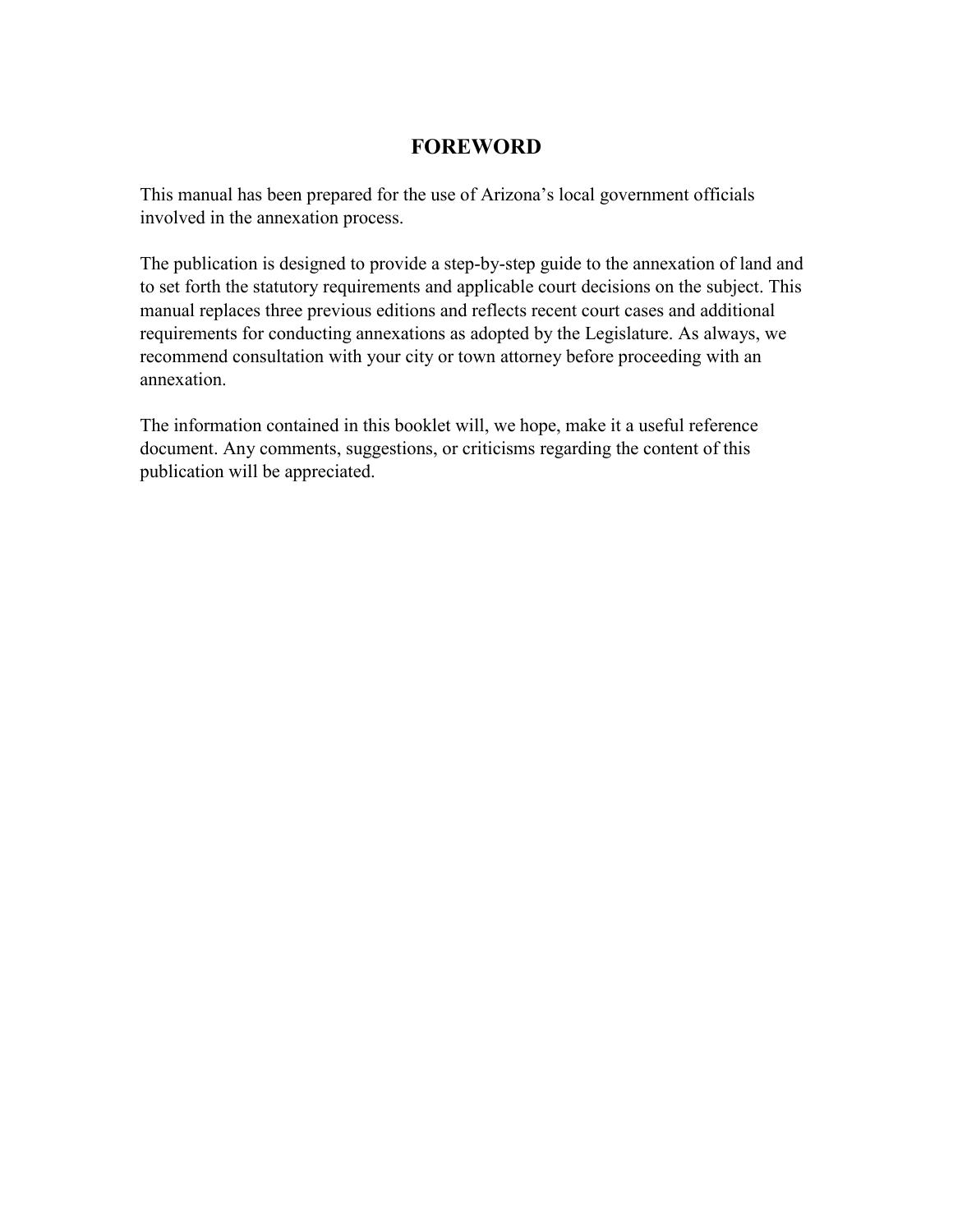## **INTRODUCTION**

Annexation is the process by which a city or town may assume jurisdiction over unincorporated territory adjacent to its boundaries. As such, annexation represents a serious step in the overall growth of a city or town. In Arizona, annexation requires the consent of the owners of at least one-half of the value of the real and personal property **and** more than one-half by number of the property owners in the territory to be annexed as shown by the last assessment. In addition, the consent of the city or town council is required.

Cities and towns have taken different approaches to annexation. Some wait until residents of an area request annexation before becoming involved, while other cities and towns have developed an annexation policy to provide for balanced growth in conformance with city or town standards. No matter which approach is taken, there are certain procedural requirements set forth in state law. The purpose of this manual is to provide a step-by-step review of those requirements which must be followed by a city or town in annexation proceedings.

There are many pro and con arguments which have been advanced regarding annexations. The basic arguments for annexation are that residents receive the benefits of a higher level of municipal services and that development is subject to municipal building codes, subdivision requirements, and zoning ordinances. Additionally, residents of the annexed area are permitted a voice in community affairs that affect them.

Local officials should also be aware of some of the common arguments against annexation. Opponents of annexation contend that those residents outside the city or town limits chose to build and live there to avoid taxes and services they do not want and, perhaps, to enjoy certain rural amenities. In addition, some opponents of annexation feel that the very act of bringing fringe areas into an established city or town will hasten the growth of such areas.

In any annexation decision, the practical consequences and costs of providing services to the area to be annexed must be considered. A plan, policy, or procedure is required by law to be in place prior to adoption of the annexation ordinance to provide the annexed territory with appropriate levels of infrastructure and services to serve anticipated new development in the annexed area within ten years of when the annexation becomes final. In addition to these specific plans, policies, or procedures, some cities and towns adopt a general annexation policy that serves as a guide to staff and to residents in unincorporated areas contiguous to the city or town. This type of policy could be adopted following a study of the various factors involved in annexation. While the annexation of territory may mean additional state shared revenue will flow to the municipality, the additional revenue to be gained must be considered in light of the necessary additional expenditures to provide services to the annexed area.

Since annexation is subject to challenge on procedural grounds, your city or town attorney should be involved throughout every phase of annexation from the planning stage to the completion of the annexation. **This manual is in no way a substitute for such essential consultation with your local city or town attorney.**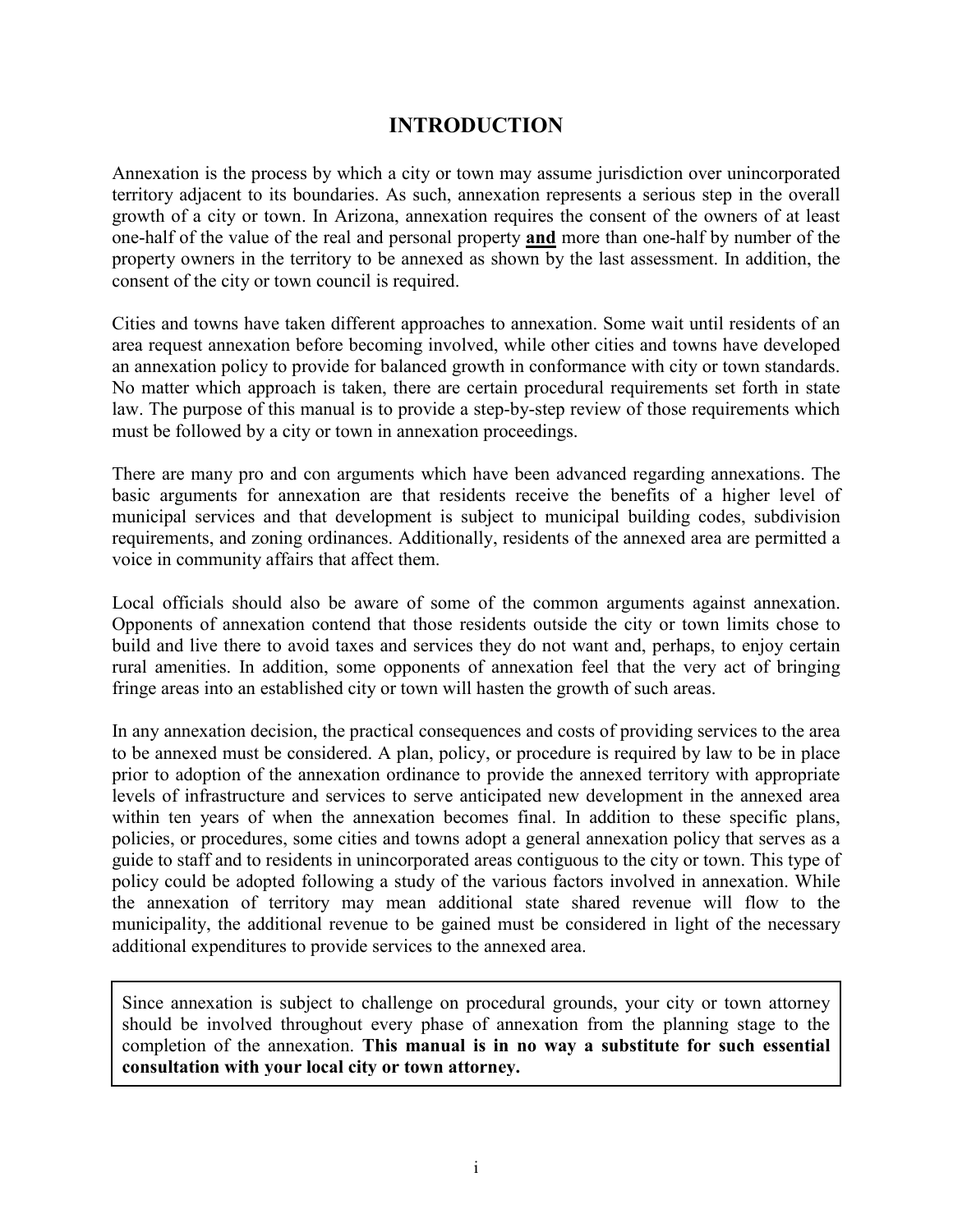## **Section I**

# **CAN YOU LEGALLY ANNEX THE PROPERTY?**

Annexation proceedings are usually initiated either by the city or town government or by a group of interested citizens residing immediately outside the corporate limits. As discussed in the introduction, there are a number of motivating forces behind annexation drives, but the initial consideration by the municipality should be careful review of the desirability of annexing the proposed territory. The time to consider any problem which might result from annexing an area is at the very beginning of the annexation procedure.

Once the desirability of annexing a particular area has been considered, the next issue is whether the proposed area meets the legal requirements which govern the characteristics of the territory which may be annexed. These legal requirements, as interpreted by the courts, are as follows:

## **CONTIGUITY, SIZE, AND SHAPE**

Arizona law requires that the territory to be annexed shall adjoin the boundary of the annexing city or town for at least 300 feet. This provision does not apply if the territory considered for annexation is surrounded by the annexing city on at least three sides.<sup>[1](#page-5-0)</sup>

The size and shape of the parcel to be annexed must be a minimum of 200 feet in width at all points, exclusive of rights-of-way and roadways. The length of the parcel is measured from where the territory adjoins the annexing city or town to the furthest point of the parcel and cannot be more than twice the maximum width of the annexed territory.<sup>[2](#page-5-1)</sup> These length and width requirements do not apply if the territory considered for annexation is surrounded by the annexing city on at least three sides.<sup>2</sup>

Also, if a series of annexations is under consideration, each annexation must independently meet the length and width requirements described above. In other words, a series of annexations in combination with each other cannot be used to satisfy the length and width requirements. Each annexed parcel must individually have a length that is no more than twice the width pursuant to Attorney General Opinion, 87-160. The courts have ruled that these requirements—contiguity, size and shape—must be strictly complied with. $3$ 

<span id="page-5-1"></span><span id="page-5-0"></span> $\overline{\phantom{0}}$ <sub>1</sub> A.R.S. § 9-471 (H, K); *See* Appendix B.

<span id="page-5-2"></span><sup>2</sup> *Cornman Tweedy 560 Llc v. City of Casa Grande*, 213 Ariz. 1, 137 P.3d 309 (Ct. App. 2006); Memorandum from J. LaMar Shelley, Gen. Couns., League of Ariz. Cities & Towns, to Catherine F. Connolly, Asst. Dir., League of Ariz. Cities & Towns (May 27, 1987). 3 *Town of Miami v. City of Globe*, 195 Ariz. 176, 985 P.2d 1035 (App. 1998).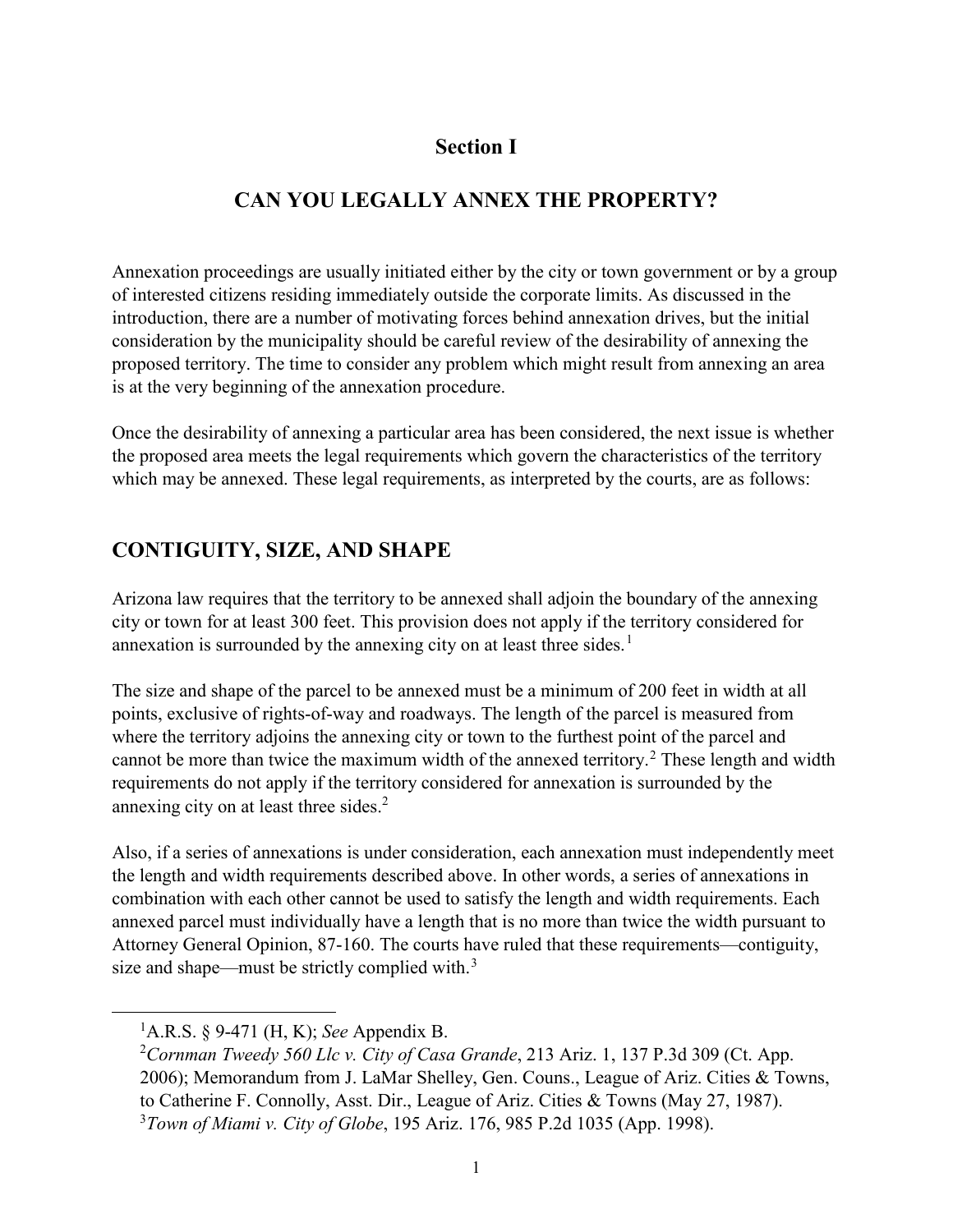### **UNINCORPORATED AREA**

A city or town may annex only unincorporated territory. It may not annex another incorporated city or town nor may it annex any territory lying within the boundaries of another incorporated city or town.[4](#page-6-0) The fact that a city may be furnishing services outside its corporate limits to an unincorporated area does not preclude another city from annexing such territory.

#### **CREATING COUNTY ISLANDS**

A city or town may not annex territory if, as a result of the annexation, unincorporated territory is completely surrounded by the annexing city or town.<sup>[5](#page-6-1)</sup> In other words, an annexation cannot result in the creation of a county island. However, if a county island exists, a city or town is not obligated to annex the entire island if it wishes to annex a portion of the territory and is exempt from the size, shape, and contiguity provisions of A.R.S. §9-471(H) as long as the territory is surrounded or bordered on at least three sides by the annexing city.<sup>[6](#page-6-2)</sup>

#### **NUMBER OF TRACTS TO BE ANNEXED**

It appears that a municipality in Arizona may annex two or more separate areas contiguous to the municipality with one annexation ordinance if the owners of at least one-half of the assessed value of the real and personal property and more than one-half of all the property owners in each area have petitioned for annexation. In most cases, areas annexed individually are less likely to be contested, and the use of separate ordinances appears advisable. In a case where two tracts which had been annexed under one ordinance went to an Arizona court, the legality of annexing two tracts with one ordinance was not questioned.<sup>[7](#page-6-3)</sup> However, the court did confirm that the tracts must both be contiguous to the annexing municipality. In other words, the fact that one tract was contiguous to the annexing municipality did not constitute contiguity for both tracts.<sup>[8](#page-6-4)</sup> If one ordinance is used to annex multiple territories, it is advisable to use a separate petition for each parcel.<sup>[9](#page-6-5)</sup>

<span id="page-6-0"></span> <sup>4</sup> *Colquhoun v. City of Tucson*, 55 Ariz. 451, 103 P.2d 269 (1940); Memorandum from J. LaMar Shelley, Gen. Couns., League of Ariz. Cities & Towns, to Catherine F. Connolly, Asst. Dir., League of Ariz. Cities & Towns (May 30, 1989).

<span id="page-6-1"></span> ${}^5$ A.R.S. § 9-471 (I).

<span id="page-6-2"></span><sup>6</sup> *Roberts v. City of Mesa*, 158 Ariz. 42, 760 P.2d 1091 (App. 1988).

<span id="page-6-3"></span><sup>7</sup> *Gorman v. City of Phoenix*, 70 Ariz. 59, 216 P.2d 400 (1950).

<sup>8</sup> *Id*.

<span id="page-6-5"></span><span id="page-6-4"></span><sup>&</sup>lt;sup>9</sup> Memorandum from J. LaMar Shelley, Gen. Couns., League of Ariz. Cities & Towns, to Town Attorney (January 4, 1991).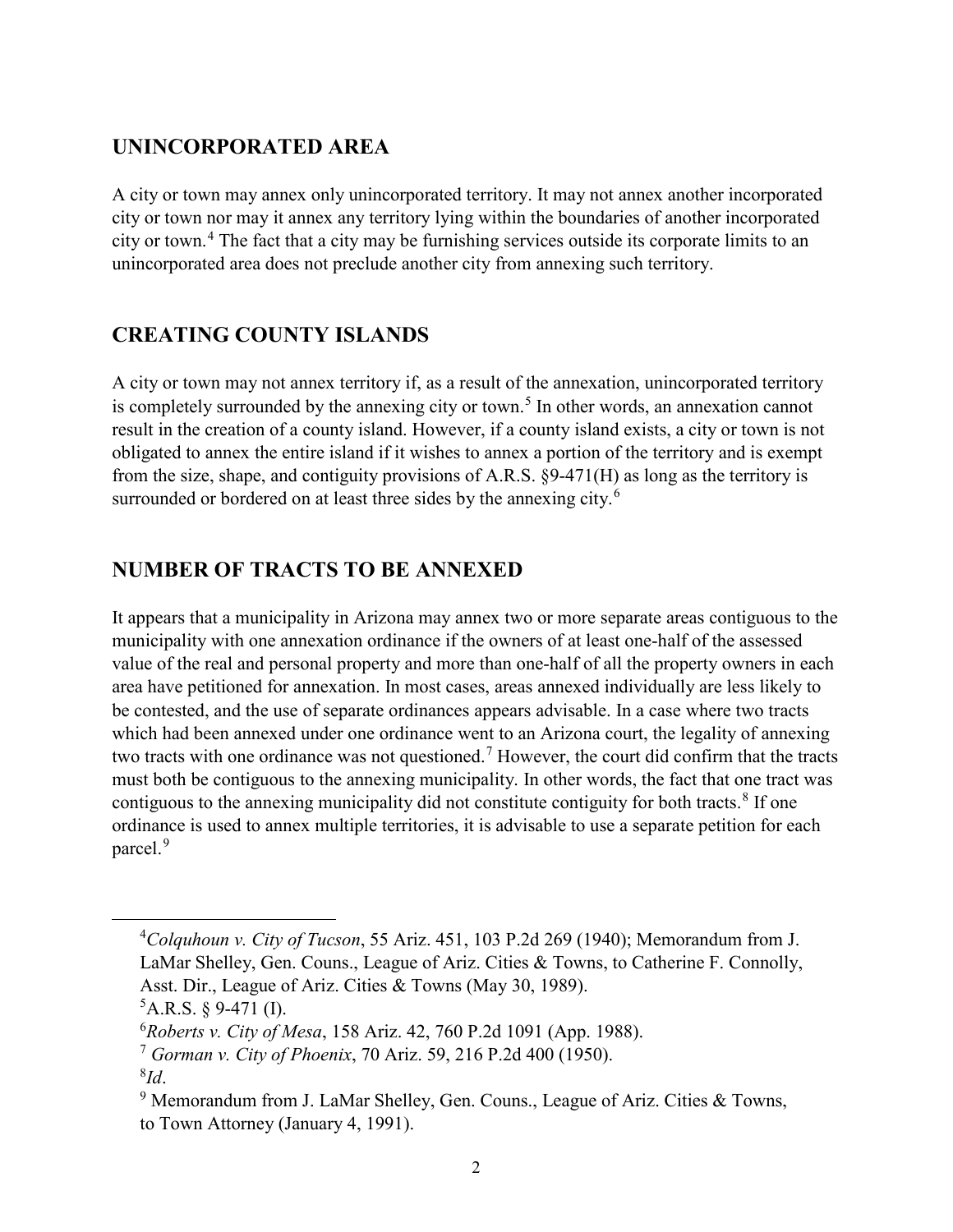## **CROSSING COUNTY BOUNDARIES**

In some instances, the annexation for a city or town crosses the county boundary. The statutes provide that "any incorporated city or town may annex territory in an adjacent county pursuant to the provisions of A.R.S.  $\S 9-471$ ".<sup>[10](#page-7-0)</sup>

# **COUNTY PARKS OR COUNTY RIGHTS-OF-WAY**

There is a special procedure for the annexation of county parks. A city or town may annex a county-owned park or a park operated on public lands by a county as part of a management agreement but only if agreed to by the board of supervisors. If the board of supervisors does not agree to the annexation, the county-owned park or park operated on public lands by a county as part of a management agreement must be excluded from the annexation area.<sup>[11](#page-7-1)</sup>

A county right-of-way adjacent to a city or town may be annexed to the city or town by mutual consent of the applicable county board of supervisors and city or town council. For this to occur, the right-of way must be adjacent to the city or town for the entire length of the annexation and each of the governing bodies are required to approve the proposed annexation as a published agenda item at a regular public meeting of each governing body. No petitions or public hearings are required for such an annexation. Following adoption of the ordinance for such an annexation by the city, the county then passes a similar ordinance. After both governments have adopted the ordinance, the annexation must be recorded with the county recorder and then copies sent to the distribution list (See Appendix F) including to the Department of Justice for pre-clearance under the Voting Rights Act. You should check with your county to determine if they have any special procedures for these right-of-way annexations also called short annexations. At least one county, for example, wants to record the annexation rather than the city performing this function.

In both cases, if there is personal property on these county lands, such property must be annexed using the regular annexation process.

# **STATE LANDS**

Approval of the state land commissioner and state lands selection board is required for any state lands included in an annexation, except for state land utilized as state right-of-way or state land held by tax deed.<sup>[12](#page-7-2)</sup> This approval must be filed at the time the blank petition and map are filed with the county recorder to initiate the annexation process. The annexation has to benefit the state land, and a pre-annexation and development agreement is required by the department. In

<span id="page-7-0"></span> $^{10}$ A.R.S. § 9-134.

<span id="page-7-1"></span> $^{11}$ A.R.S. § 9-471(Q).

<span id="page-7-2"></span> ${}^{12}$ A.R.S. § 9-471 (A).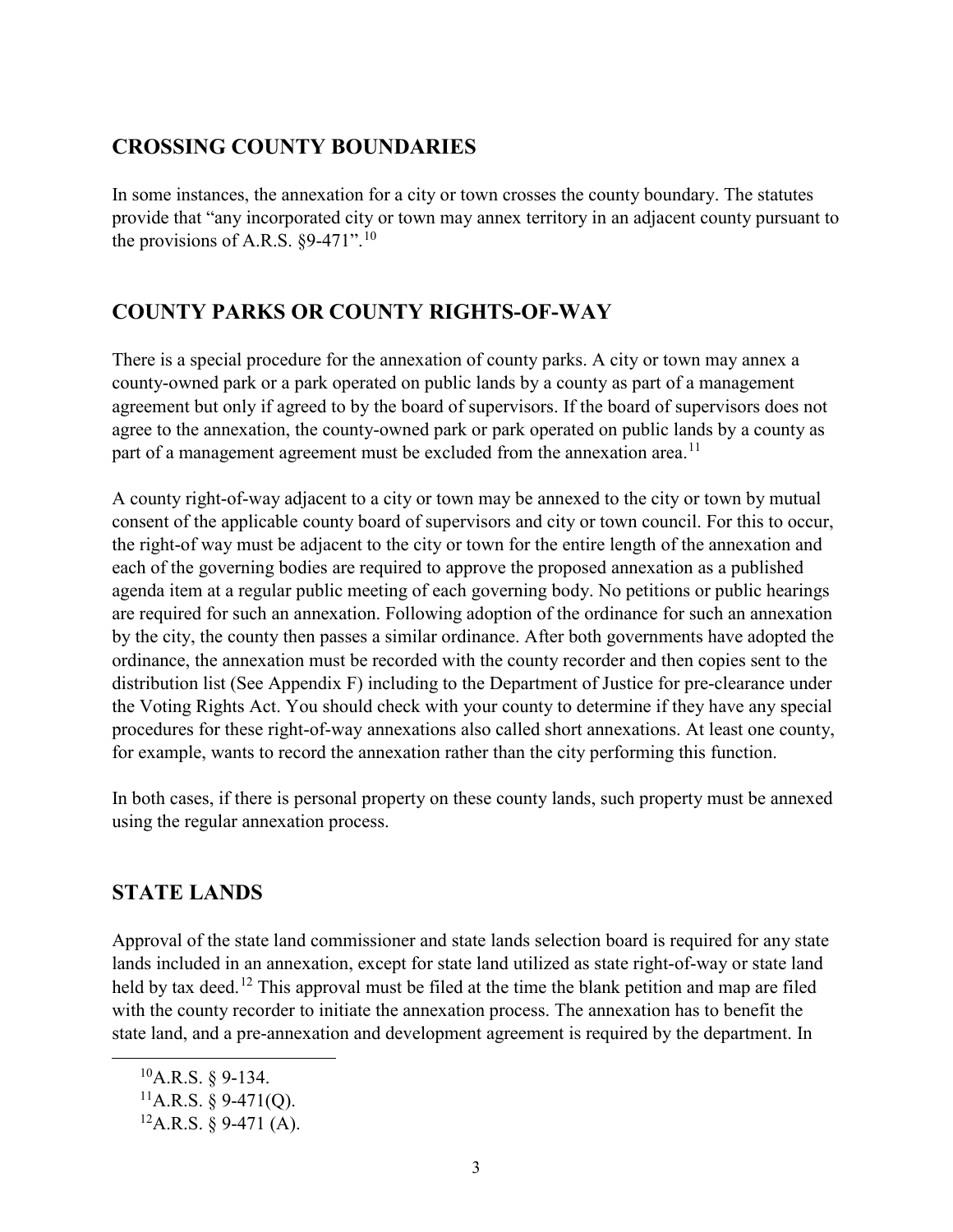addition to departmental approval, the annexation must be approved by the state land selection board which does not meet on a regular basis. The Planning & Engineering Section of the Real Estate Division is the agency's lead on annexations. The following is the contact information for the state land department:

> Office of State Land Commissioner State Land Department 1616 West Adams Phoenix, Arizona 85007 602.542.4631

#### **FEDERAL LANDS**

Annexation of federal lands (i.e. Forest Service lands, Bureau of Land Management lands, etc.) is allowed and does not require approval by the federal agency.<sup>[13](#page-8-0)</sup> These properties are not counted as parcels in the annexation because of their tax exempt status. We do recommend that if a local office administers land included in a proposed annexation, that contact should be made with that local office to apprise them of the desired annexation. Remember that there may be personal property which is subject to taxation on federal lands such as utility lines and that property needs to be considered in determining whether the annexation petition is sufficient. Annexation of federal lands does not mean that the city has total jurisdiction in zoning, taxation, law enforcement, and other authority over the area. Federal preemption will apply where the local law conflicts with federal law. It is the opinion of the League General Counsel that since federal property is exempt from taxation, there must be at least one parcel of taxable real or personal property included in the annexation so that a property owner's signature appears on the annexation petition.<sup>[14](#page-8-1)</sup>

## **TERRITORY SUBJECT TO EARLIER FILING**

The city or town must determine that the territory to be annexed is not subject to an earlier filing for annexation. To verify this determination, a sworn affidavit by the city or town must be filed with the county recorder at the time of the initial filing of the blank petition. A sample affidavit can be found in Appendix D.

<span id="page-8-0"></span> <sup>13</sup>*Surplus Trading Co. v. Cook*, 281 U.S. 647, 50 S. Ct. 455, 74 L. Ed. 1091 (1930); *Howard v. Comm'r of Sinking Fund of City of Louisville*, 344 U.S. 624, 73 S. Ct. 465, 97 L. Ed. 617 (1953).

<span id="page-8-1"></span><sup>&</sup>lt;sup>14</sup>Memorandum from David R. Merkel, Gen. Couns., League of Ariz. Cities & Towns, to Ken Strobeck, Exec. Dir., League of Ariz. Cities & Towns (October 28, 2009).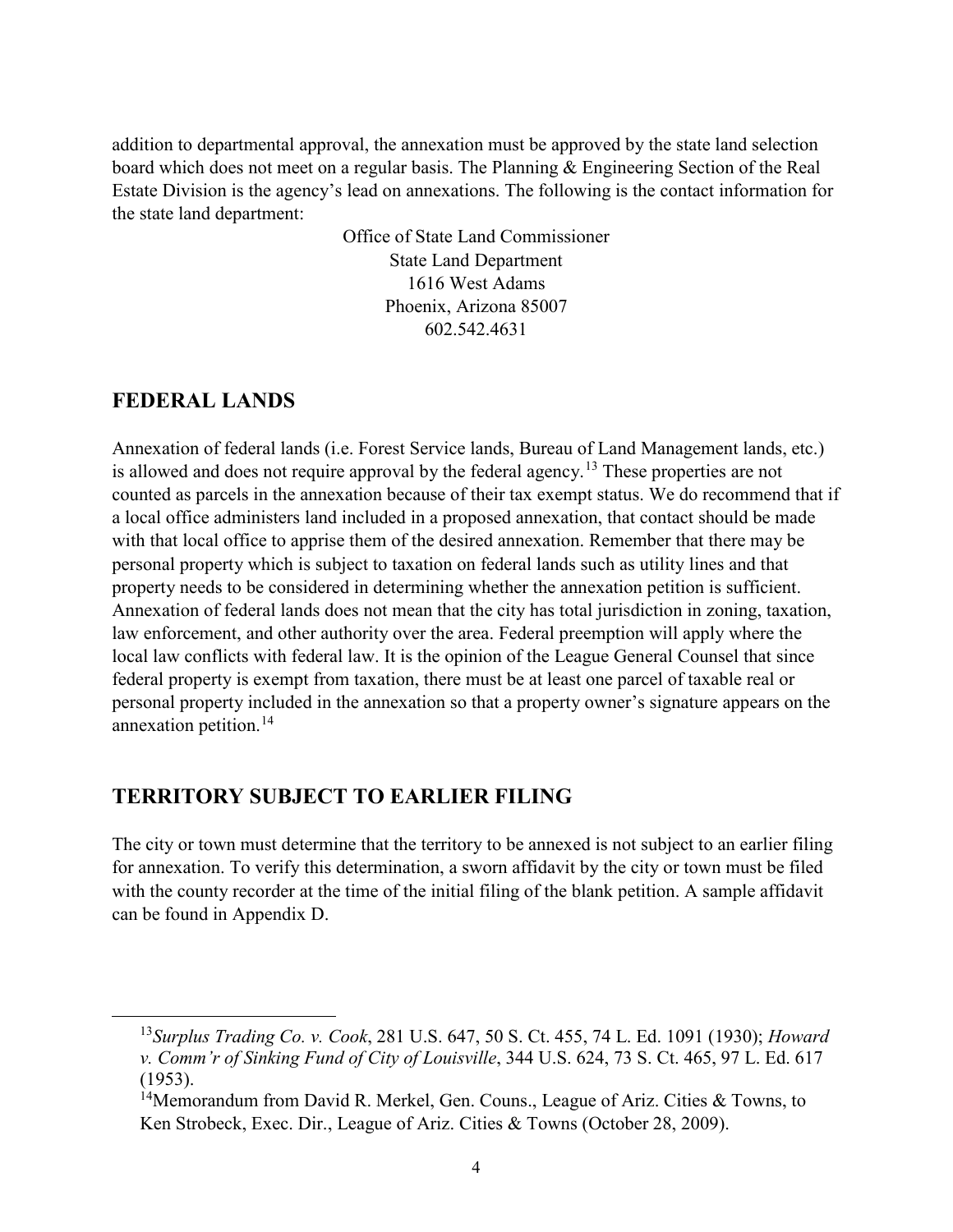#### **Section II**

#### **THE ANNEXATION PROCESS**

Either prior to the beginning of the official annexation process or during the preliminary stages of the process a plan, policy, or procedure needs to be developed to provide the annexed territory with appropriate levels of infrastructure and services to serve anticipated new development in the annexed area within ten years of when the annexation becomes final. The council must adopt the plan, policy, or procedure at the same time or prior to the adoption of the annexation ordinance.<sup>[15](#page-9-0)</sup>

Once the decision has been made to proceed with annexation of a given area, annexation petitions must be prepared. The petitions are usually printed by the city or town. State law prescribes several requirements governing the form of petitions. First, the territory to be annexed must be accurately and completely described on the petition. This means that a complete description of the exterior boundaries of the area proposed to be annexed must be on the petitions. The description also must identify the entity, if any, that will be responsible for maintaining the existing rights-of-way and roadways that are within or contiguous to the exterior boundaries of the area of the proposed annexation.<sup>[16](#page-9-1)</sup> In addition, an accurate map of the territory to be annexed must be attached to each petition, including all county rights-of-way and roadways with no taxable value within or contiguous to the exterior boundaries of the area of the proposed annexation. Most cities and towns place this map on the back of their petitions, since this arrangement avoids having the map and petition separated. A sample petition is included in Appendix C.

The territory to be annexed must be drawn very carefully—the area cannot be altered to reduce or increase the territory once the petition is signed.[17](#page-9-2) Although state law states that no alterations increasing or reducing the territory sought to be annexed shall be made after a petition has been signed by a property owner, and thus implies that alterations may be made after the blank petition has been filed in the office of the county recorder and before a signature is obtained, it is our opinion that if an alteration is needed the safest approach is to start the process over again beginning with the filing of the annexation petition and map with the county recorder. We feel it is important to begin again if changes are made because the petition and annexation map, as well as notices, must be consistent throughout the process.

Immediately upon determining the area to be annexed, a request should be sent to the county assessor and the Department of Revenue for a list of the real and personal property owners in the area to be annexed. These agencies are required to furnish this information to you within thirty days, however, some cities and towns have found that this process takes considerably longer, and

<span id="page-9-0"></span> ${}^{15}$ A.R.S. § 9-471 (O).

<span id="page-9-1"></span> $^{16}$ A.R.S. § 9-471 (A)(1).

<span id="page-9-2"></span> ${}^{17}A.R.S. \$ § 9-471 (A)(5).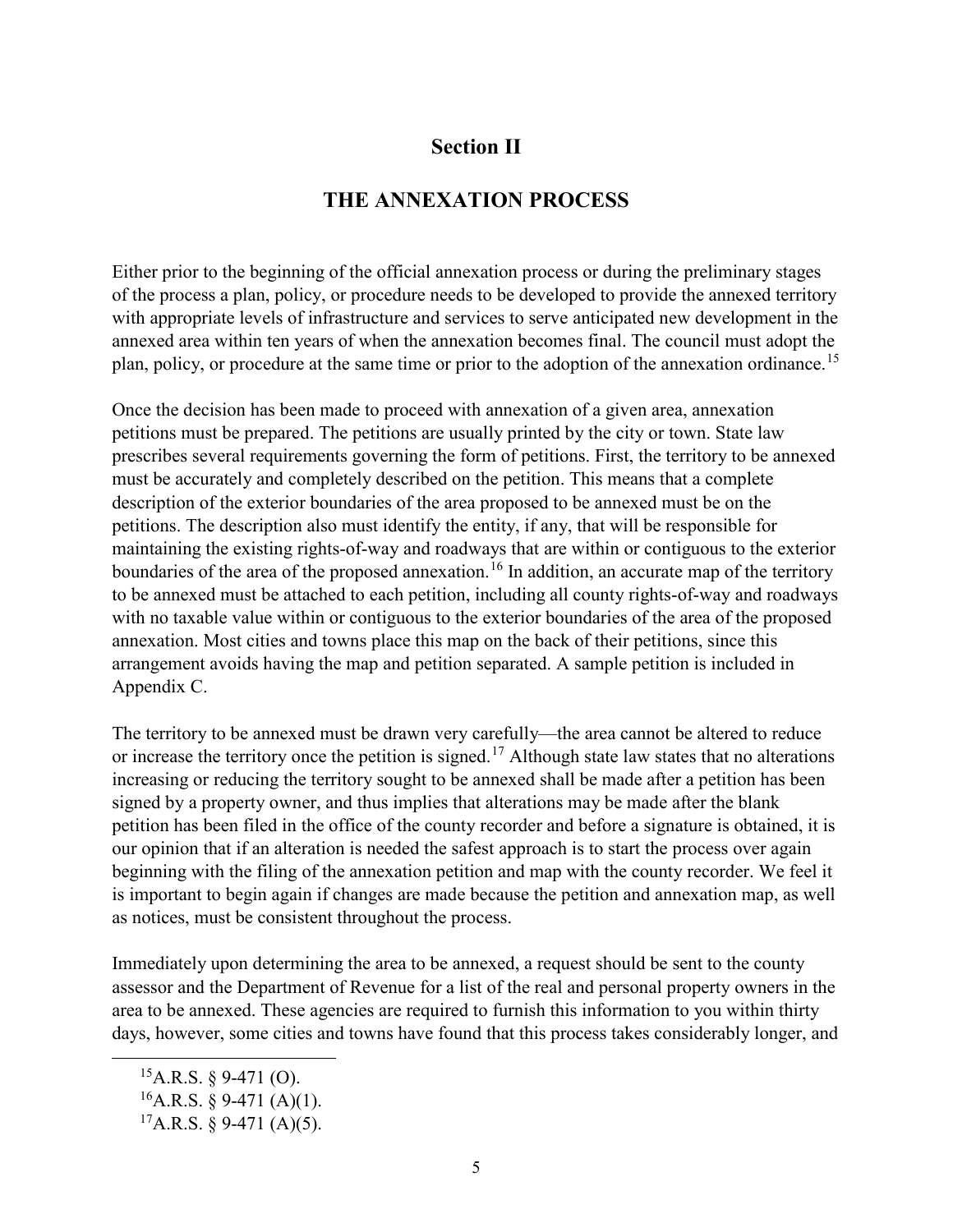it has been recommended that sixty days be allowed. This request must be made prior to beginning the petition process in order to meet the notice requirements outlined below.<sup>[18](#page-10-0)</sup>

There is a waiting period to begin an annexation process following an unsuccessful annexation attempt which is defined as an annexation attempt that was withdrawn or that was not completed. A city or town is prohibited from filing an annexation petition that includes any territory for which an unsuccessful annexation was attempted by the same city or town until at least forty-five days after completion of the unsuccessful attempt. A property owner may waive the forty-five day waiting period for the owner's property that was part of the original unsuccessful annexation.

As a special note on the annexation process, the Arizona Supreme Court has upheld the constitutionality of the petition process for annexation.<sup>[19](#page-10-1)</sup> It was challenged on the basis that this method violated the equal protection clause of the United States and Arizona Constitutions.

## **STEPS IN THE ANNEXATION PROCESS (See Appendix A for a timeline)**

Once the petitions are prepared, a blank copy including the map and description of the territory to be annexed must be filed with the county recorder. In addition, a sworn affidavit verifying that the territory is not subject to an earlier filing for annexation must also be filed at this time. A sample affidavit can be found in Appendix D. Notice and copies of the filing also need to be sent to the clerk of the board of supervisors and the county assessor. If state land other than state rights-of-way or land held by the state by tax deed is included in the area which is to be annexed, written approval of the state land commissioner and the state land selection board must also be filed at this time. $20$ 

Before petitions may be circulated there is a thirty day waiting period after filing the petition and map with the county recorder. Within the last ten days of the thirty day waiting period, the city or town must hold a public hearing to discuss the annexation proposal. Notice of the hearing must be given as follows.

- A. Publish notice of the hearing once in a newspaper of general circulation, which is published or circulated in the city or town and the territory proposed to be annexed, at least fifteen days before the end of the thirty day waiting period and at least six days before the hearing.
- B. Post notice of the hearing in at least three conspicuous places in the territory to be annexed at least six days before the hearing.

<span id="page-10-0"></span> $^{18}$ A.R.S. § 9-471 (G).

<span id="page-10-1"></span><sup>19</sup>*Goodyear Farms v. City of Avondale*, 148 Ariz. 216, 714 P.2d 386 (1986).

<span id="page-10-2"></span> $^{20}$ A.R.S. § 9-471 (A).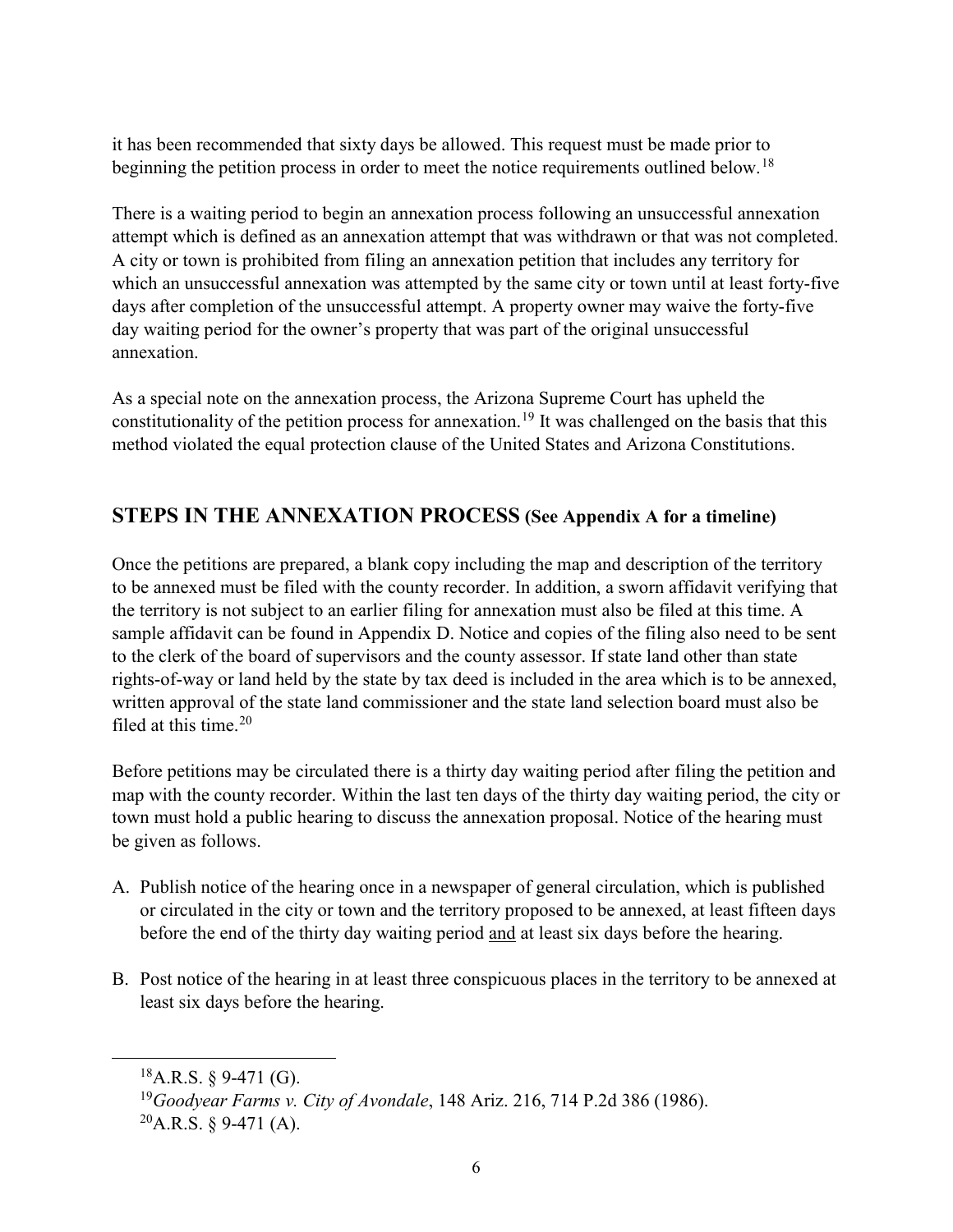- C. At least six days before the hearing send notice of such hearing by first class mail to every real and personal property owner as identified on the lists obtained from the county assessor and the Department of Revenue in the territory to be annexed. The annexation statute includes as real and personal property mobile, modular and manufactured homes and trailers only if the owner also owns the underlying real property. The annexation map must be included with this notice.
- D. Send notice of the hearing by first class mail at least six days prior to the hearing to the chairman of the board of supervisors of the county in which the territory proposed to be annexed is located.

Once all notice requirements have been met, including open meeting law requirements, a public hearing must be held within the last ten days of the thirty day waiting period to discuss the annexation proposal. Following the hearing, and after the end of the thirty day waiting period, petitions may be circulated in the area to be annexed.

After all signatures have been collected, the petition containing the signatures must be filed with the county recorder. There is some ambiguity in A.R.S. §9-471 (A) on whether the original of the petition must be filed with the county recorder. However, we suggest you file the petition in this manner to be on the safe side in complying with the procedures for annexation. A copy of the petition must also be filed with the city or town clerk.

The final step in the annexation process is to adopt the ordinance. Again, no alteration increasing or reducing the territory sought to be annexed may be made. The ordinance will not become final until thirty days after adoption. (For further information on council action see Section IV).

## **TIME PERIOD TO OBTAIN REQUIRED SIGNATURES**

The annexation statute provides that completed petitions must be filed with the county recorder within one year after the last day of the thirty day waiting period. If you miss this deadline and the city or town still wishes to annex the property, the entire process must begin again with the filing of the blank petition and map with the county.

# **OBTAINING A LIST OF PROPERTY OWNERS**

For the purpose of determining the sufficiency of the signatures to be obtained on the petition, the city or town must request documentation from the county assessor and the Department of Revenue on the real and personal property in the area proposed to be annexed. In order to meet the notice requirements for conducting an annexation, this information must be requested well in advance. The county assessor and Department of Revenue have thirty days to furnish this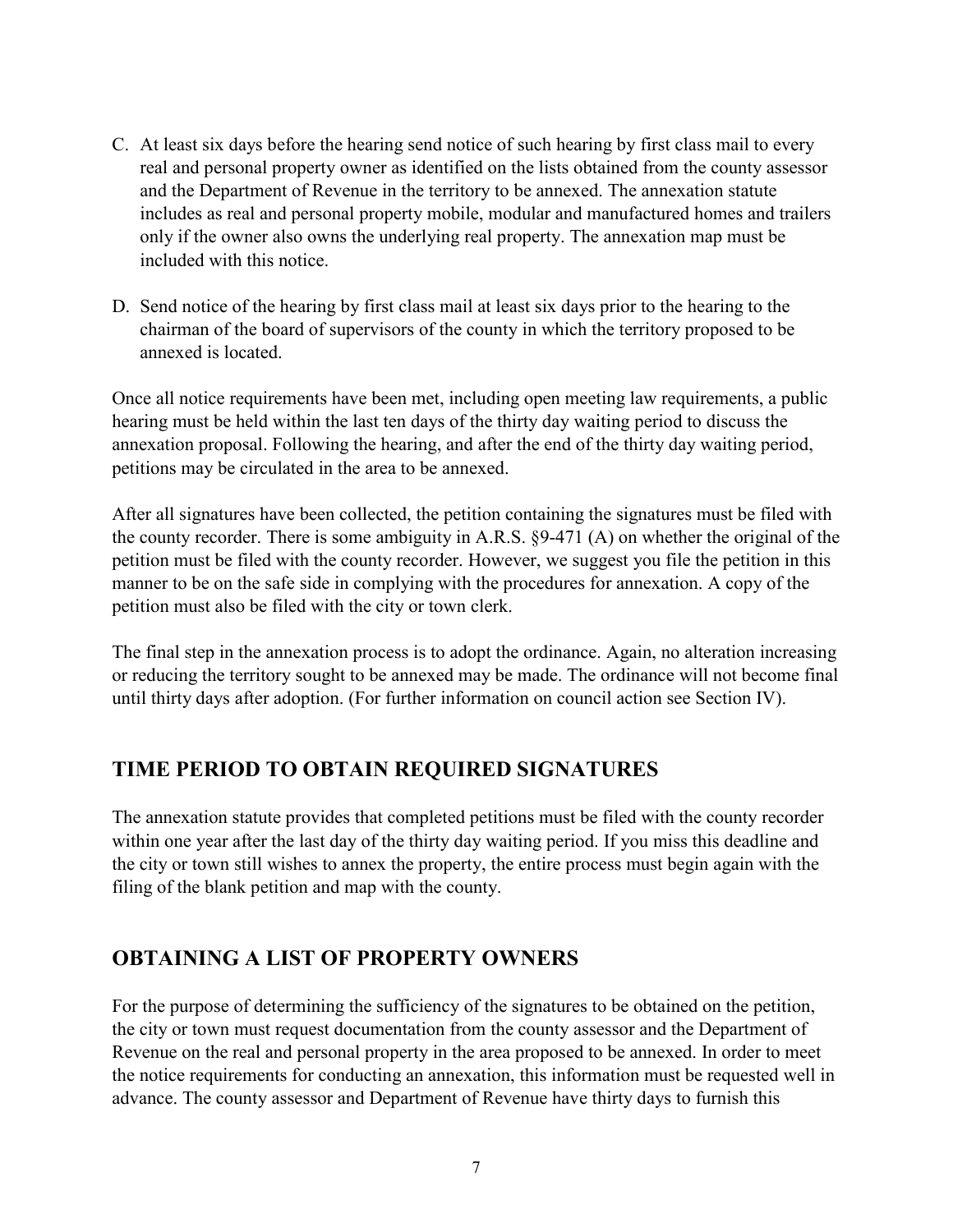information, however, you should anticipate at least sixty days for receipt of the information. The following procedures should be followed in requesting this information.

- A. In the case of property assessed by the county assessor, values and the number of persons owning property in the proposed area to be annexed must be the same as shown by the last assessment of the property.<sup>[21](#page-12-0)</sup> The city or town should forward the prepared map of the area and a legal description of the property to be annexed to the county assessor. The list from the county assessor must include owners of mobile, modular and manufactured homes if the owner also owns the underlying real property.
- B. In the case of property valued by the Department of Revenue, principally the utilities in the area to be annexed, values must be appraised by the Department of Revenue in the manner provided by law for municipal assessment purposes. Also, for the purpose of determining the number of persons owning property, if such property is valued by the Department of Revenue, such number shall be as shown by the last valuation. To obtain such information from the Department of Revenue, eight copies of the map of the area to be annexed and its legal description should be forwarded to the Department of Revenue, Property Valuation and Equalization Division, 1600 West Monroe, Phoenix, Arizona 85007.

## **INSPECTION OF PETITIONS**

A city must allow the inspection of information on an annexation by interested citizens during regular office hours once the blank petition is filed. All information contained in the filings, notices, petitions, tax, and property rolls and other matters regarding the annexation must be made available for public inspection.

# **ZONING AFTER ANNEXATION**

Once the annexation ordinance has been adopted, city zoning must be adopted. However, the zoning classification which is adopted cannot permit densities or uses greater than those permitted by the county immediately before annexation. Following this adoption, the property can be rezoned by following the procedures outlined in state law and your zoning ordinance, which procedures include a public hearing after the required notice is given.<sup>[22](#page-12-1)</sup> A court has ruled that a rezoning can be initiated before the annexation is final under certain circumstances.<sup>[23](#page-12-2)</sup> However, we recommend that the annexation be final before rezoning actions begin.

<span id="page-12-0"></span> <sup>21</sup>*Glick v. Town of Gilbert*, 123 Ariz. 395, 599 P.2d 848 (App. 1979).

<span id="page-12-1"></span> $^{22}$ A.R.S. § 9-471 (L).

<span id="page-12-2"></span><sup>23</sup>*Blanchard v. Show Low Planning and Zoning Comm'n*, 196 Ariz. 114, 993 P.2d 1078 (App. 1999).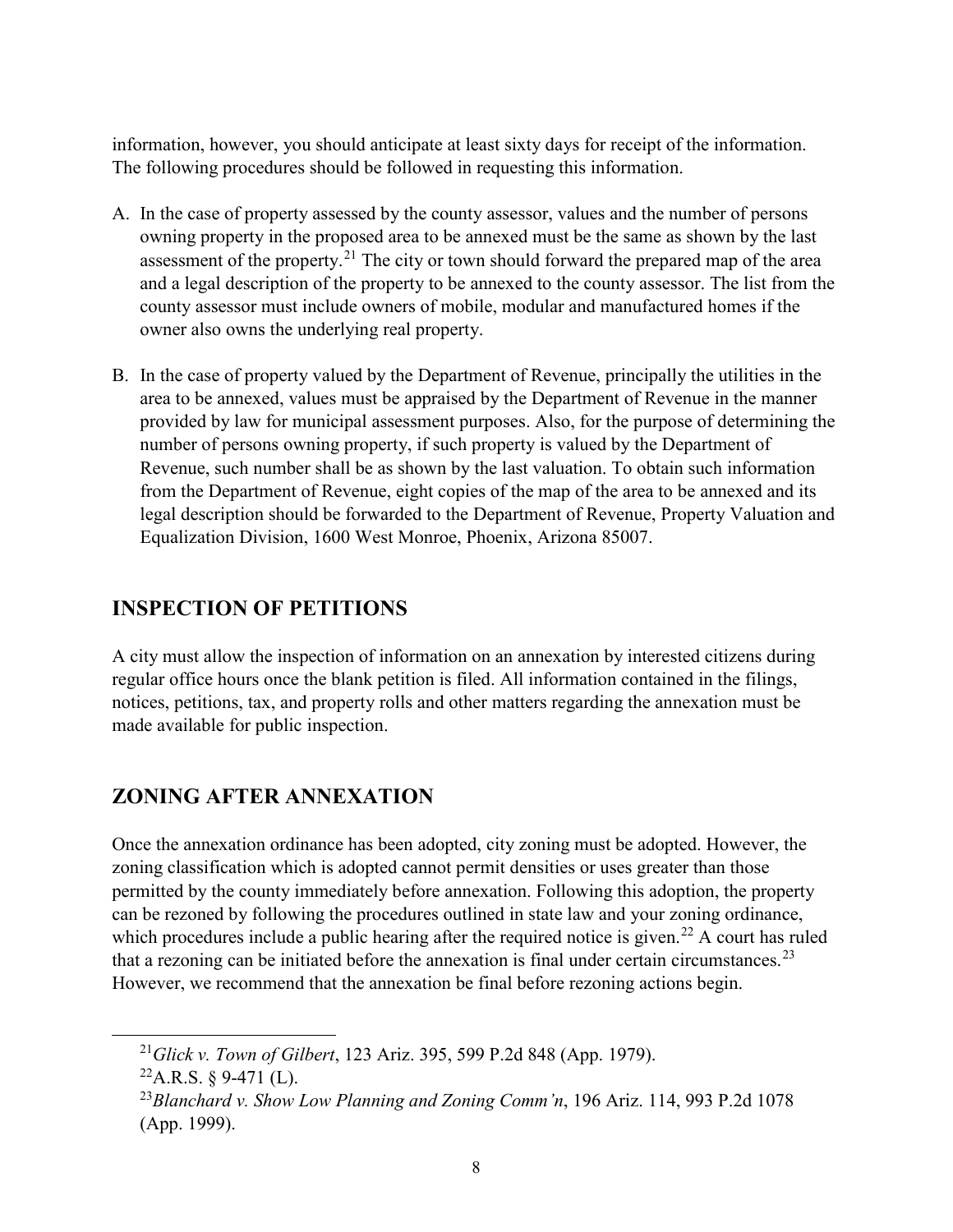A rezoning ordinance which changes the zoning classification of the land may not be passed as an emergency measure. Therefore, any changes to zoning classifications will not be effective for at least thirty days after approval. If a rezoning of land which may change the zoning classification and which is not initiated by the property owner is to be considered, additional notice by first class mail must be sent to each real property owner as shown on the last assessment of property of the area to be rezoned and all property owners within 300 feet of the property to be rezoned. At the public hearing, the governing body may consider the testimony of any property owner within the notification area ("aggrieved party") when making its decision.<sup>[24](#page-13-0)</sup>

## **NOTICE TO FIRE DISTRICTS**

At least thirty days before a city or town completes the annexation of any part of a fire district, the city or town must notify any affected fire district in writing of the proposed annexation. The city or town and the district may enter into an intergovernmental agreement to mitigate any detrimental effects on fire district services to the remaining population in the district as a result of the annexation.[25](#page-13-1)

#### **Points to Remember:**

• Your annexation petition form should be reviewed to make sure it conforms to annexation requirements. See model annexation petition, Appendix C.

• Requests to the county assessor and the Department of Revenue for a list of property owners will have to be made before the blank petitions are filed in order to meet the notice requirements.

• If state land is included in the area to be annexed, approval of the state land commissioner and the state land selection board must be obtained and filed with the blank petition. If state rights-of-way or land held by the state by tax deed are included in the annexation, approval is not required.

• All information associated with the annexation such as filings, notices, petitions and tax rolls must be made available for public inspection during regular business hours.

• If the area of the proposed annexation is to be altered, it is our opinion that the safest approach is to start the process over again with the filing of the blank petition and map with the county recorder.

<span id="page-13-0"></span> $^{24}$ A.R.S. § 9-462.04.

<span id="page-13-1"></span> $^{25}$ A.R.S. § 48-813.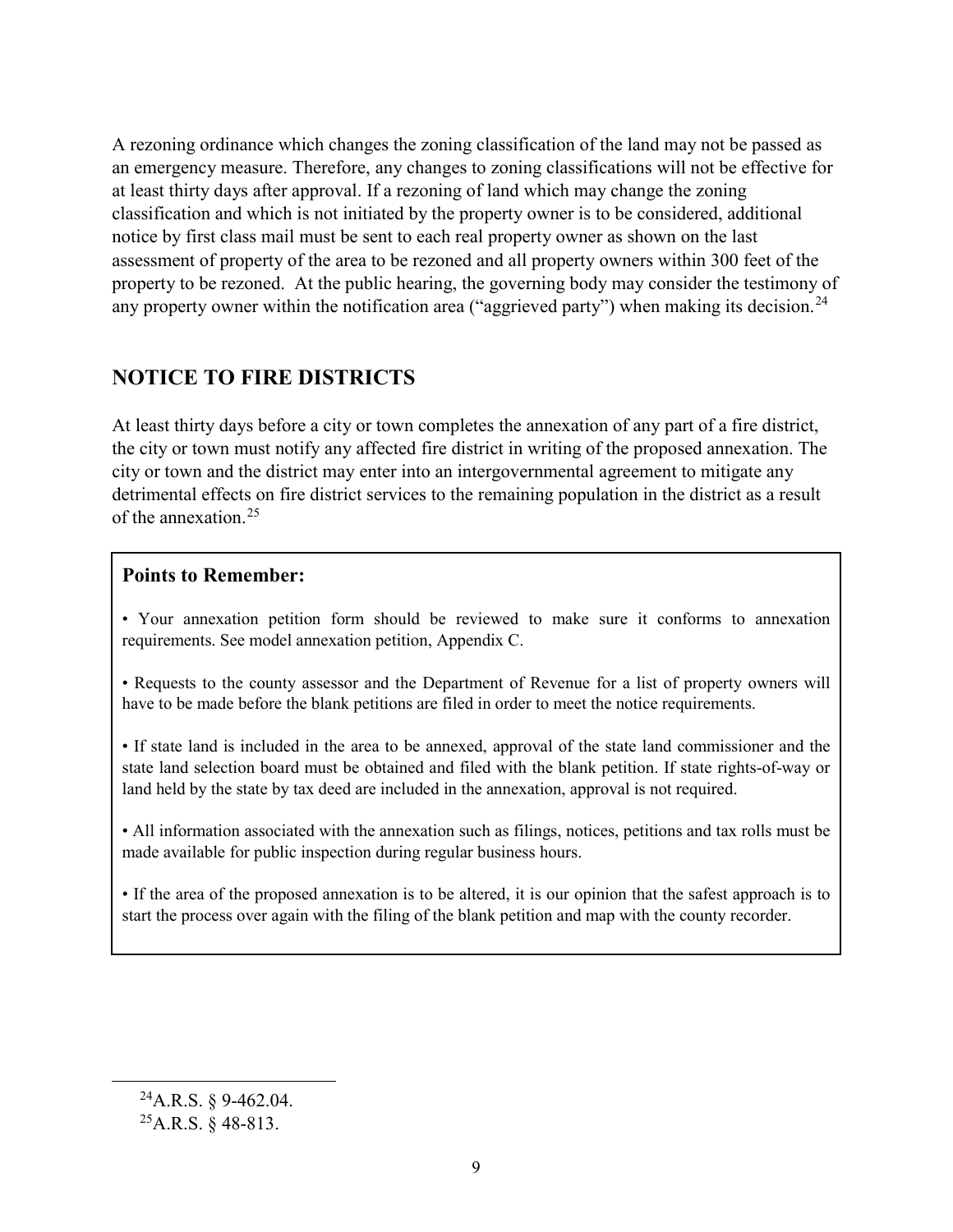## **Section III**

# **GETTING THE SIGNATURES**

Once the requirement of the public hearing and thirty day waiting period have been met, the petitions may then be circulated among the owners of real and personal property in the area to be annexed. These petitions may be circulated by the interested property owners in the area to be annexed or by other individuals chosen by the annexing city or town. In some cases, the city or town has paid individuals to circulate petitions in the area to be annexed. Although contested, the use of paid circulators has been upheld by Arizona courts. The court ruled "the use of paid city employees to secure the signatures on the petitions is not prohibited" by the annexation statute.<sup>[26](#page-14-0)</sup> Further, petition circulators are not required to be property owners. Regardless of who circulates the annexation petitions, it is advisable to provide some preliminary instruction either at a meeting or through preparation of an information sheet or other device for those circulating the petitions. Although there is no statutory requirement to provide such instruction, the petition circulators may be more successful in obtaining signatures if they have some basic knowledge about the city or town and the effect of annexation on the property owners. In other words, it is good public relations to have the petition circulators possess a reasonable knowledge of why they are asking property owners to sign the petition. Completed petitions must be filed with the county recorder within one year after the last day of the thirty day waiting period.

# **ELIGIBLE SIGNATURES**

Owners of at least one-half of the value of the real or personal property and more than one-half of all property owners in the area proposed for annexation as shown on the last assessment roll must sign the annexation petition. Arizona courts have defined the eligibility of specific types of "owners" as follows.<sup>[27](#page-14-1)</sup>

#### **Personal Representative of an Estate**

The personal representative, executor, administrator, or guardian of an estate cannot sign the petition since he or she is not the "owner" of the property. Nor can the personal representative authorize someone else to sign the petition. Therefore, a signature of a personal representative is improperly on the petition and the property and signature cannot be counted.<sup>[28](#page-14-2)</sup>

<span id="page-14-0"></span> <sup>26</sup>*Swift v. City of Phoenix*, 90 Ariz. 331, 367 P.2d 791 (1961).

<span id="page-14-1"></span><sup>27</sup>*City of Phoenix v. State*, 60 Ariz. 369, 137 P.2d 783 (1943) ("The word 'owner' has no technical meaning, but its definition will contract or expand according to the subject matter to which it is applied.").

<span id="page-14-2"></span><sup>28</sup>*Id*.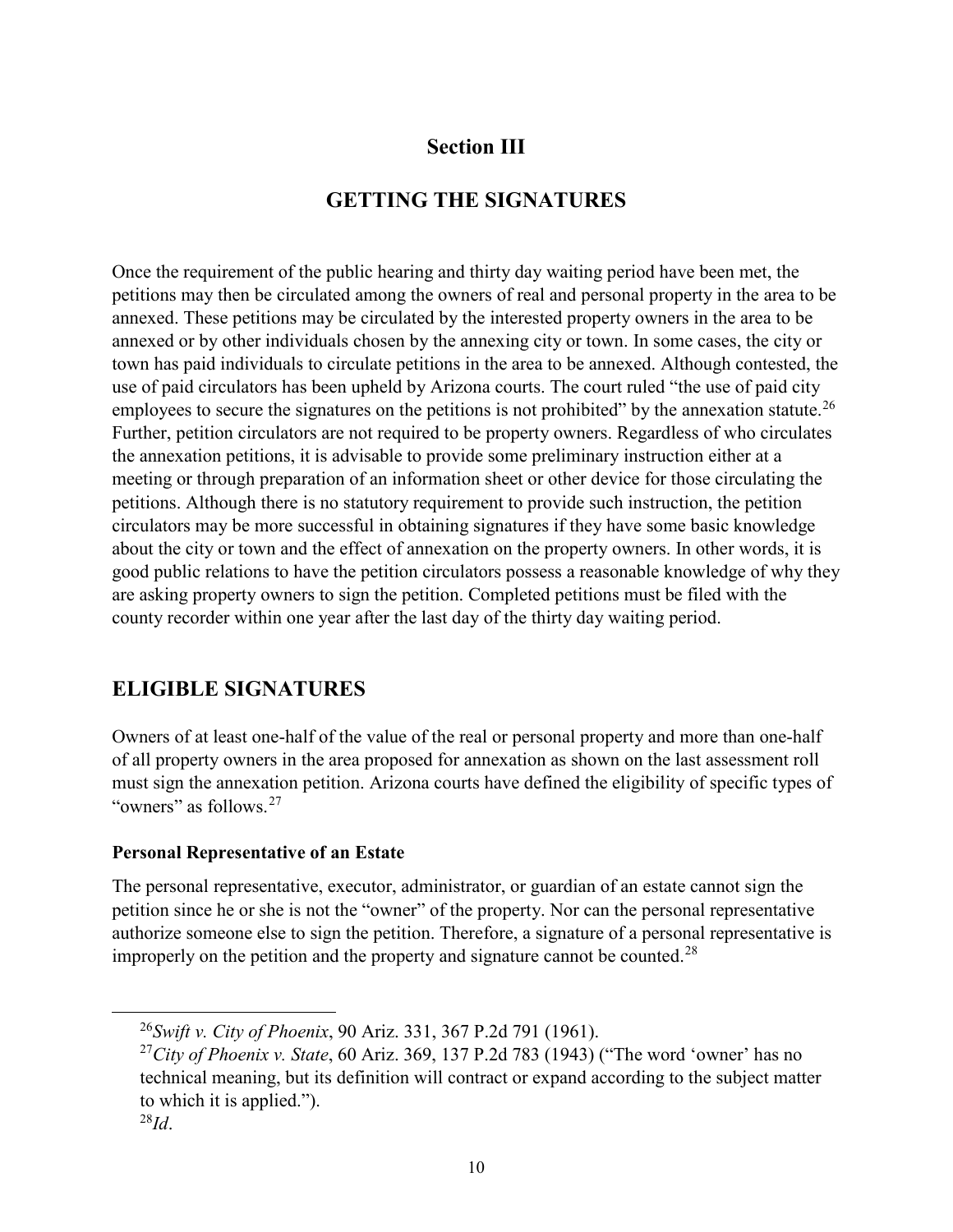#### **Agent**

An agent who is authorized in some manner by the owner to sign an annexation petition is a qualified signer, and, as a result, the signature for the property owner can be counted.<sup>[29](#page-15-0)</sup> It is recommended that if an agent is authorized to sign, the authorization from the owner be put in writing.

#### **Commander of Veteran's Organization**

The commander of a veteran's organization is not authorized to sign an annexation petition as commander of the organization when the constitution of the organization does not give express or implied authority to do so. The property of the organization in this case is not counted.<sup>[30](#page-15-1)</sup>

#### **Corporation Owners**

When all the owners of issued and outstanding stock of a corporation sign an annexation petition, their signatures are valid and should be counted.<sup>[31](#page-15-2)</sup> This is one method for obtaining a valid signature and the value of the corporation property should be counted. In some instances a plant manager may also sign for the corporation owners. This provision is discussed below.

#### **Equitable Owners**

A purchaser of real property who is in possession of the property can sign the annexation petition, and the value of such property is counted, even though the purchaser has not yet secured a final deed.[32](#page-15-3)

#### **Husband/Wife**

Either the husband or wife may sign a petition for their community property to be properly counted except when the property is held in joint tenancy. Regarding community property situations, the courts presume that one spouse has the authority to bind the other unless it is shown otherwise. The husband or wife may sign the name of the spouse indicating that the signature is by the husband or wife. However, it is preferable that both the husband and wife sign. When the property is held in joint tenancy, the courts have found that a spouse does not have authority to bind the other and both signatures are required to count the full value of the property.[33](#page-15-4)

<span id="page-15-0"></span> <sup>29</sup>*McCune v. City of Phoenix*, 83 Ariz. 98, 317 P.2d 537 (1957).

<span id="page-15-1"></span><sup>30</sup>*Id*.

<span id="page-15-2"></span><sup>31</sup>*Id*.

<span id="page-15-3"></span><sup>32</sup>*City of Phoenix v. State ex rel. Harless*, 60 Ariz. 369, 137 P.2d 783 (1943).

<span id="page-15-4"></span><sup>33</sup>*Nw. Fire District v. City of Tucson*, 185 Ariz. 102, 912 P.2d 1331 (App. 1995).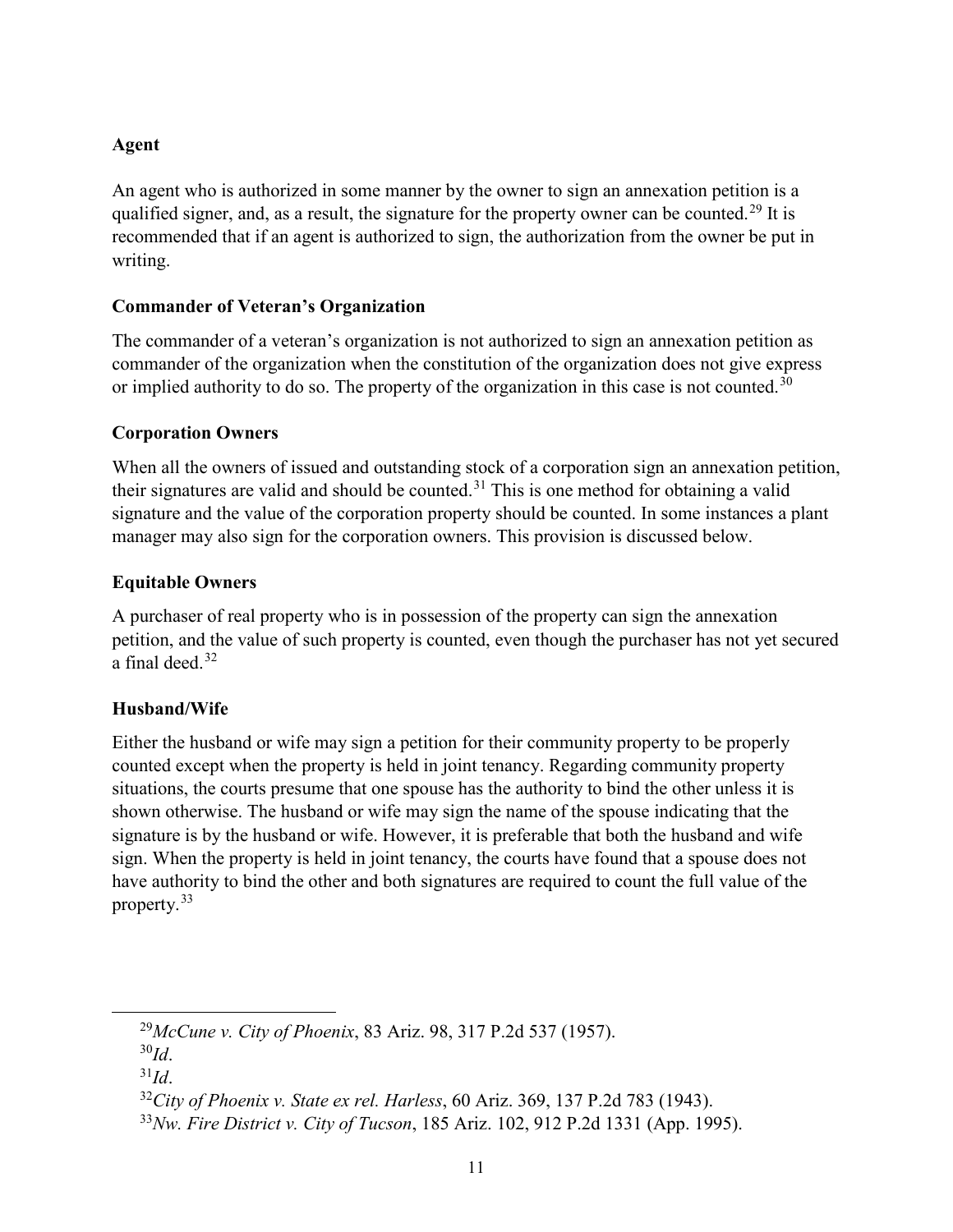#### **Manager**

A local plant manager may sign a petition. This action can take place without authorization of the board of directors (unless company policy is to the contrary), since consenting to become part of a municipality is not the equivalent of alienating or encumbering the property.<sup>[34](#page-16-0)</sup>

#### **Owners of Mobile Homes**

The annexation statute includes as owners of real and personal property owners of mobile, modular and manufactured homes and trailers only if the person also owns the underlying real property.

#### **Owner Not Shown on Assessment Roll**

If the assessment rolls show that one person owned a certain piece of property at the time of assessment and property is represented by the signature of another on the annexation petition, this does not establish the invalidity of the signature.<sup>[35](#page-16-1)</sup> To challenge the validity of the signature, it must be shown that the signer was not the owner of property or an authorized agent of the owner at the time of signing the petition.

#### **Veterans or Widows**

Veterans or widows are "owners" and authorized to sign an annexation petition notwithstanding the fact that the exemption permitted by the Constitution of Arizona (art. IX  $\S$  2) is claimed.

# **TAX EXEMPT PROPERTY**

Arizona courts have made it clear that there are two types of tax exempt property. One type cannot be taxed under any circumstances and has no legal place on the tax assessment rolls. This type includes property of the United States (i.e. Forest Service lands, Bureau of Land Management lands, etc.), the State, a county, a municipality, school district, or special district.<sup>[36](#page-16-2)</sup> Such property is not counted in determining the sufficiency of annexation petitions and owners of such property are not eligible to sign such petitions since "it is not to be presumed that the Legislature intended that property which could not bear any of the burdens of annexation should be entitled to be heard on the question."<sup>[37](#page-16-3)</sup> It is the opinion of the League General Counsel that

<span id="page-16-0"></span> <sup>34</sup>*Gorman v. City of Phoenix*, 76 Ariz. 35, 258 P.2d 424 (1953).

<span id="page-16-1"></span><sup>35</sup>*McCune v. City of Phoenix*, 83 Ariz. 98, 317 P.2d 537 (1957).

<span id="page-16-2"></span> $36$ Memorandum from J. LaMar Shelley, Gen. Couns., League of Ariz. Cities & Towns, to City Attorney (January 7, 1980)(discussing annexing of SRP property).

<span id="page-16-3"></span><sup>37</sup>*City of Phoenix v. State ex rel. Harless*, 58 Ariz. 8, 117 P.2d 87 (1941).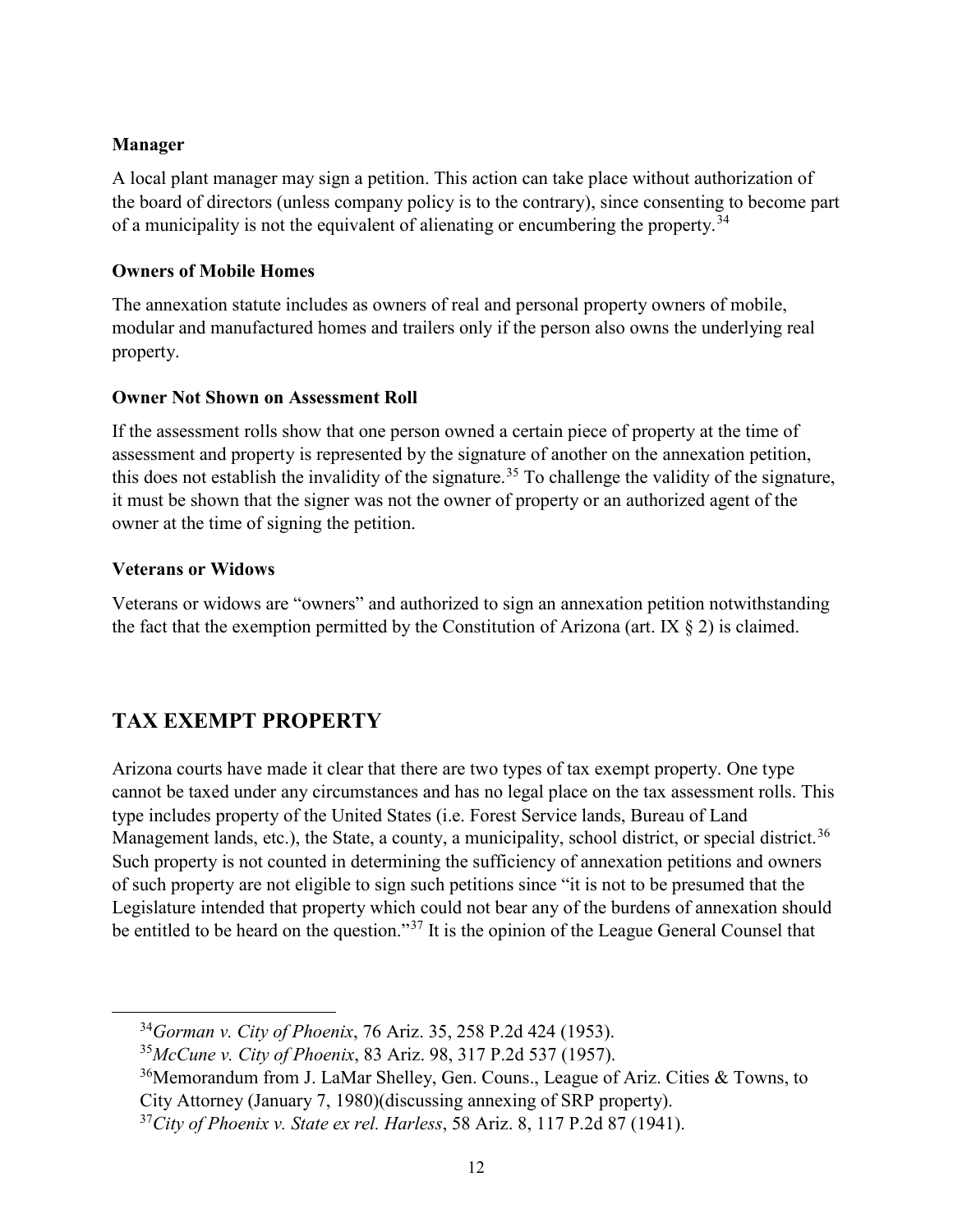this applies to properties that have been seized by the government as the government is considered to be the legal owner of that property upon taking possession of it.<sup>[38](#page-17-0)</sup>

The other type of tax exempt property may, under some circumstances, be subject to taxation and therefore appear on the tax assessment rolls. For example, an exemption of a widow's or veteran's property must be claimed in order to be effective. Such property is counted in determining the sufficiency of annexation petitions and owners of such property are eligible to sign such petitions since "widows and soldiers (veterans) must be treated as a class in determining their right to sign, and since some of them have only a partial exemption, others none at all, we think they may all sign."<sup>[39](#page-17-1)</sup>

There is also the question of the tax exempt status of the property of a church, educational, or charitable institution. Such properties, as well as inventories, are exempt under the provisions of Article IX, Section 2, of the State Constitution. They must now be exempted by affidavits just as that of widows and veterans. Consequently, if property owned by a church, educational or charitable institution or inventory property is on the tax rolls and taxes are being paid, it appears that it should be included as eligible property on an annexation petition.<sup>[40](#page-17-2)</sup>

# **CONDITIONAL SIGNATURES**

Signatures of owners of real and personal property cannot be qualified or conditioned in any manner on annexation petitions. In the court case responsible for this ruling, owners of the major utilities of the town had signed annexation petitions with the following condition: "This petition is being signed with the understanding and condition upon the assurance that owners of more than 50% of the property in the above described area, exclusive of property owned by public utilities, have also signed petitions for the annexation of said area."[41](#page-17-3) The court ruled that the statute governing annexation does not provide for a conditional petition being presented to the governing body of the city or town by public utilities, private corporations, or individual property owners.

<span id="page-17-0"></span> 38Memorandum from J. LaMar Shelley, Gen. Couns., League of Ariz. Cities & Towns, to Catherine F. Connolly, Asst. Dir., League of Ariz. Cities & Towns (October 11, 1994).

<span id="page-17-1"></span>*<sup>39</sup>City of Phoenix v. State ex rel. Harless*, 60 Ariz. 369, 137 P.2d 783(1943).

<span id="page-17-2"></span><sup>40</sup>*Fry v. Mayor & City Council of Sierra Vista*, 11 Ariz. App. 490, 466 P.2d 41 (1970).

<span id="page-17-3"></span><sup>41</sup>*Town of Scottsdale v. State ex rel. Pickrell*, 98 Ariz. 382, 405 P.2d 871 (1965).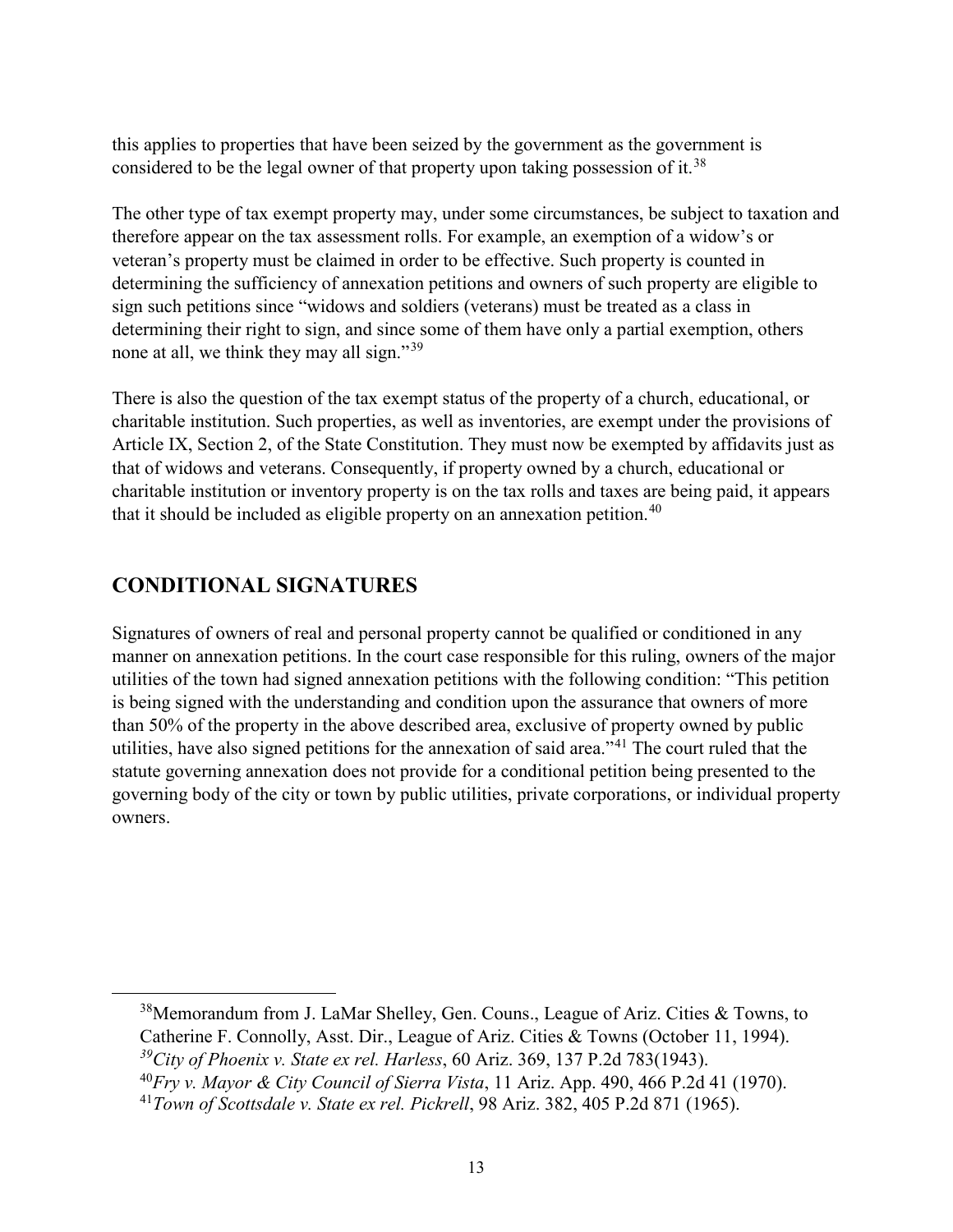# **WITHDRAWAL OF SIGNATURE**

A property owner who has signed an annexation petition may withdraw his signature from such petition any time prior to five o'clock on the date the petition is actually filed with the county recorder. A signature withdrawn prior to the filing of the signed petitions shall not be counted in determining the legal sufficiency of the petition. To withdraw a petition signature a person may do the following:

- A. Verify the withdrawal by signing a simple statement of intent to withdraw his name at the office of the city clerk.
- B. Mail a signed, notarized statement of intent to withdraw his name to the office of the city clerk.
- C. Draw a line through the signature and printed name on the petition.<sup>[42](#page-18-0)</sup>

# **REVIEW AND TABULATION OF SIGNATURES**

For the purpose of determining if a sufficient percentage of signatures of persons has been collected, the city or town must request documentation on the real and personal property from the county assessor and Department of Revenue. The city or town should use the following guidelines.

For the purpose of determining the sufficiency of the percentage of value of property such values shall be determined as follows.

- In the case of property assessed by the county assessor, values shall be the same as shown on the last assessment of the property.
- In the case of property valued by the Department of Revenue, values shall be as appraised by the Department of Revenue for municipal assessment purposes.
- When property is held by the owners in joint tenancy, all of the signatures of the joint tenants are needed to count the full assessed value of the real and personal property. If one joint tenant signs the petition, only that joint tenant's proportionate undivided interest may be included in determining whether the petition has been signed by the owners of property whose assessed valuation is at least one-half of the valuation of the area sought to be annexed.<sup>[43](#page-18-1)</sup>

<span id="page-18-0"></span> $^{42}$ A.R.S. § 19-113.

<span id="page-18-1"></span>*<sup>43</sup>Ferree v. City of Yuma*, 124 Ariz. 225, 603 P.2d 117 (App. 1979).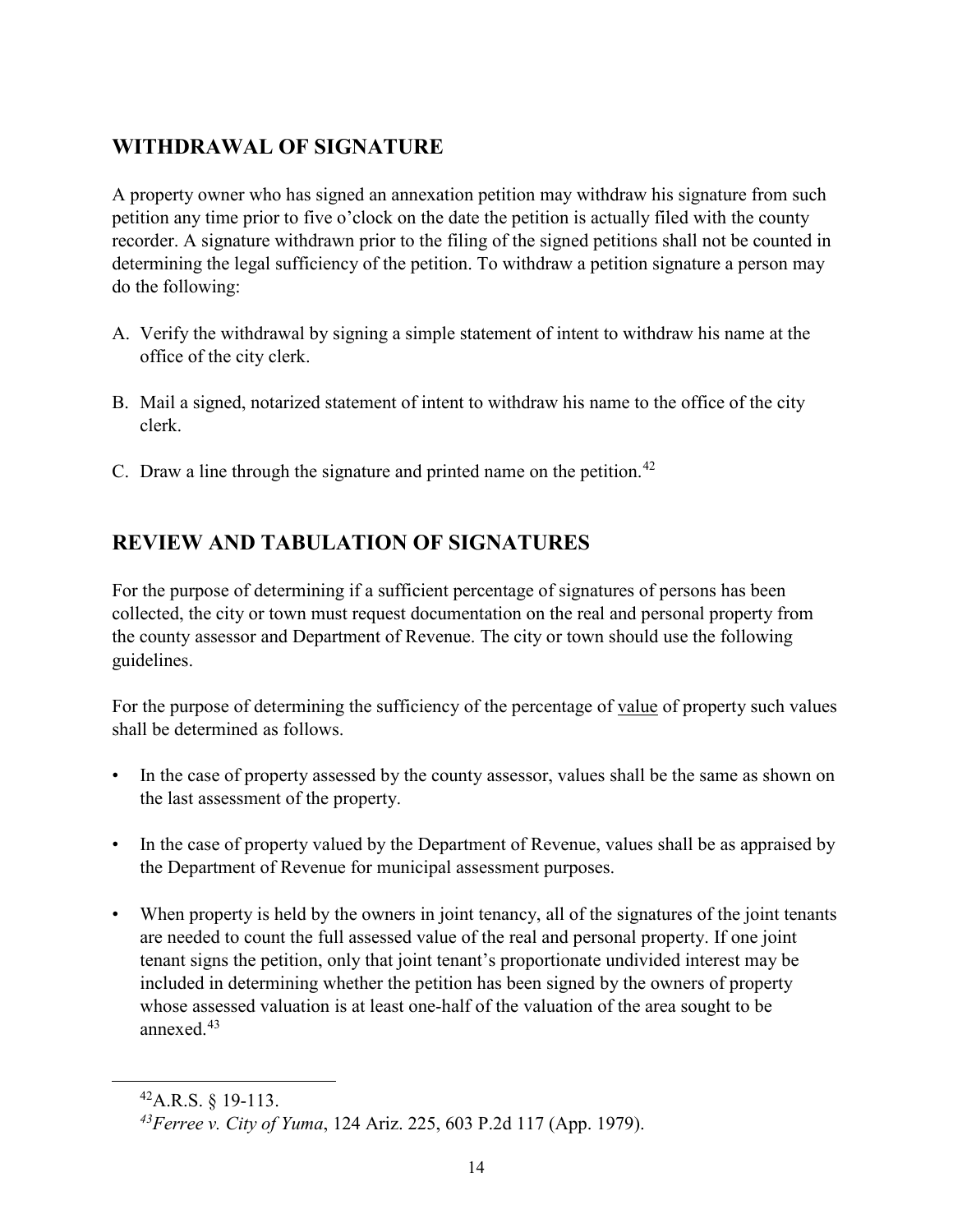The value of any property can be counted only once. Therefore, care should be exercised in counting the valuations on a petition, particularly to ensure that two or more signatures do not represent the same property. If two signatures on an annexation petition are for the same property, the valuation represented by one signature if counted twice should be deducted.<sup>[44](#page-19-0)</sup>

For the purpose of determining the sufficiency of the percentage of persons owning property, the number of persons owning property shall be determined as follows.

- In the case of property assessed by the county assessor, the number of persons owning property shall be as shown on the last assessment of the property.
- In the case of property valued by the Department of Revenue, the number of persons owning property shall be as shown on the last valuation of the property.
- When property is held by owners in joint tenancy, such owners shall be counted together as one owner and each owner can only sign for their proportional share of the property to be counted.[45](#page-19-1)
- If a person owns multiple parcels of property, such owner shall be counted as one owner.  $46$

The Arizona Court of Appeals has determined that the required number of signatures on a petition for annexation is to be based on the assessed value of property (as opposed to its full cash value). $47$ 

The tabulation of signatures must be done very carefully to ensure that the correct number of signatures, as statutorily required, is on the annexation petition. These signatures should be checked against the guidelines above.

Once it has been determined that a sufficient number of signatures appear on the petitions, the city or town is ready for council action on the annexation.

<span id="page-19-0"></span> <sup>44</sup>*McCune v. City of Phoenix*, 83 Ariz. 98, 317 P.2d 537 (1957).

<span id="page-19-2"></span><span id="page-19-1"></span>*<sup>45</sup>Nw. Fire District v. City of Tucson*, 185 Ariz. 102, 912 P.2d 1331 (App. 1995).  $^{46}$ A.R.S. §9-471 (F).

<span id="page-19-3"></span><sup>47</sup>*City of Phoenix v. Town of Cave Creek*, 167 Ariz. 227, 805 P.2d 1048 (App.1990).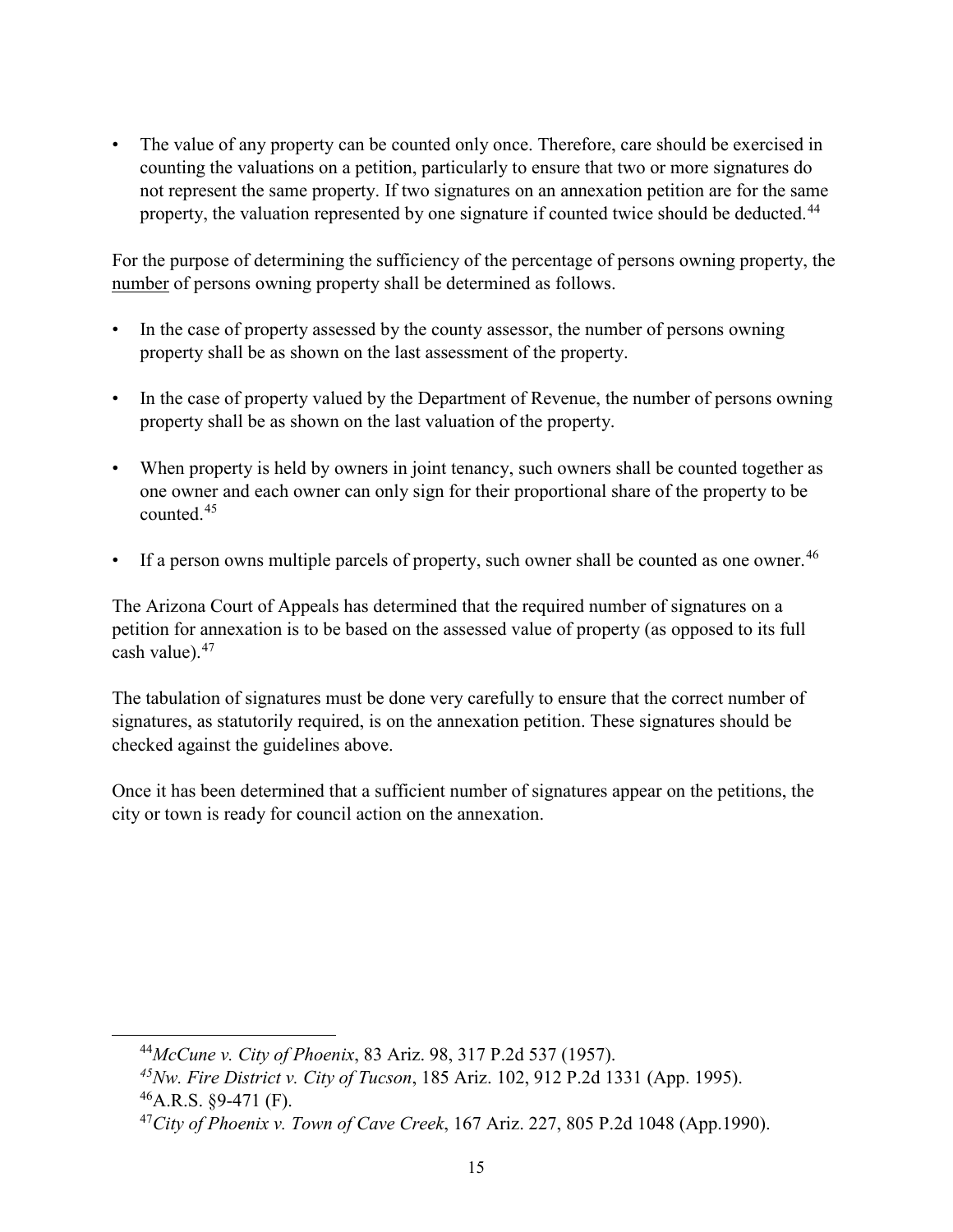## **Section IV**

# **COUNCIL ACTION**

When all notice and public hearing requirements have been complied with and an annexation petition has been signed by the required number of property owners in the area to be annexed and filed with the county recorder, the council should make the final determination of both the eligibility and the desirability of the annexation. The fact that petitions have been presented does not mean that the area has to be annexed. The petition merely gives the council discretion as to whether the area should become a part of the municipality. The decision to annex lies solely with the city or town council. $48$ 

Before any council action is taken on the petition, it must be determined whether the municipality has jurisdiction to annex the unincorporated territory under consideration. A sworn affidavit verifying that no part of the territory proposing to be annexed is already subject to an earlier annexation must have been filed at the same time as the initial petitions were filed with the county recorder. The county recorder cannot accept the filing without the sworn affidavit.

Arizona statute also provides for instances where a community is proposing to incorporate lands subject to an annexation petition. The board of supervisors is required to exclude from the community proposed to be incorporated any territory which has been included in an annexation ordinance adopted by a city or town pursuant to law after the incorporation petition has been filed.[49](#page-20-1) Furthermore, A.R.S. §9-101.01 bars the incorporation of an area within six miles of an incorporated city with a population of 5,000 or more and within three miles of a city or town with a population of less than 5,000, unless the existing city or town grants permission for such incorporation. The effect of this statute is to allow cities and towns to determine whether nearby communities may incorporate. Once a petition for incorporation has been taken out, however, an annexation which brings a city to within the six mile limit will not give such a city the authority to determine if the community may incorporate.<sup>[50](#page-20-2)</sup>

If the council decides to annex the area covered by the annexation petition, the council may not make any changes, including reductions or increases in territory, to the map of the proposed annexation once the first property owner has signed the petition. (In our opinion, the process must begin again with the filing of the annexation petition and map with the county recorder if any changes are made to the territory proposed for annexation.) It will be necessary for the council to make a final determination as to whether the petition is sufficient. Generally, this

<span id="page-20-2"></span><span id="page-20-1"></span><span id="page-20-0"></span> 48*Kempton v. City of Safford*, 140 Ariz. 539, 683 P.2d 338 (App. 1984); *Goodyear Farms v. City of Avondale*, 148 Ariz. 216, 714 P.2d 386 (1986); *Roberts v. City of Mesa*, 158 Ariz. 42, 760 P.2d 1091 (App. 1988).  $^{49}$ A.R.S. § 9-101(H).  $50A.R.S. \S$  9-471(M).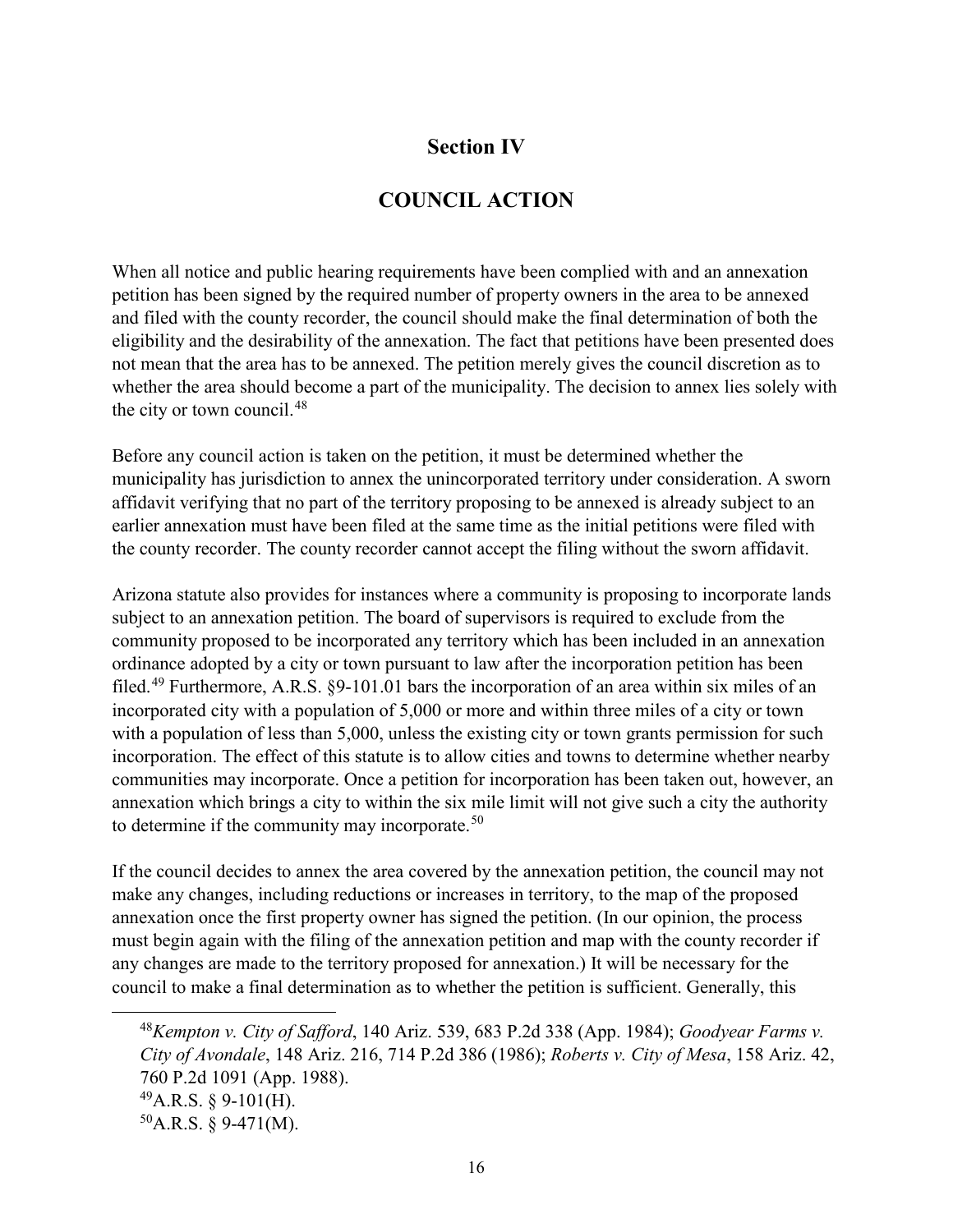information has already been provided to the council with proper documentation. However, the council should establish to its satisfaction that a sufficient number of property owners in the area to be annexed have signed the petitions.

After these preliminary steps, the council may then pass an ordinance annexing the territory.<sup>[51](#page-21-0)</sup> All the proceedings surrounding the adoption of the annexation ordinance must be regular. For example, the Supreme Court voided an annexation ordinance which was not passed at a council meeting open to the public within the corporate limits of the town.<sup>[52](#page-21-1)</sup> Also the court has held that an annexation ordinance was void because the provisions of the open meeting law had not been complied with in its adoption.<sup>[53](#page-21-2)</sup>

The annexation ordinance is subject to the same requirements pertaining to publication as other ordinances. In charter cities with publication requirements set forth in the charter for the purpose of making the ordinance effective, it has been held by the Supreme Court that failure to publish the ordinance, pursuant to the charter requirements voids the ordinance.<sup>[54](#page-21-3)</sup> While the statutes do not state that the map must also be published, the Arizona Supreme Court implied (*City of Phoenix v. Lockwood* cited below) that the publication of the map is necessary in stating that "the only step remaining to be taken . . . was the publication of the ordinance and map in the official newspaper of the city as is required for all ordinances before they become effective and operative." It is the consensus of most municipal attorneys that the map is a part of the ordinance and is therefore subject to the same publication requirements as the ordinance. The issue of invalidating an annexation because of an inaccurate map has been tested in court. The court ruled that a mistake in the "calls" in the metes and bounds description was not enough to invalidate the annexation proceedings.<sup>[55](#page-21-4)</sup>

The annexation becomes final after the expiration of thirty days from the adoption of the ordinance if the annexation ordinance has been finally adopted in accordance with procedures established by statute, charter provisions, or local ordinances, whichever is applicable. However, if an action has been filed to contest the validity of the annexation within the thirty day period, its finality is subject to the review of the court. The court has said, "A municipality cannot enact an annexation statute as an emergency measure."[56](#page-21-5) Annexation ordinances are subject to referendum, and the court has clarified that the final adoption of the annexation ordinance is the referable event.[57](#page-21-6)

<span id="page-21-0"></span> <sup>51</sup>*See* Appendix D for model annexation ordinance.

<span id="page-21-1"></span><sup>52</sup>*Town of Paradise Valley v. Acker*, 100 Ariz. 62, 411 P.2d 168 (1966).

<span id="page-21-2"></span>*<sup>53</sup>Carefree Improvement Ass'n v. City of Scottsdale*, 133 Ariz. 106, 649 P.2d 985 (App. 1982).

<span id="page-21-3"></span><sup>54</sup>*City of Phoenix v. Lockwood*, 76 Ariz. 46, 258 P.2d 431 (1953).

<span id="page-21-4"></span><sup>55</sup>*City of Douglas v. City of Sierra Vista*, 21 Ariz. App. 71, 515 P.2d 896 (1973).

<span id="page-21-5"></span><sup>56</sup>*Salt River Project Agr. Imp. & Power Dist. v. City of St. Johns*, 149 Ariz. 282, 718 P.2d 184 (1986).

<span id="page-21-6"></span><sup>57</sup>*Israel v. Town of Cave Creek*, 196 Ariz. 150, 993 P.2d 1114 (App. 1999).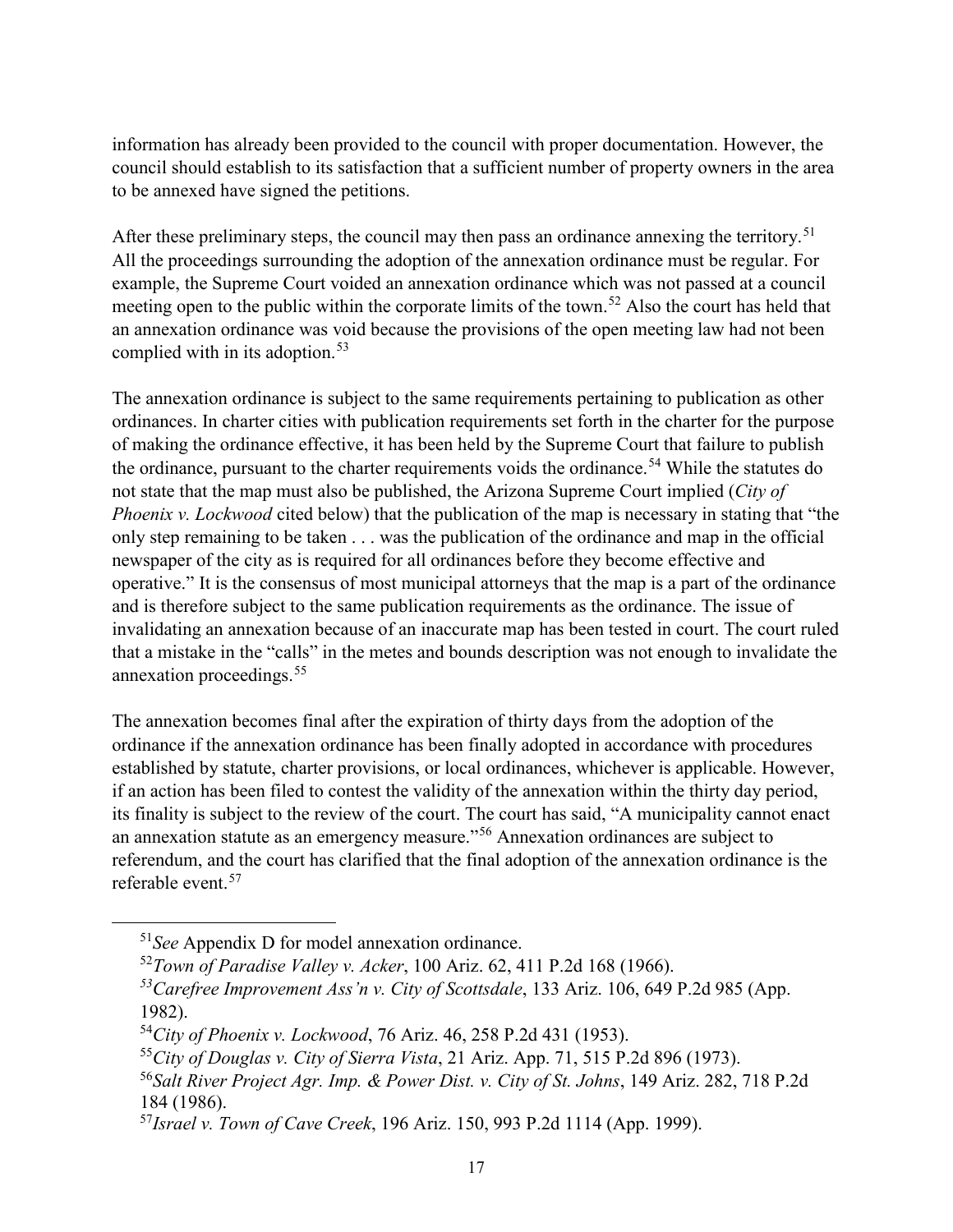At times an annexation ordinance is adopted with an emergency clause. The courts have ruled that the statutes provide private citizens a right to contest an annexation and that a municipality cannot interfere with this right. Therefore, annexation ordinances may be adopted as an emergency measure, but the thirty day period for citizens to contest is not shortened.

## **PROTEST OR CONTEST**

An annexation may or may not be desired by all the people involved. If it is not desired, there is the likelihood of protest and perhaps there may be a contest. In view of these possibilities, it is important to be aware of the statutes and court decisions to be prepared for such an eventuality.

There is a basic difference between a protest and contest. A protest is an objection lodged with the governing body. A contest is a legal procedure to question the validity of an annexation for failure to comply with state law.

If a protest is evident while the council is deciding on the question of annexing any territory, the council is under no statutory obligation to hear such protest from inhabitants in the area involved. From a public relations standpoint, however, councils usually hear any interested party who wishes to protest.

A contest involving court action on the annexation is provided for in A.R.S. §9-471, which governs the annexation of territory. Any city or town's annexation action, after the adoption of the ordinance, may be contested by any city or town (at least those cities or towns that are geographically close and are interested parties), the attorney general, the county attorney, or any other interested party within the territory to be annexed by filing a verified petition questioning the validity of the annexation for failure to comply with A.R.S. §9-471. The verified petition questioning the annexation must be filed within thirty days after the adoption of the annexation ordinance, and the burden is placed on the petitioner to prove that the municipality attempting the annexation has failed to comply with the law. In order to preclude a long delay in hearing the action, a petition of this nature has priority over all other civil matters except elections. If no contest is made within the thirty day period, the annexation is deemed final and conclusive. A property owner that prevails in an action to challenge an annexation of their property is entitled to reasonable attorney fees and costs.<sup>[58](#page-22-0)</sup>

State law also provides that if two or more cities and towns demonstrate an active interest in annexing any or all of an area proposed for annexation, the court shall consider oral and written agreements or understandings between the cities in making its determination.<sup>[59](#page-22-1)</sup>

<span id="page-22-0"></span> $58$ A.R.S. § 9-471 (P).

<span id="page-22-1"></span><sup>59</sup>A.R.S. § 9-471 (C); *Town of Miami v. City of Globe*, 195 Ariz. 176, 985 P.2d 1035 (App. 1999).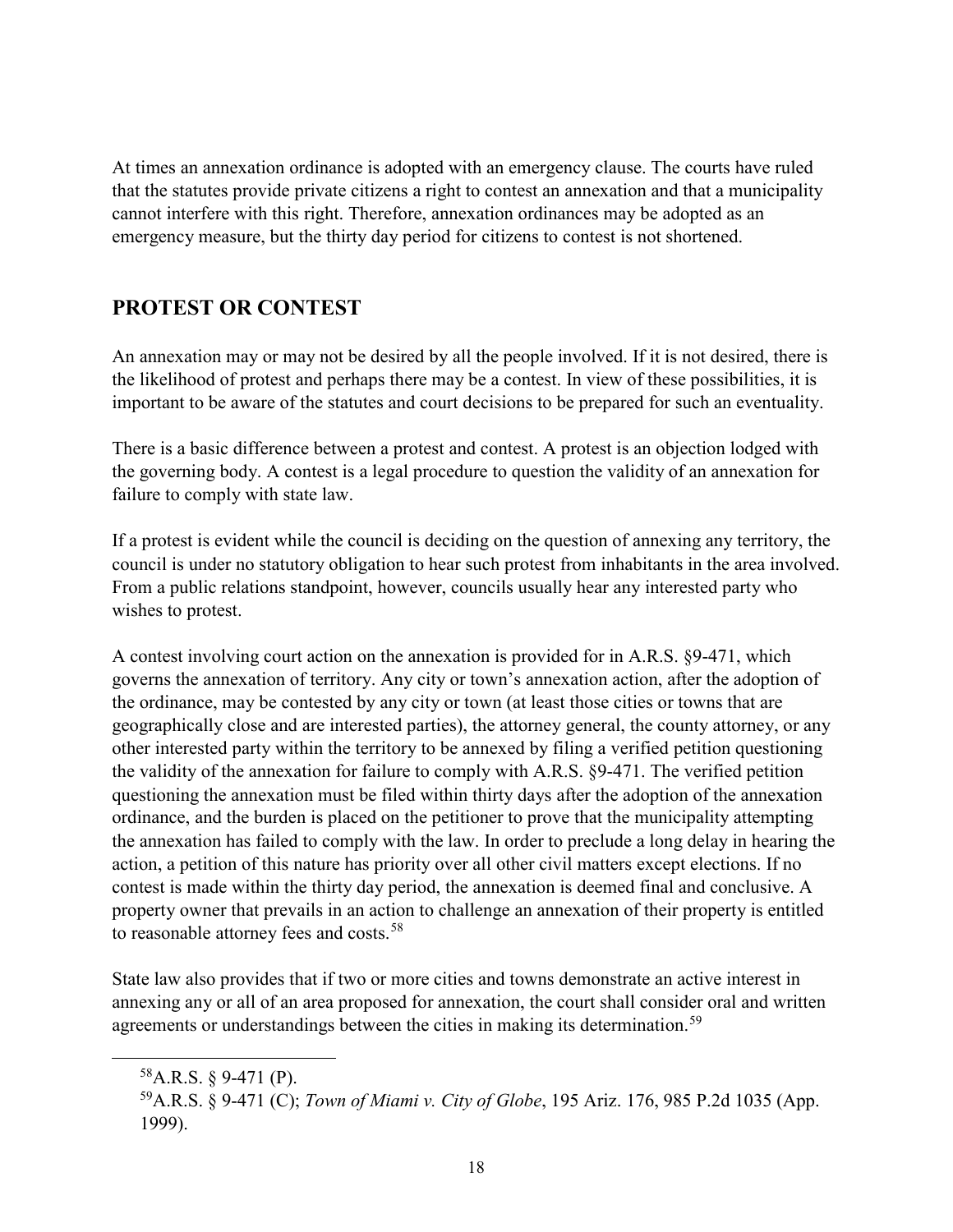#### **Section V**

## **AFTER THE ANNEXATION**

### **TRANSMITTAL OF ANNEXATION ORDINANCE**

It is important that the annexation ordinance, the legal description and a map of the annexed property be mailed to selected individuals. There is a specific requirement that the city/town clerk provide a copy of the adopted annexation ordinance to the clerk of the board of supervisors of each county with jurisdiction over the annexed area within sixty days of the annexation becoming final.

It is particularly important that the annexation be reported by filing the legal description and a record copy of the ordinance with the Department of Revenue. Statutes provide that this must be accomplished on or before November 1 of the year preceding the year in which assessments or taxes are to be levied. The same information must be supplied to the county assessor on or before November 1. The change in the boundaries affected by the annexation will not be effective for assessment and tax levying purposes for the next tax year unless notice has been given before November 1 as stipulated above.<sup>[60](#page-23-0)</sup> This deadline may be extended by the director of the Department of Revenue upon receipt of a request for extension on or before December 31 of the year prior to the year in which taxes are to be levied. The deadline may not be extended beyond February 15 of the year taxes are to be levied.

Additionally, cities or towns annexing property must also report the annexation to the U.S. Department of Justice due to its possible applicability under the Voting Rights Act to municipal elections. The League's *Municipal Election Manual* can be consulted for the exact procedures of such notification.

## **EFFECT OF ANNEXATION**

Upon the annexation of territory, the city or town acquires the right to exercise all political and governmental powers delegated to it by law over the property and inhabitants in the annexed territory.<sup>[61](#page-23-1)</sup> The city or town, by annexation, acquires no rights and assumes no liabilities of a territory not of a political or governmental nature. Our courts have ruled that recording a subdivision without subsequently improving the property does not give the owner a vested right to develop in accordance with the recorded plat. Therefore, annexation may affect an

<span id="page-23-0"></span> $^{60}$ A.R.S. § 42-17257.

<span id="page-23-1"></span><sup>61</sup>*Blount v. MacDonald*, 18 Ariz. 1, 155 P.736 (1916).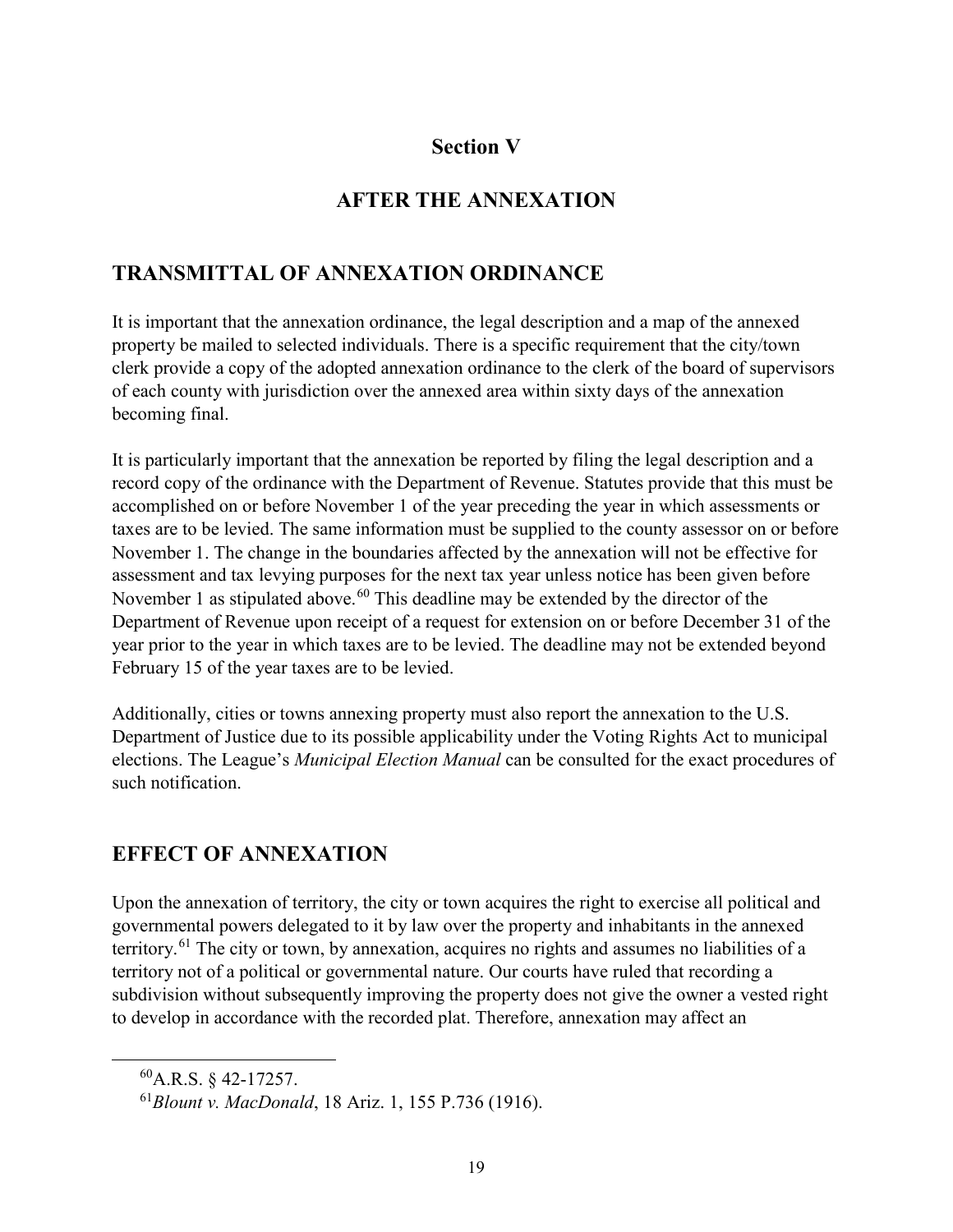unimproved property owner's right to develop, even if the property has been subdivided, if the municipal ordinances differ from the county ordinances.<sup>[62](#page-24-0)</sup>

Upon annexation of territory to the city or town, the title and jurisdiction of the county streets and alleys in the annexed territory are vested in the city or town for all purposes.<sup>[63](#page-24-1)</sup> All territory annexed to a city or town becomes a part of the council district of the city or town adjoining the annexed territory, if the members of your council are elected by district.<sup>[64](#page-24-2)</sup>

There are special provisions governing the impact of annexation when there is a fire district operating within the annexed area. If the entire territory of a fire district is annexed, the fire district and all its assets, including personnel, and liabilities are merged and become a part of the fire department of the annexing city or town upon the date the city or town elects to provide fire protection services to such area. This includes all books and records belonging to the fire fighters' relief and pension fund of the fire district, and the annexing city or town is responsible for making pension payments to those eligible. Procedures are also specified for any firefighter who is employed on a full-time basis by a fire district and who becomes employed as a firefighter by the annexing city or town within sixty days after the date the city or town elects to provide fire protection services to such area.<sup>[65](#page-24-3)</sup>

Regardless of whether the annexation includes all or just part of a fire district, the territory remains a part of the district until the next July 1 following the time when the city or town elects to provide regular fire department services to the annexed area. The annexed area remains subject to taxes levied for bonds of the fire district outstanding at the time of filing of the petition seeking annexation until final payment on the bonds and is subject to taxes levied by the district until the termination date.

If a city or town provides regular fire protection to its residents and is unable to provide equal fire protection to annexed territory, the city or town may contract with a fire district in proximity to the annexed territory for the purpose of supplying fire protection until the city or town is able to provide equal fire protection to the annexed territory. If only a part of the district is annexed, all assets of the district remain the property of the district.<sup>[66](#page-24-4)</sup>

<span id="page-24-0"></span> <sup>62</sup>*Dawe v. City of Scottsdale*, 119 Ariz. 486, 581 P.2d 1136 (1978).

<span id="page-24-1"></span><sup>63</sup>*Collins v. Wayland*, 59 Ariz. 340, 127 P.2d 716 (1942), *cert. denied*, 318 U.S. 767, 63 S. Ct. 760, 87 L. Ed. 1138 (1943).

<span id="page-24-2"></span> $^{64}$ A.R.S. § 9-472.

<span id="page-24-3"></span> ${}^{65}$ A.R.S. § 48-812.

<span id="page-24-4"></span> $^{66}$ A.R.S. § 48-813.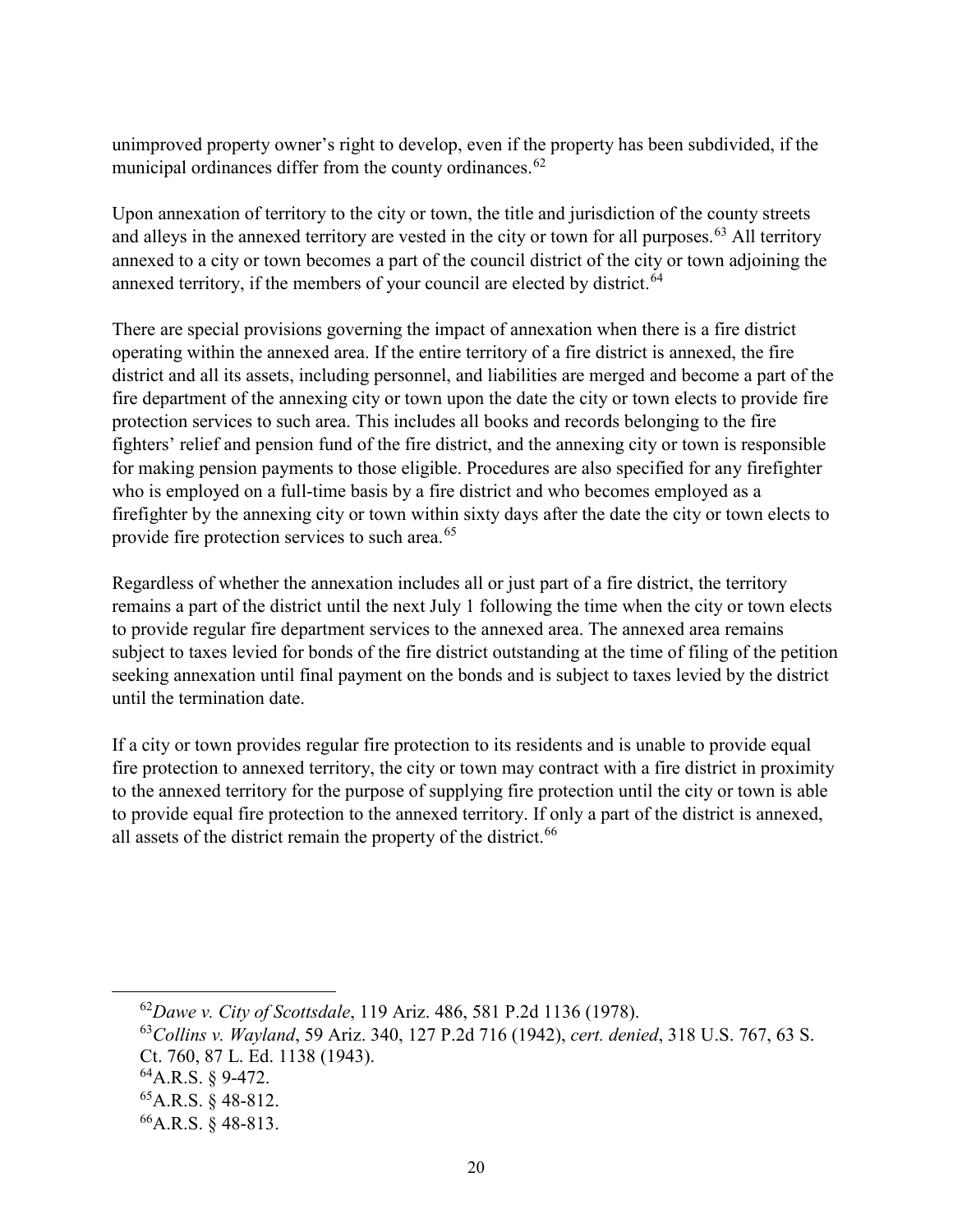# **EXPENDITURE LIMITATION ADJUSTMENTS**

Cities and towns should report all annexations to the State Demographer in the Office of Economic Opportunity, Arizona Population Division of the State Department of Administration.<sup>[67](#page-25-0)</sup> The population in the annexed area will be considered when developing the population estimate which is used in determining the expenditure limitations by the Economic Estimates Commission (EEC).

Annexations occurring after the EEC determines your expenditure limit (on or before April 1) but before the beginning of the fiscal year can also be used to adjust your population estimate for that year if they are submitted in time for both the Population Statistics Unit and the EEC to act. The EEC requires that requests for such adjustments be provided to them at least three weeks prior to the adoption of that city's tentative budget. Also, prior to action by the EEC, the Population Statistics Unit must review the requested population increase. The necessary materials should be provided to the Unit with sufficient lead time for their review.

# **STATE SHARED REVENUES**

After the annexation ordinance has been passed, you may want to obtain a certified population count of the number of people in the annexed area from the U. S. Census Bureau to receive credit for the additional population for state shared revenue purposes.<sup>[68](#page-25-1)</sup> The Census Bureau may be able to give you a certified count almost immediately if the annexed area coincides with census tracts. Even if this is not the case, the Census Bureau will provide you with an estimate of the population in the annexed area to be credited for state shared revenue purposes. This estimate will be based on the most recent Census. Once a certified population count of the number of people in the annexed area has been determined, it should be submitted to the Department of Revenue who will then adjust the share of the state sales tax and state income tax and to the Department of Transportation for the distribution of Highway User Revenue Funds and vehicle license taxes to reflect the annexation.

A city or town needs to make sure that the Council of Governments which represents the cities and towns in their region on the population estimate committee is fully aware of the annexation in order to have it reflected in the population for expenditure limitation purposes.

<sup>&</sup>lt;sup>67</sup>State Demographer's Office, Phone: 602-771-2222, Email:  $pop.info@oeo.az.gov$ .

<span id="page-25-1"></span><span id="page-25-0"></span> $^{68}$ In the past for a period of time directly before and after the decennial census count, the Census Bureau has suspended these types of annexation population certifications.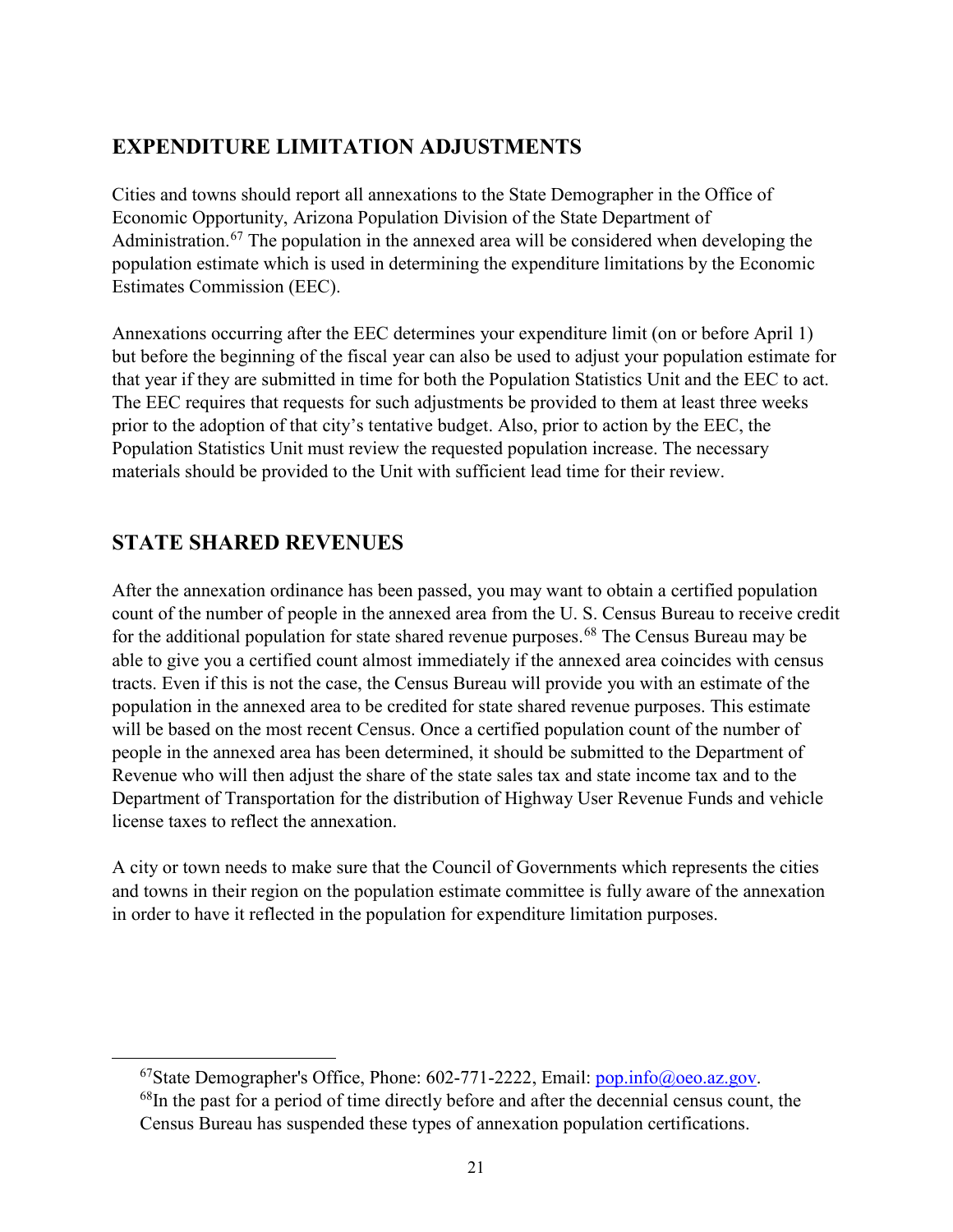# **Section VI**

# **DEANNEXATION**

The Legislature has provided a procedure for deannexation of land from one municipality and annexation to another incorporated city or town. The procedure for accomplishing such deannexation has been clearly detailed in A.R.S. §9-471.02 and is the only method provided for a city or town to reduce the land area within its boundaries short of special legislation. There is an additional special provision for the deannexation of county parks which is explained at the end of this Section.

For any deannexation not involving a county park, the responsibilities of the city or town wishing to deannex land are as follows.:

- A. The council must pass an ordinance setting forth the legal description of the territory to be deannexed. The area must be contiguous to the annexing municipality.
- B. This ordinance must be filed with the county board of supervisors who shall set a hearing date not less than thirty nor more than sixty days from the date of the filing of the ordinance. The board of supervisors must notify the city or town of the hearing date at least thirty days prior to the scheduled hearing.
- C. The city or town council must notify by letter the owners of any real property in the territory to be deannexed at least twenty days before the hearing by the board of supervisors. This letter must contain the following information:
	- 1. The area which is to be deannexed and annexed by another city or town.
	- 2. Notification that such property shall continue to be subject to any tax lawfully assessed against it for the purpose of paying indebtedness contracted by the city or town while the property was within the corporate limits.
	- 3. Statement that the property owner may protest the deannexation action by letter to the board of supervisors prior to the hearing or in person at the hearing.

The city or town wishing to annex the territory must comply with the following requirements:

- A. Passage of an ordinance setting forth the legal description of the territory and declaring the annexation of the property contingent upon affirmative action by the board of supervisors.
- B. Filing of the above ordinance with the county board of supervisors. The same requirements regarding hearing date and notification by the board of supervisors to the city or town as explained above apply to the city or town wishing to annex the territory.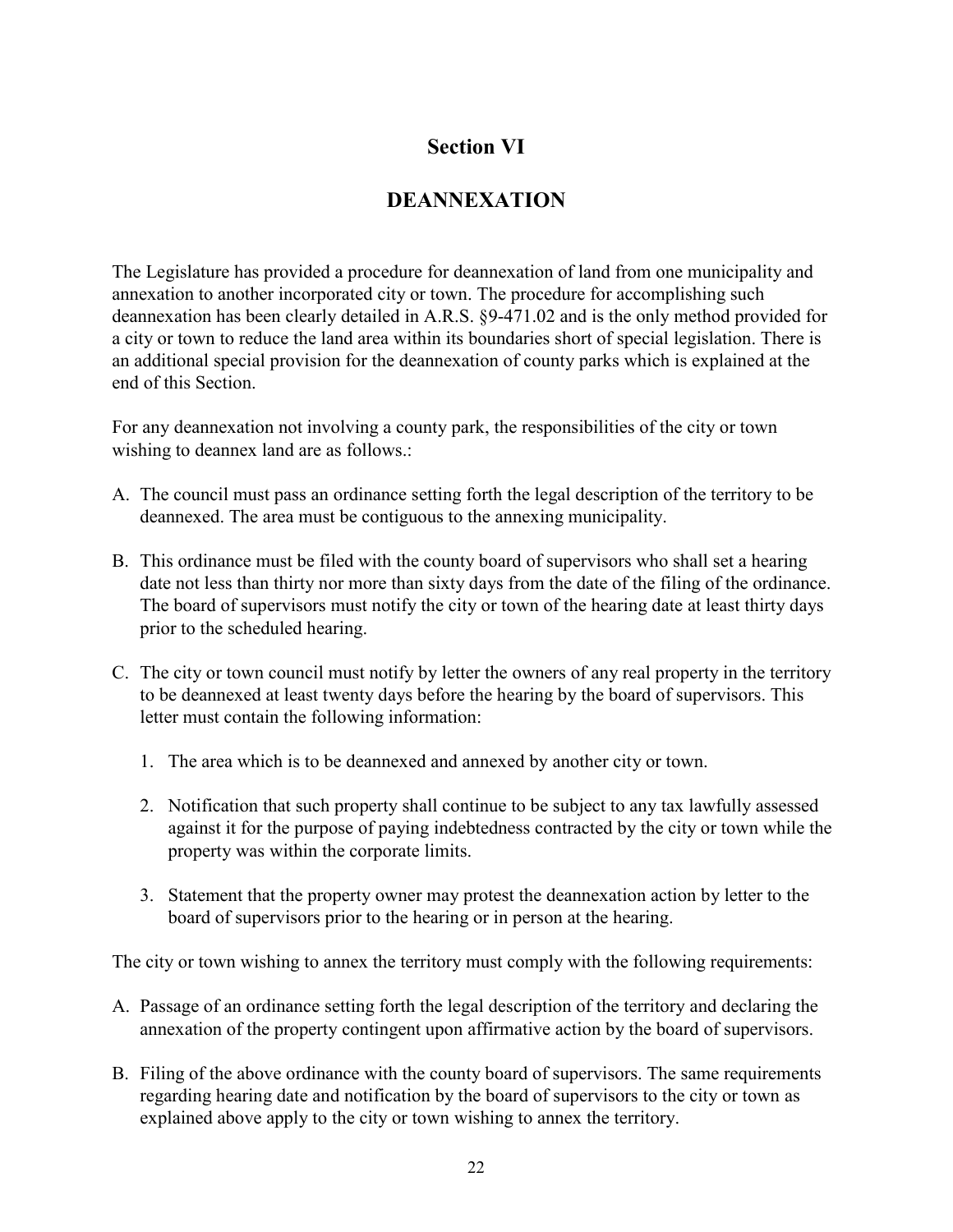At the hearing called by the county board of supervisors, if property owners of fifty-one percent or more of the real and personal property to be deannexed protest the action, either by letter or in person at the hearing, then the board of supervisors is statutorily required to deny the deannexation, and therefore the subsequent annexation by another city or town. There is also a one year moratorium on resubmitting the deannexation question to the board.

If no protest is made by property owners of the action or if less than the required number of the affected property owners object, then after the hearing, the board of supervisors is required to order that the territory be deannexed as requested from the city or town and that the same territory be annexed to the other municipality.

A copy of the order of the board of supervisors ordering the deannexation and annexation of the property involved is certified by the clerk of the court and then filed in the recorder's office of the county in which such land is situated.

# **STATUS OF DEANNEXED LAND FOR TAXATION PURPOSES**

The provisions of A.R.S. §9-471.02 authorizing such deannexation and subsequent annexation by another municipality clearly state that the property involved in such a transaction is not exempt from the payment of any taxes lawfully assessed against it for the purpose of paying indebtedness remaining on that property at the time of deannexation.

Further, even if the land has already been deannexed and the council levies a tax upon the property within the city or town for the purpose of paying indebtedness incurred before deannexation, the council does have the authority to levy a tax at the same rate and for the same purpose on the deannexed land.

# **DEANNEXATION OF COUNTY PARKS**

There is a special procedure specified for the deannexation of county owned land such as parks. That procedure specifies that territory may be deannexed, severed and returned to the county by a city or town if the territory is a county owned park, a park operated on public lands by a county as part of a management agreement or land owned by a flood control district. The city or town council wishing to deannex the land adopts by ordinance the legal description of the territory and declares the deannexation. The board of supervisors of the county that intends to receive the returned territory also adopts an ordinance containing the legal description of the territory and schedules a public hearing not less than thirty nor more than sixty days after the date the ordinance is filed. On the holding of the public hearing, the board of supervisors may order that the territory be returned as specified in the ordinance authorized by the city or town.<sup>[69](#page-27-0)</sup>

<span id="page-27-0"></span> $^{69}$ A.R.S. § 9-471.03.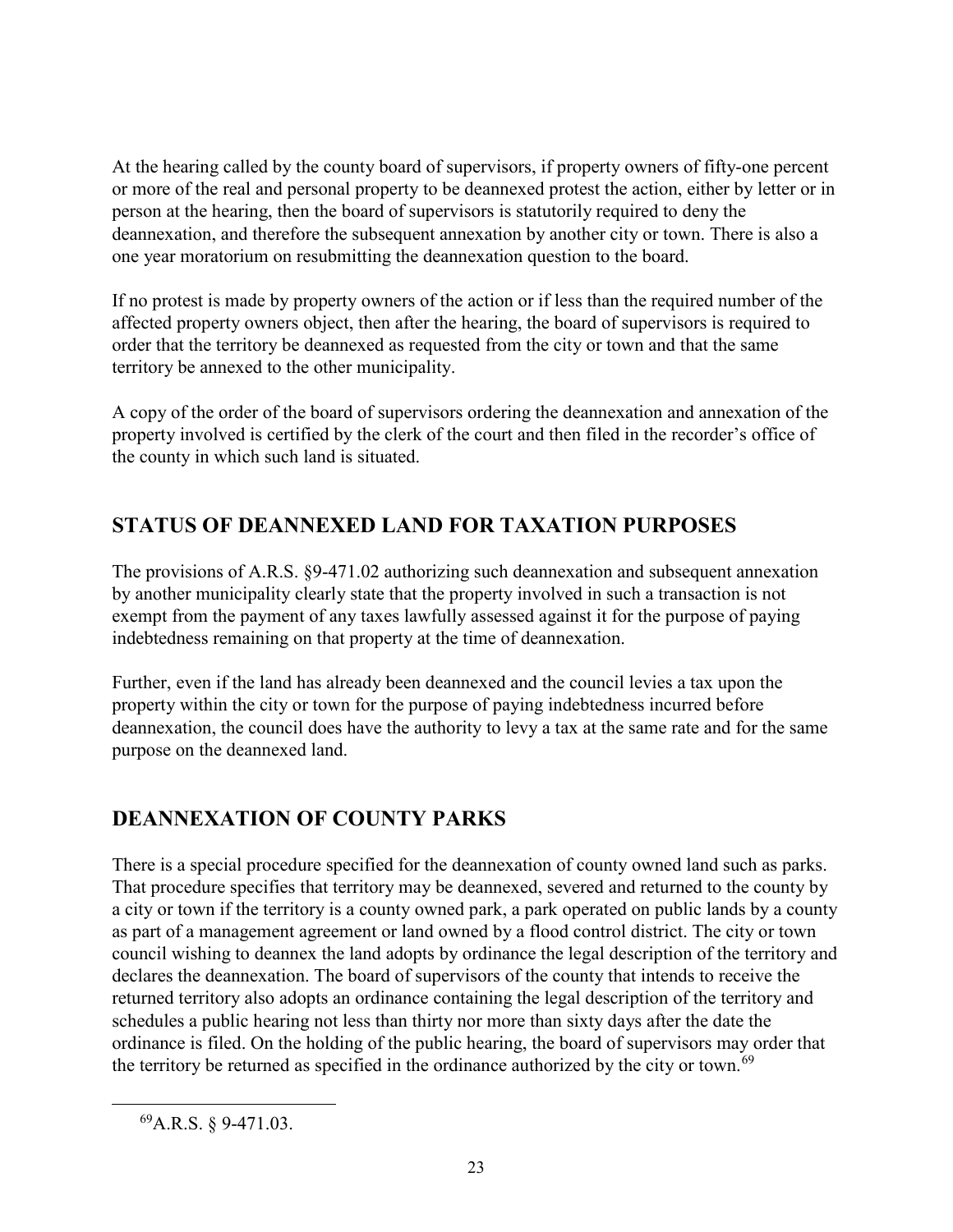# **Appendix A**

# **ANNEXATION TIMELINE**

Listed below is a chronology of events that must occur for the annexation of property.

| <b>DAY</b>   | <b>ACTION STEPS</b>                                                                                                                                                                                                                                                                                                                                                                               | DEADLINE SET BY LAW                                         |
|--------------|---------------------------------------------------------------------------------------------------------------------------------------------------------------------------------------------------------------------------------------------------------------------------------------------------------------------------------------------------------------------------------------------------|-------------------------------------------------------------|
|              | Prepare map of area proposed for<br>annexation. Careful review of the<br>and the<br>boundaries<br>description is<br>suggested to make<br>sure it meets<br>contiguity, size and shape requirements.                                                                                                                                                                                                | None                                                        |
|              | Prepare a plan, policy or procedure to<br>services<br>how<br>demonstrate<br>and<br>infrastructure are to be provided to<br>anticipated development within<br>the<br>annexed area in the next ten years.                                                                                                                                                                                           | Prior to the adoption of the<br>final annexation ordinance. |
|              | If state land, other than state right-of-<br>way or land held by the state by tax deed<br>is included in the proposed annexation,<br>prepare information required by state<br>land department and request approval of<br>state lands selection board and state land<br>commissioner.                                                                                                              | None                                                        |
| $\mathbf{1}$ | Request from the county assessor's<br>office and the Arizona Department of<br>Revenue (DOR) the name and address<br>of each owner and the assessed value of<br>all property within the boundaries of the<br>proposed annexation (both offices have<br>a maximum of 30 days to respond). The<br>request should include a letter and map<br>of the area. DOR requests 8 copies of<br>the submittal. | None                                                        |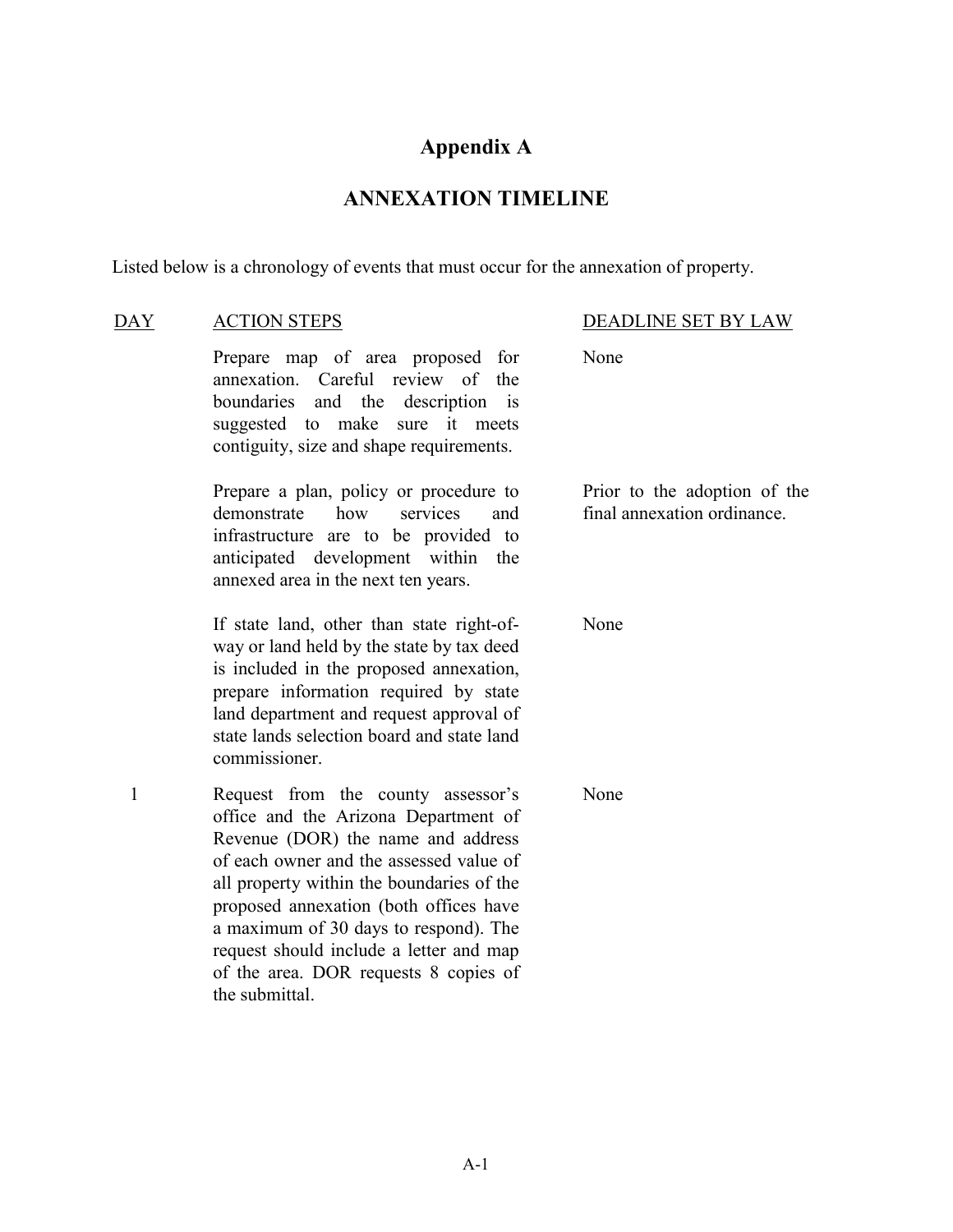#### DAY ACTION STEPS DEADLINE SET BY LAW

- 15 Waiting Period city will file in the county recorder's office a blank petition setting forth a description, an accurate map of all the exterior boundaries of the territory that is proposed for annexation and a sworn affidavit verifying that territory is not subject to an earlier filing for annexation. State lands selection board and state land commissioner approval will be filed if applicable. Send notice and copies of filings to Clerk of the Board of Supervisors and county assessor.
- 30 City will advertise in local paper the area proposed to be annexed. Newspaper must be published or circulated in the city or town and the territory proposed to be annexed.
- 30 City receives value data from the county assessor and Department of Revenue.
	- A. Post notice of the public hearing in at least three conspicuous public places in the territory proposed to be annexed.
	- B. Notice by mail to chairman of county board of supervisors.
	- C. Notice by mail to each owner of real and personal property within territory proposed to be annexed. Include proposed map.
- 36 City council has public hearing to discuss the annexation proposal.

County holds blank petition for 30 days

15 days before the end of the waiting period

6 days prior to the hearing

6 days prior to the hearing

6 days prior to the hearing

Within the last 10 days of the 30 day waiting period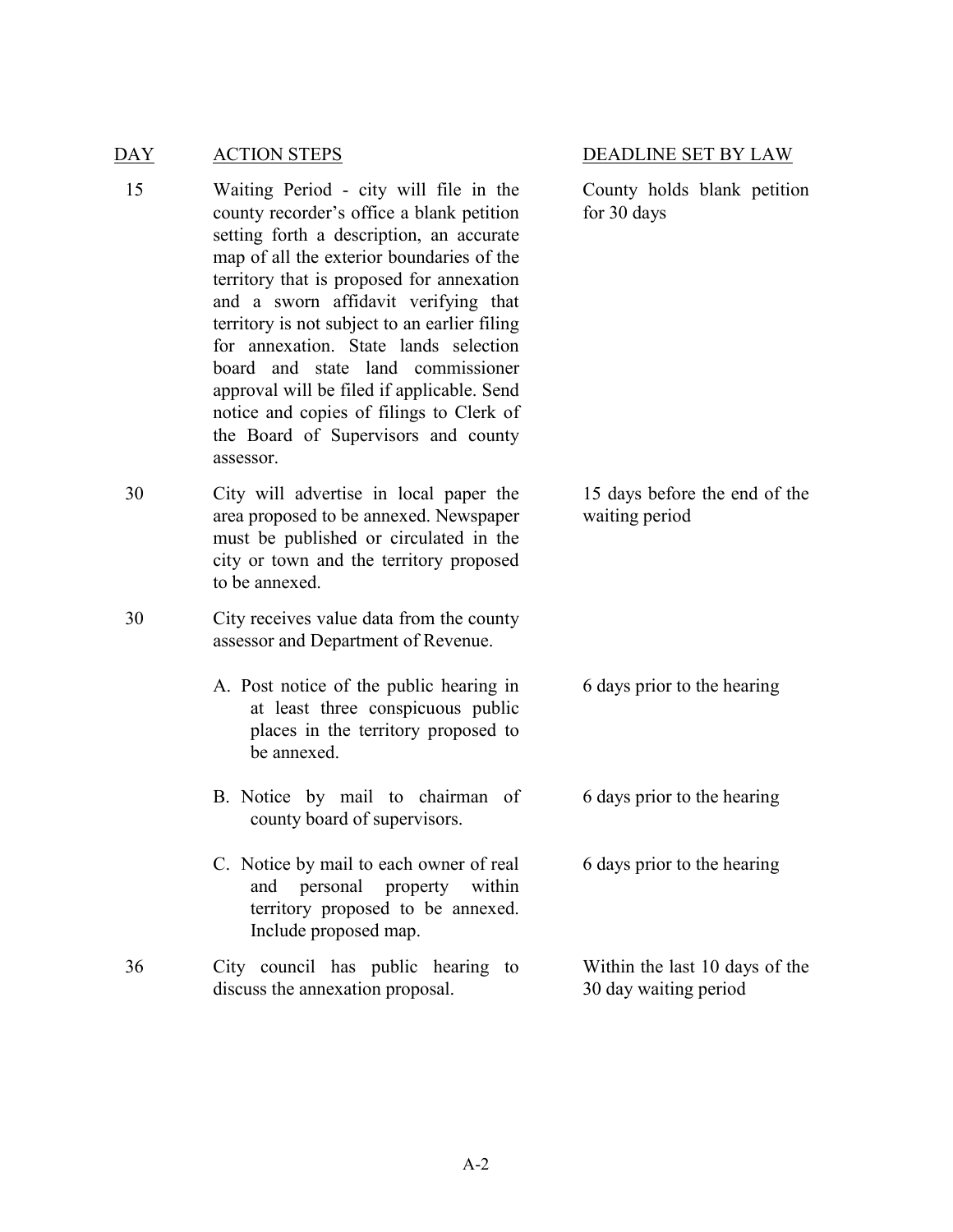#### DAY ACTION STEPS DEADLINE SET BY LAW

46 Obtain signatures on annexation petitions:

- A. One-half or more of the persons owning real and personal property that would be subject to taxation by the city in the event of annexation. (assessed valuation).
- B. More than one-half of the persons owning real and personal property that would be subject to taxation by the city in the event of annexation. (ownership).
- 60 Petition complete. Signed petition, copy filed with city clerk - original filed in the office of the county recorder.

61 City posts public notice of special city council meeting for reading of annexation ordinance (need minimum of 24 hours notice).

63 City council adopts annexation ordinance. (Time frame for this step depends on ordinance adoption procedure such as number of readings, optional public hearing, etc.

> Annexation protest/contest period ends and annexation becomes final.

> Clerk files copy of annexation ordinance with clerk of the board of supervisors.

Within one year of the last day of the waiting period

Within one year of the last day of the waiting period

24 hours before meeting

30 days after the adoption of the annexation ordinance

60 days after annexation ordinance becomes final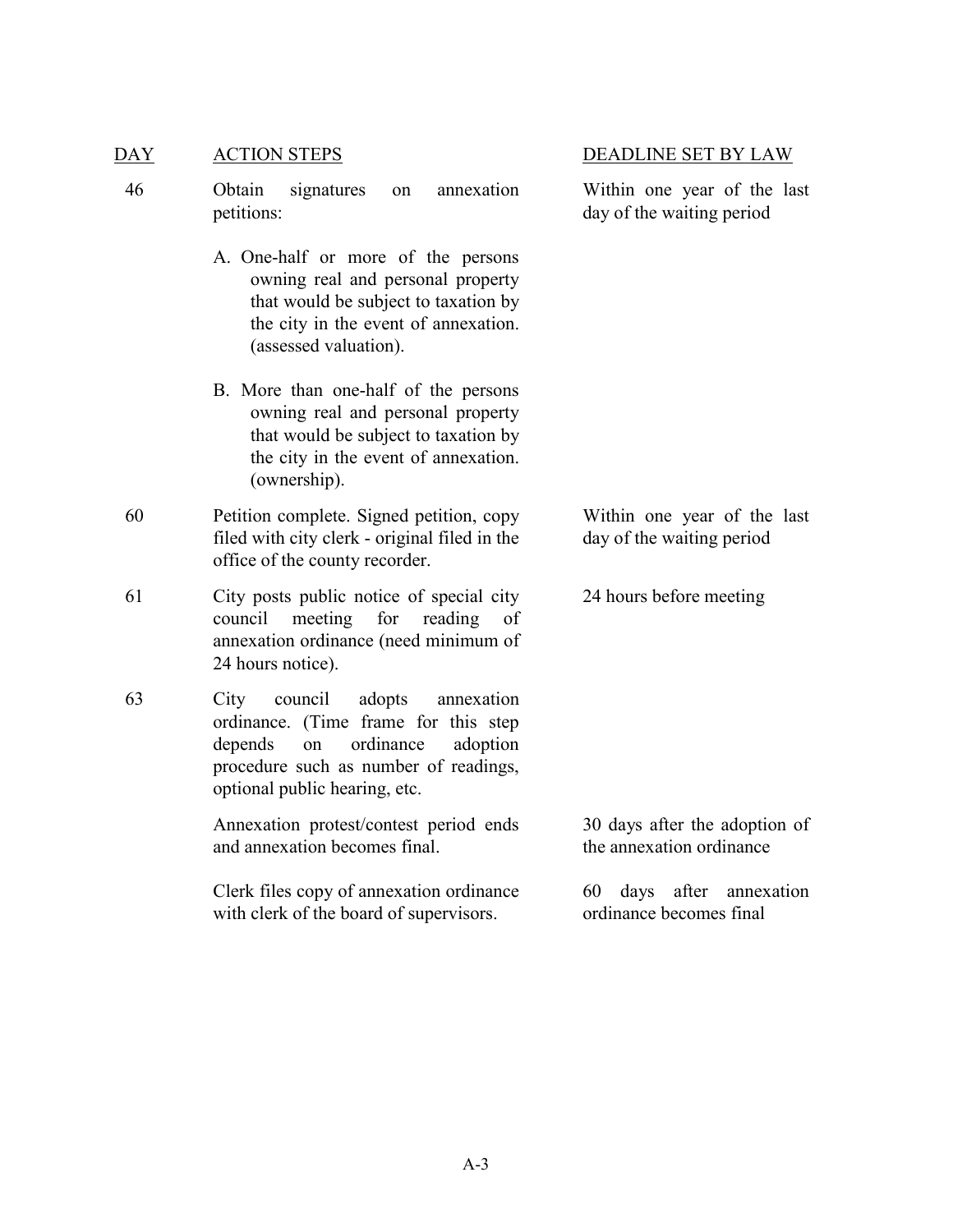## **Appendix B**

## **STATE LAW PROVISIONS ON ANNEXATION**

#### **Section 9-471. Annexation of territory; procedures; notice; petitions; access to information; restrictions**

- A. The following procedures are required to extend and increase the corporate limits of a city or town by annexation:
	- 1. A city or town shall file in the office of the county recorder of the county in which the annexation is proposed a blank petition required by paragraph 4 of this subsection setting forth a description and an accurate map of all the exterior boundaries of the territory contiguous to the city or town proposed to be annexed, except that a city or town shall not file an annexation petition that includes any territory for which an unsuccessful annexation was attempted by the same city or town until at least forty-five days after completion of the unsuccessful attempt. A property owner may waive the forty-five day waiting period for the owner's property that was part of the original unsuccessful annexation. Notice and a copy of the filing shall be given to the clerk of the board of supervisors and to the county assessor. The accurate map shall include all county rightsof-way and roadways that are within or contiguous to the exterior boundaries of the area of the proposed annexation. If state land, other than state land utilized as state rights-ofway or land held by the state by tax deed, is included in the territory, written approval of the state land commissioner and the selection board established by section 37-202 shall also be filed. For the purposes of this paragraph, "unsuccessful annexation" means an annexation attempt that was withdrawn or that was not completed pursuant to this section.
	- 2. Signatures on petitions filed for annexation shall not be obtained for a waiting period of thirty days after filing the blank petition.
	- 3. After filing the blank petition pursuant to paragraph 1 of this subsection, the governing body of the city or town shall hold a public hearing within the last ten days of the thirty day waiting period to discuss the annexation proposal. The public hearing shall be held in accordance with title 38, chapter 3, article 3.1, except that, notwithstanding section 38- 431.02, subsections C and D, the following notices of the public hearing to discuss the annexation proposal shall be given at least six days before the hearing:
		- (a) Publication at least once in a newspaper of general circulation, which is published or circulated in the city or town and the territory proposed to be annexed, at least fifteen days before the end of the waiting period.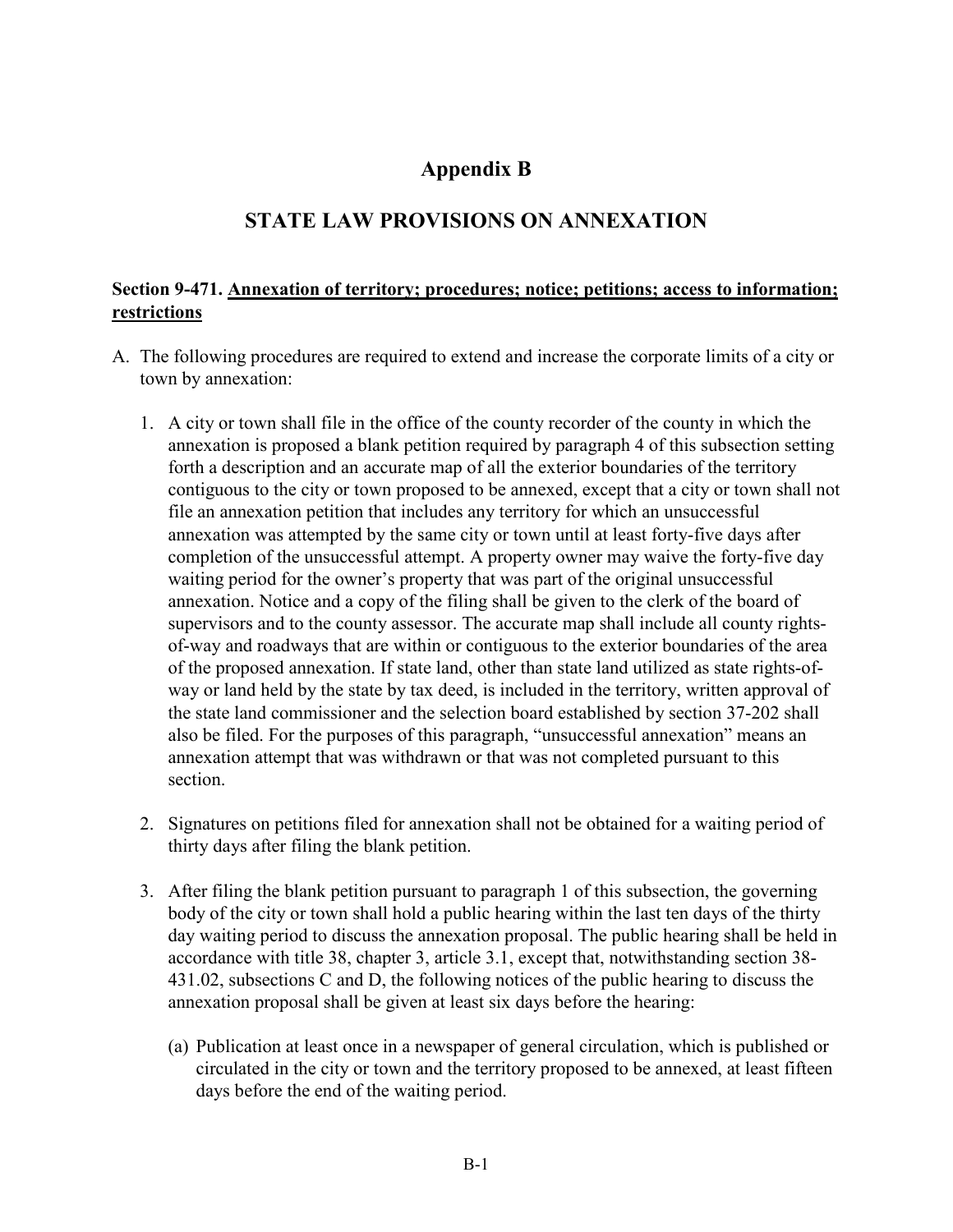- (b) Posting in at least three conspicuous public places in the territory proposed to be annexed.
- (c) Notice by first class mail sent to the chairman of the board of supervisors of the county in which the territory proposed to be annexed is located.
- (d) Notice by first class mail with an accurate map of the territory proposed to be annexed sent to each owner of the real and personal property as shown on the list furnished pursuant to subsection G of this section that would be subject to taxation by the city or town in the event of annexation in the territory proposed to be annexed. For the purposes of this subdivision, "real and personal property" includes mobile, modular and manufactured homes and trailers only if the owner also owns the underlying real property.
- 4. Within one year after the last day of the thirty day waiting period a petition in writing signed by the owners of one-half or more in value of the real and personal property and more than one-half of the persons owning real and personal property that would be subject to taxation by the city or town in the event of annexation, as shown by the last assessment of the property, may be circulated and filed in the office of the county recorder. For the purposes of this paragraph, "real and personal property" includes mobile, modular and manufactured homes and trailers only if the owner also owns the underlying real property.
- 5. No alterations increasing or reducing the territory sought to be annexed shall be made after a petition has been signed by a property owner.
- 6. The petitioner shall determine and submit a sworn affidavit verifying that no part of the territory for which the filing is made is already subject to an earlier filing for annexation. The county recorder shall not accept a filing for annexation without the sworn affidavit.
- B. All information contained in the filings, the notices, the petition, tax and property rolls and other matters regarding a proposed or final annexation shall be made available by the appropriate official for public inspection during regular office hours.
- C. Any city or town, the attorney general, the county attorney, or any other interested party may upon verified petition move to question the validity of the annexation for failure to comply with this section. The petition shall set forth the manner in which it is alleged the annexation procedure was not in compliance with this section and shall be filed within thirty days after adoption of the ordinance annexing the territory by the governing body of the city or town and not otherwise. The burden of proof shall be upon the petitioner to prove the material allegations of the verified petition. No action shall be brought to question the validity of an annexation ordinance unless brought within the time and for the reasons provided in this subsection. All hearings provided by this section and all appeals therefrom shall be preferred and heard and determined in preference to all other civil matters, except election actions. In the event more than one petition questioning the validity of an annexation ordinance is filed,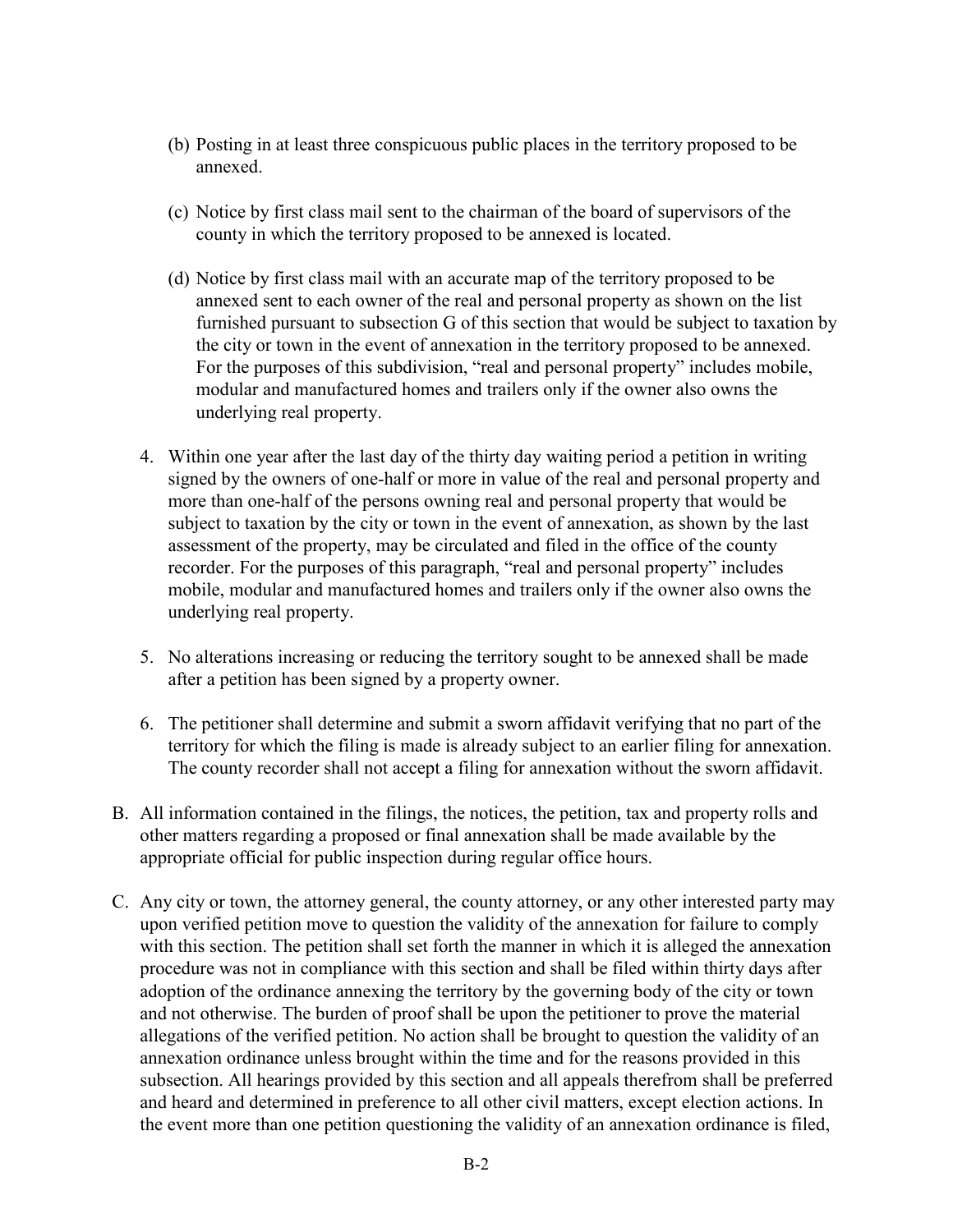all such petitions shall be consolidated for hearing. If two or more cities or towns show the court that they have demonstrated an active interest in annexing any or all of the area proposed for annexation, the court shall consider any oral or written agreements or understandings between or among the cities and towns in making its determination pursuant to this subsection.

- D. The annexation shall become final after the expiration of thirty days from the adoption of the ordinance annexing the territory by the city or town governing body, provided the annexation ordinance has been finally adopted in accordance with procedures established by statute, charter provisions or local ordinances, whichever is applicable, subject to the review of the court to determine the validity thereof if petitions in objection have been filed. After adoption of the annexation ordinance, the clerk of the city or town shall provide a copy of the adopted annexation ordinance to the clerk of the board of supervisors of each county that has jurisdiction over the annexed area within sixty days of the annexation becoming final.
- E. For the purpose of determining the sufficiency of the percentage of the value of property under this section, such values of property shall be determined as follows.
	- 1. In the case of property assessed by the county assessor, values shall be the same as shown by the last assessment of the property.
	- 2. In the case of property valued by the department of revenue, values shall be appraised by the department in the manner provided by law for municipal assessment purposes.
- F. For the purpose of determining the sufficiency of the percentage of persons owning property under this section, the number of persons owning property shall be determined as follows:
	- 1. In the case of property assessed by the county assessor, the number of persons owning property shall be as shown on the last assessment of the property.
	- 2. In the case of property valued by the department of revenue, the number of persons owning property shall be as shown on the last valuation of the property.
	- 3. If an undivided parcel of property is owned by multiple owners, such owners shall be deemed as one owner for the purposes of this section.
	- 4. If a person owns multiple parcels of property, such owner shall be deemed as one owner for the purposes of this section.
- G. The county assessor and the department of revenue, respectively, shall furnish to the city or town proposing an annexation within thirty days after a request therefor a statement in writing showing the owner, the address of each owner and the appraisal and assessment of all such property.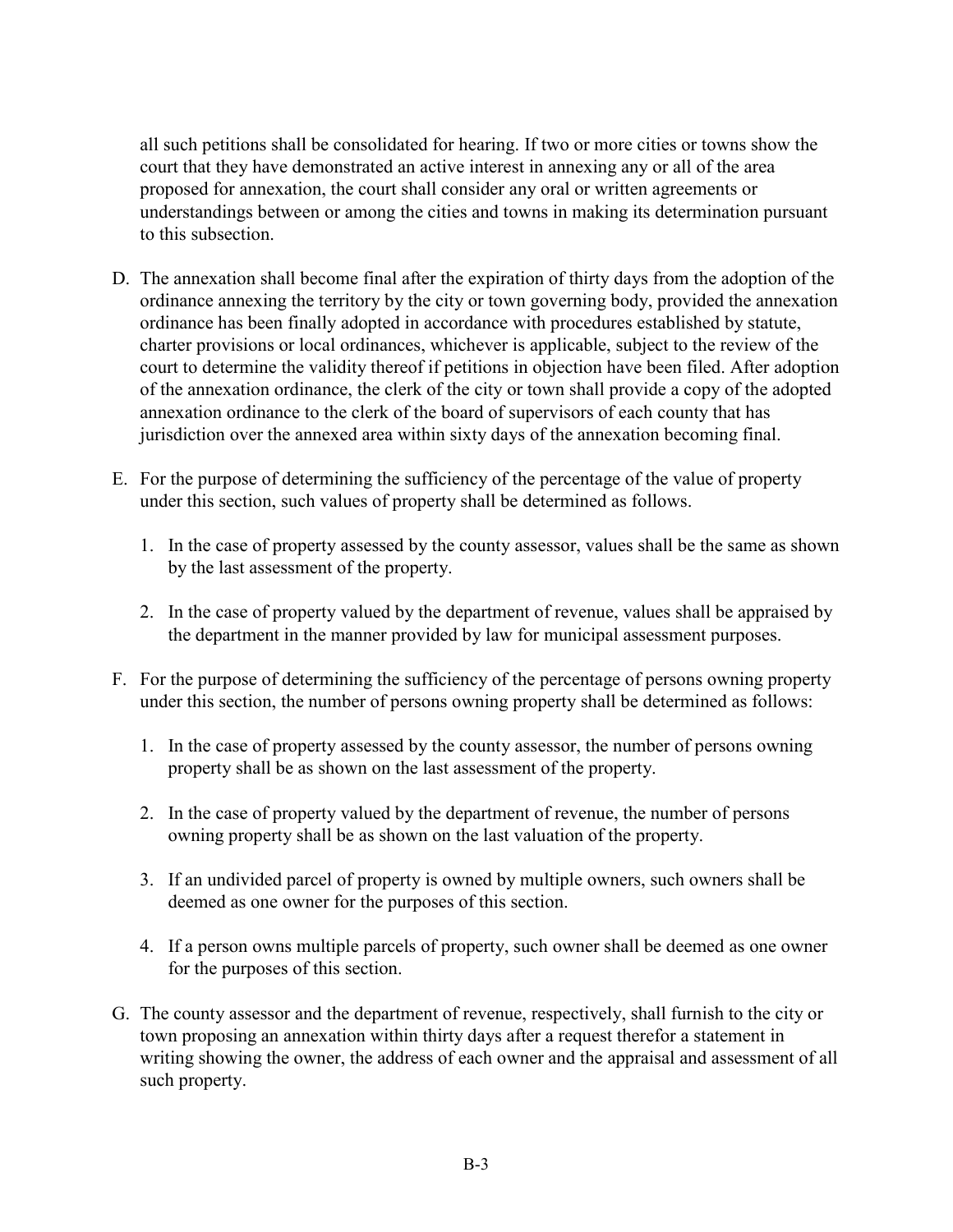- H. Territory is not contiguous for the purposes of subsection A, paragraph 1 of this section unless:
	- 1. It adjoins the exterior boundary of the annexing city or town for at least three hundred feet.
	- 2. It is, at all points, at least two hundred feet in width, excluding rights-of-way and roadways.
	- 3. The distance from the existing boundary of the annexing city or town where it adjoins the annexed territory to the furthest point of the annexed territory from such boundary is no more than twice the maximum width of the annexed territory.
- I. A city or town shall not annex territory if as a result of such annexation unincorporated territory is completely surrounded by the annexing city or town.
- J. Notwithstanding any provisions of this article to the contrary, any town incorporated prior to 1950 which had a population of less than two thousand persons by the 1970 census and which is bordered on at least three sides by Indian lands may annex by ordinance territory owned by the state within the same county for a new townsite which is not contiguous to the existing boundaries of the town.
- K. Subsections H and I of this section do not apply to territory which is surrounded by the same city or town or which is bordered by the same city or town on at least three sides.
- L. A city or town annexing an area shall adopt zoning classifications that permit densities and uses no greater than those permitted by the county immediately before annexation. Subsequent changes in zoning of the annexed territory shall be made according to existing procedures established by the city or town for the rezoning of land.
- M. The annexation of territory within six miles of territory included in a pending incorporation petition filed with the county recorder pursuant to section 9-101.01, subsection C shall not cause an urbanized area to exist pursuant to section 9-101.01 that did not exist prior to the annexation.
- N. As an alternative to the procedures established in this section, a county right-of-way or roadway may be annexed to an adjacent city or town by mutual consent of the governing bodies of the county and city or town if the property annexed is adjacent to the annexing city or town for the entire length of the annexation and if the city or town and county each approve the proposed annexation as a published agenda item at a regular public meeting of their governing bodies.
- O. On or before the date the governing body adopts the ordinance annexing territory, the governing body shall have approved a plan, policy or procedure to provide the annexed territory with appropriate levels of infrastructure and services to serve anticipated new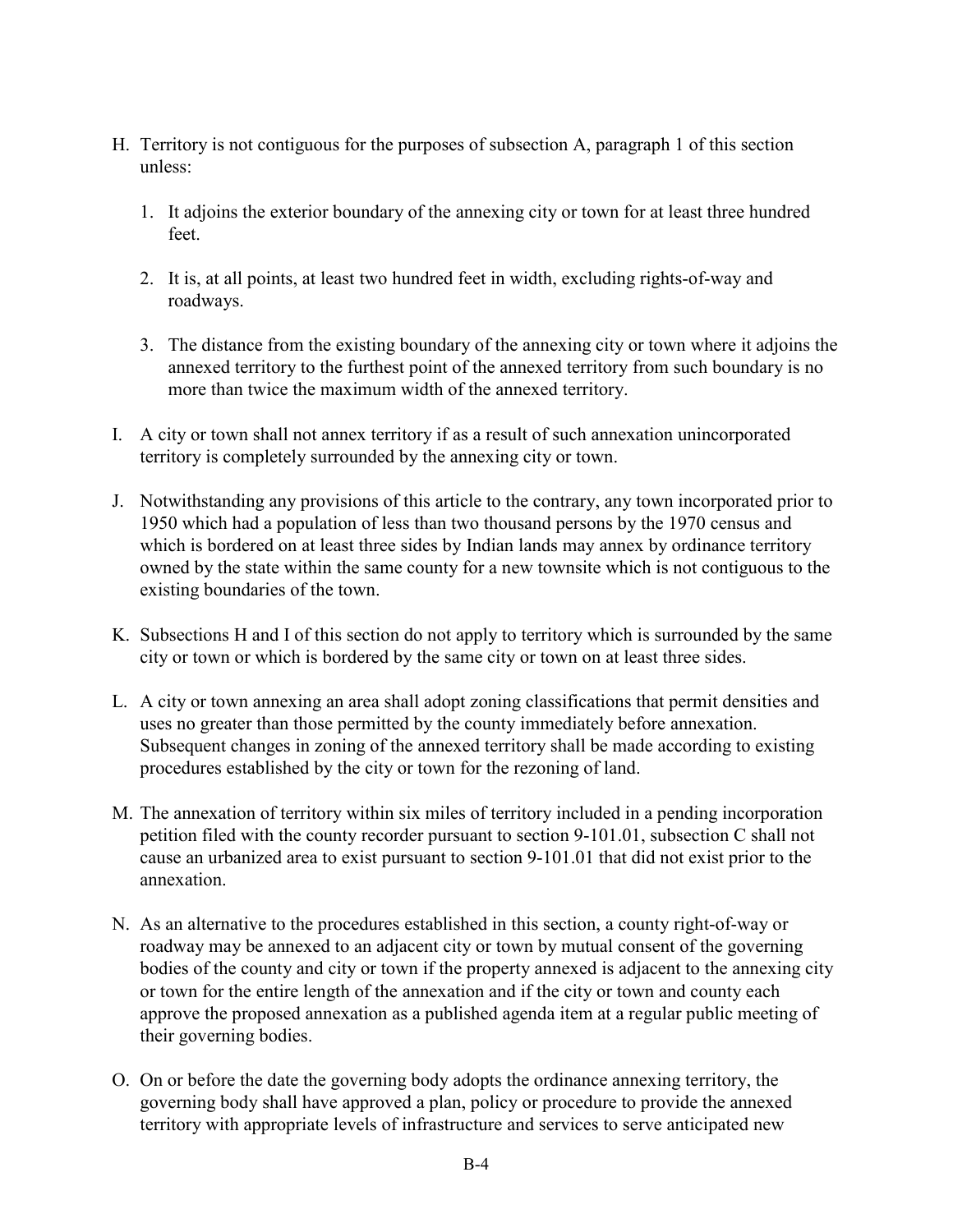development within ten years after the date when the annexation becomes final pursuant to subsection D of this section.

- P. If a property owner prevails in any action to challenge the annexation of the property owner's property, the court shall allow the property owner reasonable attorney fees and costs relating to the action from the annexing municipality.
- Q. A city or town may annex territory that is a county owned park or a park operated on public lands by a county as part of a management agreement if otherwise agreed to by the board of supervisors. If the board of supervisors does not agree to the annexation, the county owned park or park operated on public lands by a county as part of a management agreement shall be excluded from the annexation area, notwithstanding subsections H and I of this section. A county owned park or park operated on public lands by a county as part of a management agreement that is excluded from the annexation area pursuant to this subsection may subsequently be annexed with the permission of the board of supervisors notwithstanding any other provision of this section. For the purposes of this subsection, "public lands":
	- 1. Has the same meaning prescribed in section 37-901.
	- 2. Does not include lands owned by a flood control district.

#### **Section 9-471.01. Dates of signatures on petition; time limitation for validity of signatures**

- A. Each person signing a petition for the annexation of territory to a city or town shall, at the time he signs, write upon the petition the date on which he signs the petition.
- B. A signature on a petition for annexation shall not be valid if the petition has not been filed or accepted for filing within two years after the date the signature was placed on the petition.

#### **Section 9-471.02. Deannexation of Land From One Municipality and Annexation to Another Municipality**

- A. Notwithstanding any other provision of law to the contrary, territory may be deannexed and severed from one city or town and annexed to another city or town in accordance with the provisions of this section if the territory which is deannexed is contiguous to the city or town which annexes the territory.
- B. The governing body of a city or town which intends to deannex the territory shall by ordinance set forth the legal description of the territory and shall declare the deannexation of the territory contingent upon the fulfillment of the conditions of this section.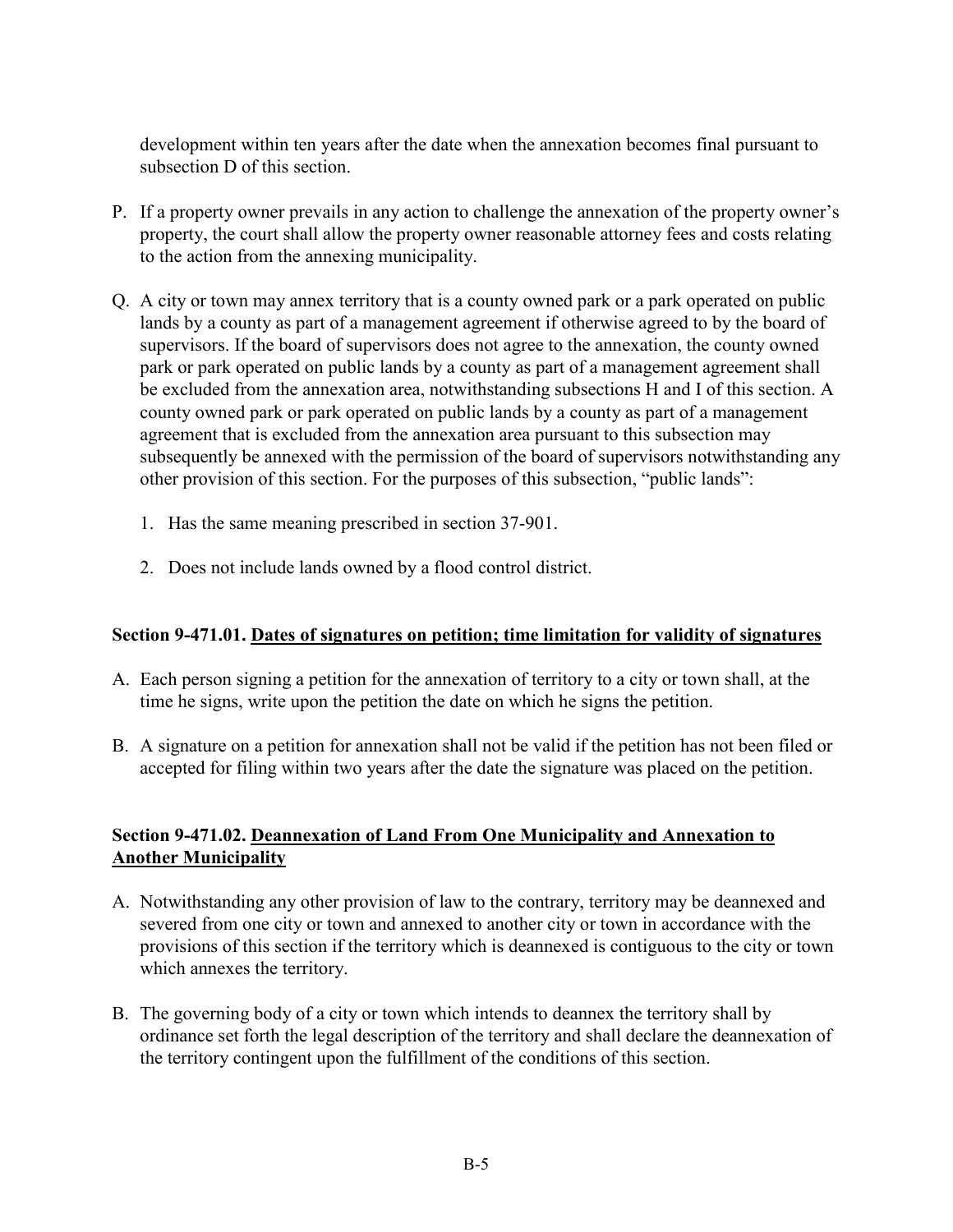- C. The governing body of the city or town which intends to annex the territory shall by ordinance set forth the legal description of the territory and shall declare the annexation of the territory contingent upon fulfillment of the conditions of this section.
- D. The ordinance passed by each governing body shall be filed with the board of supervisors which shall set a hearing date of not less than thirty nor more than sixty days from the date of the filing of the ordinances and shall notify the governing body of each city or town of the hearing date at least thirty days prior to the date.
- E. The governing body of the city or town desiring to deannex territory shall notify by letter the owner of any real property in the territory to be deannexed at least twenty days before the hearing by the board of supervisors. Such notification shall specify that the area is to be deannexed and annexed to another city or town and that such property shall continue to be subject to any tax lawfully assessed against it for the purpose of paying any indebtedness lawfully contracted by the governing body of the city or town while the property was within the corporate limits. The letter shall state that the property owner may protest the action by letter to the board of supervisors prior to the hearing or in person at the hearing. If property owners of fifty-one percent or more of the land area of the territory to be deannexed protest the action, then the board of supervisors shall deny the deannexation of the territory. No such action so denied shall be resubmitted to the board of supervisors for at least one year following such denial.
- F. Upon determining that the requirements of this section have been satisfied and upon the holding of the public hearing and upon determination that the protests filed are insufficient as defined by this section, the board of supervisors shall order that the territory be deannexed from one city or town and that the same territory be annexed to another city or town as specified in the two ordinances authorized by this section.
- G. The land deannexed and annexed shall not thereby be exempt from the payment of any taxes lawfully assessed against it for the purpose of paying any indebtedness lawfully contracted by the corporate authorities of such city or town while such land was within the limits thereof and which remains unpaid, and for the payment of which such land could be lawfully taxed.
- H. Whenever the governing body or the city or town which has deannexed territory shall levy a tax upon the property within such city or town for the purpose of paying indebtedness incurred before such deannexation, or any part thereof, and interest thereon, such governing body shall have the authority to levy a tax at the same rate and for the same purpose on the land so deannexed. In case the owner of any land so deannexed shall pay off and discharge a portion of such indebtedness equal in amount to the same proportion of the indebtedness which the assessed value of his land bears to the entire assessed value of all the property subject to taxation for the payment of such indebtedness, calculated according to the last assessment previous to such payment, then such land shall be exempted from further taxation to pay such indebtedness. Upon such payment being made, the canceled bonds or other evidences of payment of such portion of such indebtedness shall be deposited with the clerk of such city or town and a certificate shall be given by him stating that such payment has been made.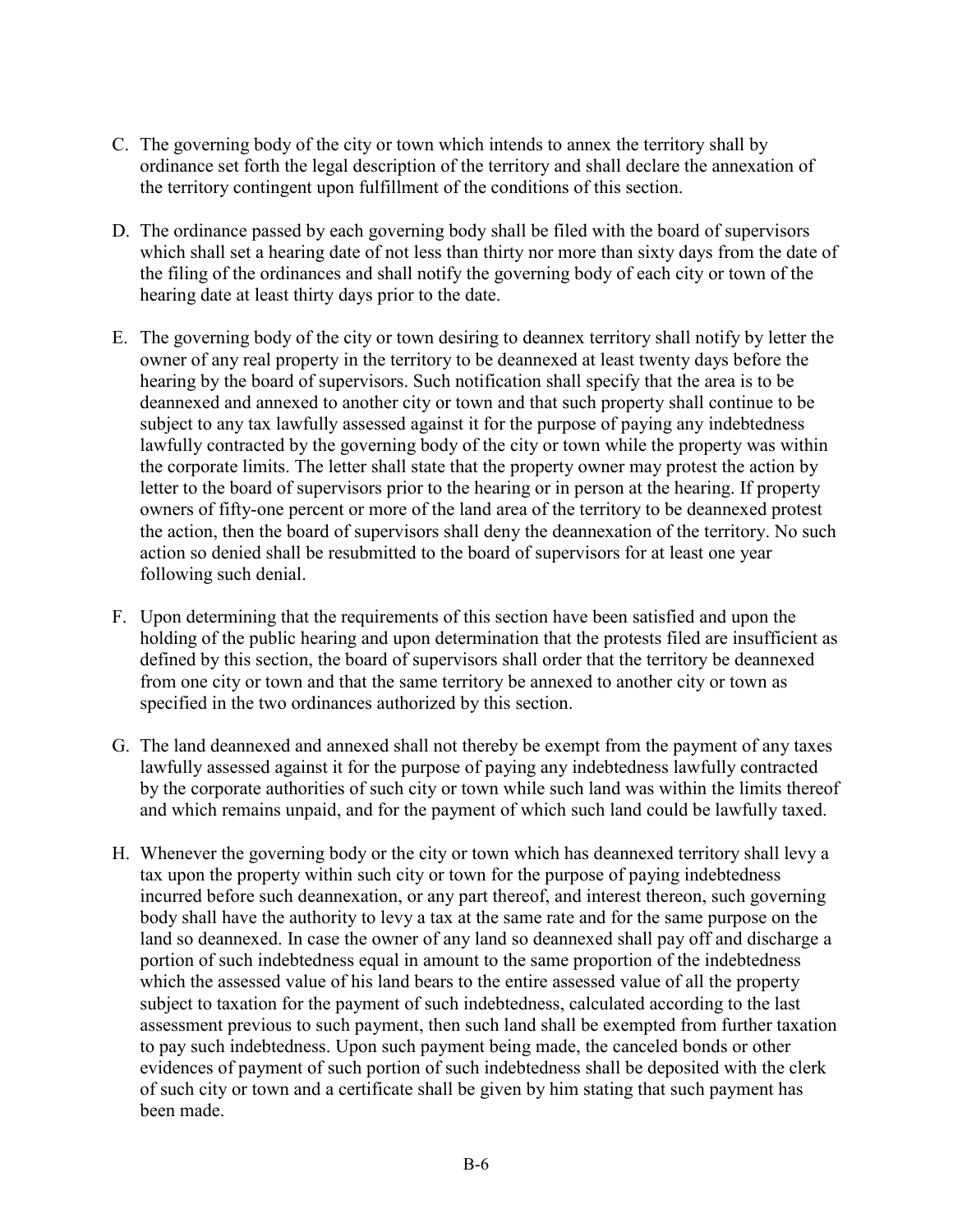I. A copy of the order of the board of supervisors ordering the deannexation and annexation of any land described in any city or town, certified by the clerk of the court, shall be filed for record in the recorder's office of the county in which such land is situated. Such record, or a copy of such order or decree, certified by the clerk of such court, shall be proof of the deannexation and annexation of such land.

#### **Section 9-471.03. Return of certain land to county; procedures**

- A. Notwithstanding any other law, territory may be deannexed, severed and returned to the county by a city or town if the territory is a county owned park, a park operated on public lands by a county as part of a management agreement or land owned by a flood control district.
- B. The governing body of a city or town that intends to return the territory to the county shall set forth by ordinance the legal description of the territory and shall declare the deannexation and return of the territory contingent on the fulfillment of the conditions of this section.
- C. The board of supervisors of the county that intends to receive the returned territory shall set forth by ordinance the legal description of the territory and shall declare the return of the territory contingent on fulfillment of the conditions of this section.
- D. The board of supervisors shall set a public hearing not less than thirty nor more than sixty days after the date the ordinance is filed. On the holding of the public hearing, the board of supervisors may order that the territory be returned as specified in the ordinance authorized by the city or town.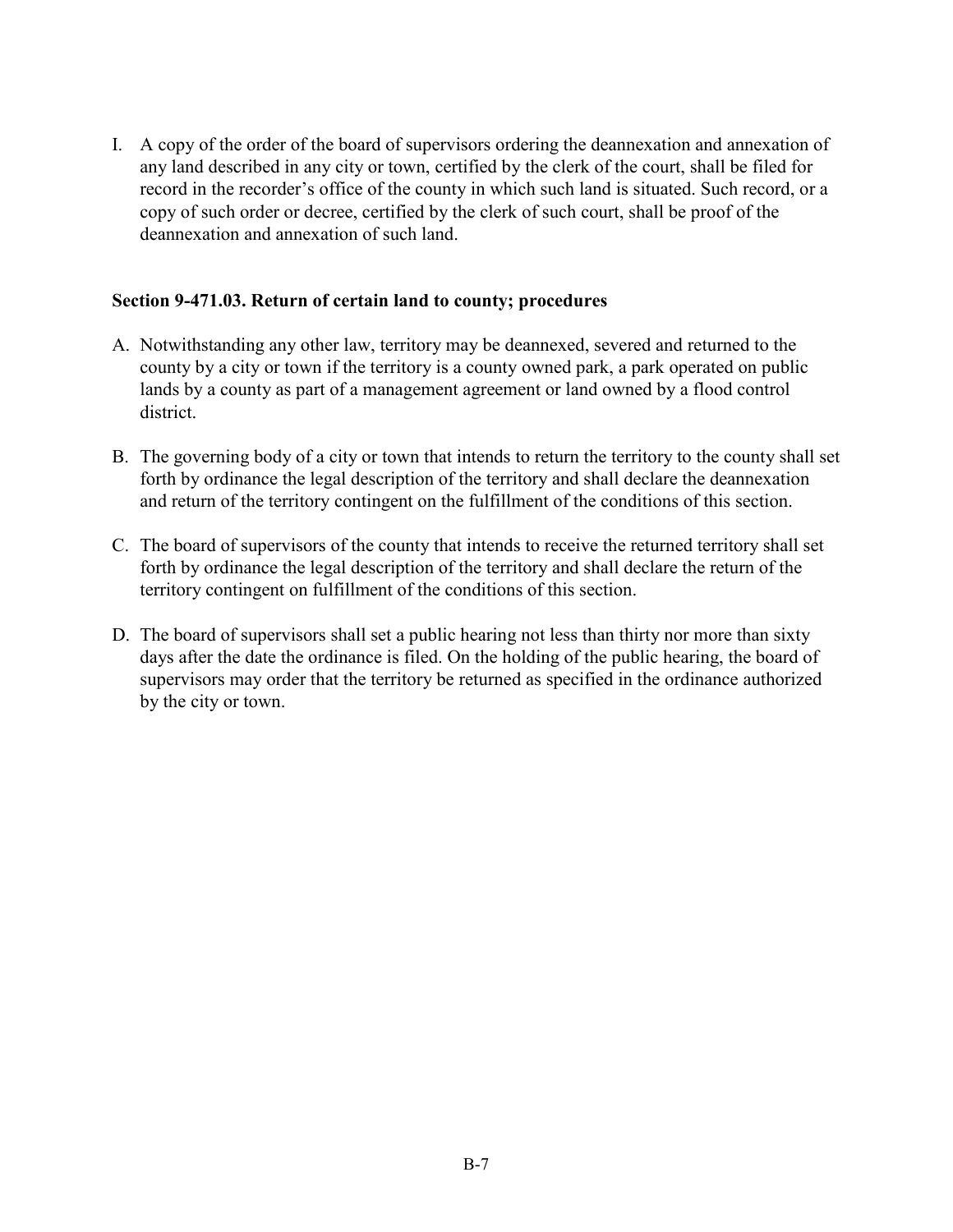## **Appendix C**

#### **MODEL ANNEXATION PETITION**

#### TO THE HONORABLE MAYOR AND COUNCIL OF THE (CITY/TOWN) OF \_\_\_\_\_\_\_\_\_\_\_\_\_\_\_\_\_\_\_\_\_\_, ARIZONA:

We, the undersigned, the owners of one-half or more in value of the real and personal property and more than one-half of the persons owning real and personal property that would be subject to taxation by the (City/Town) of \_\_\_\_\_\_\_\_\_\_ in the event of annexation within the territory proposed to be annexed, which is hereafter described, said territory being contiguous to the corporate limits of the (City/Town) of , with the exterior boundaries of the territory proposed to be annexed shown on the map attached hereto, marked Exhibit "A" and made a part hereof, request the (City/Town) of \_\_\_\_\_\_\_\_\_\_\_ to annex the following described territory, provided that the requirements of A.R.S. §9-471, and amendments thereto are fully observed.

The description of the territory proposed to be annexed, not already within the present limits of the (City/Town) of \_\_\_\_\_\_\_\_\_\_\_ and located in \_\_\_\_\_\_\_\_\_\_\_\_\_ County, Arizona, is as follows:

(Description)

|             | <b>NAME OF</b> | <b>MAILING</b> |       | PARCEL NUMBER OR         |
|-------------|----------------|----------------|-------|--------------------------|
| <b>DATE</b> | PROPERTY OWNER | ADDRESS        | PHONE | <b>LEGAL DESCRIPTION</b> |
|             |                |                |       |                          |
|             |                |                |       |                          |
|             |                |                |       |                          |
|             |                |                |       |                          |
|             |                |                |       |                          |
|             |                |                |       |                          |
|             |                |                |       |                          |
|             |                |                |       |                          |
|             |                |                |       |                          |
|             |                |                |       |                          |
|             |                |                |       |                          |
|             |                |                |       |                          |
|             |                |                |       |                          |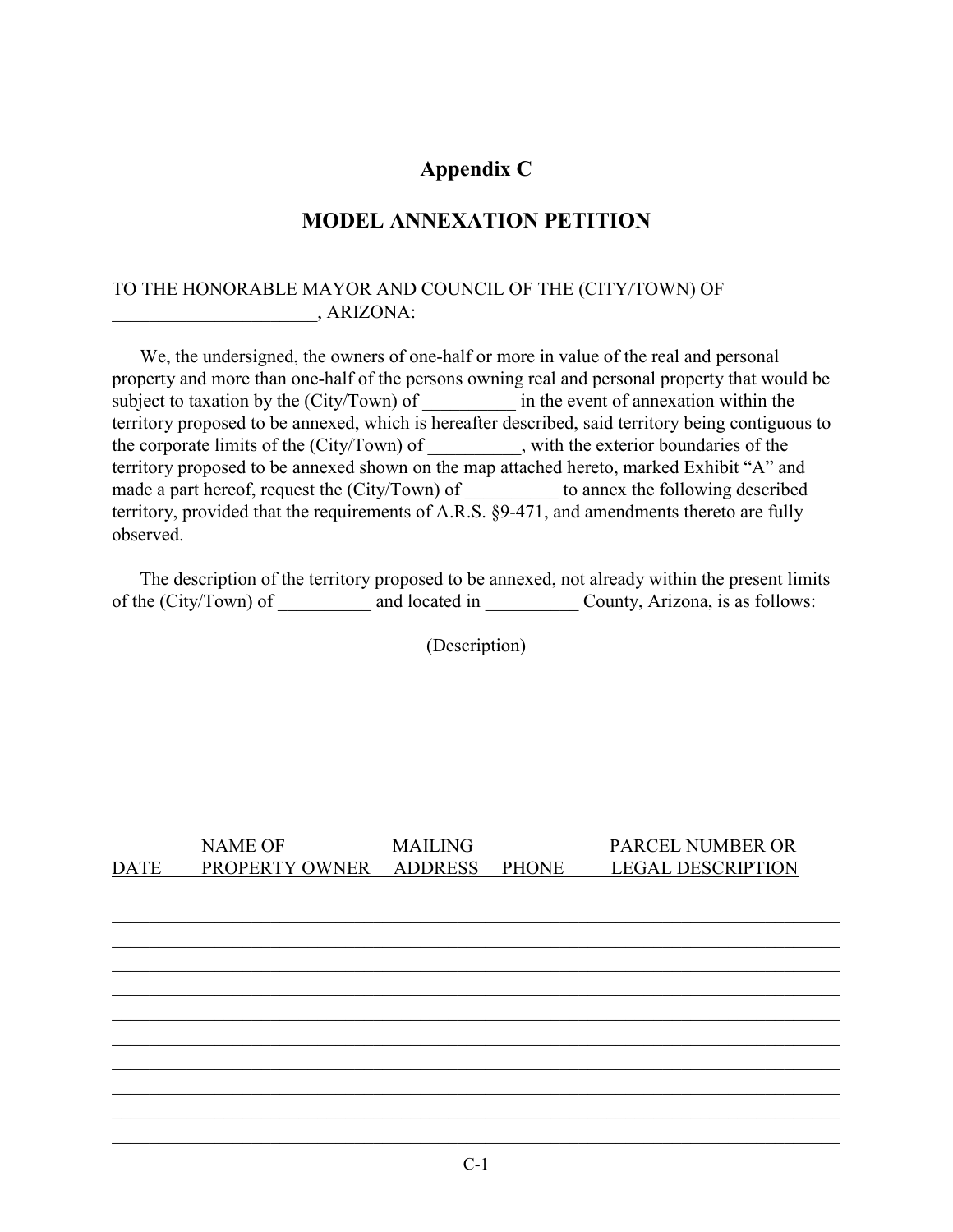# **Appendix D**

# **MODEL AFFIDAVIT REGARDING ANNEXATION**

Personally appears before me, who, first being duly sworn, deposes and says as follows:

- 1. I make this affidavit of my own personal knowledge.
- 2. I am the duly appointed \_\_\_\_\_\_\_\_\_\_ of the City/Town of \_\_\_\_\_\_\_\_\_\_\_\_, Arizona and I am qualified to make this affidavit on behalf of and for the City/Town.
- 3. I have made a diligent search of the records of the Office of the Clerk of the City/Town and of the Office of the \_\_\_\_\_\_\_\_\_\_\_\_\_\_\_\_\_ County Recorder for any annexation filing which might involve territory sought to be annexed in the City/Town Annexation Petition, which is filed herewith, with exhibits, in the Office of the County Recorder.
- 4. I hereby affirm, pursuant to A.R.S. §9-471(A)(6), that no part of the territory for which the attached Annexation Petition is filed is already subject to an earlier filing for annexation.

FURTHER AFFIANT SAYETH NOT.

(Name and Title)

SWORN TO AND SUBSCRIBED before me this  $\_\_\_\_\$  day of  $\_\_\_\_\$ , 20 $\_\_\_\$ .

\_\_\_\_\_\_\_\_\_\_\_\_\_\_\_\_\_\_\_\_\_\_\_\_\_\_\_\_\_\_\_\_\_\_\_\_\_

 $\mathcal{L}_\text{max}$  , which is a set of the set of the set of the set of the set of the set of the set of the set of the set of the set of the set of the set of the set of the set of the set of the set of the set of the set of Notary Public for the State of Arizona

My commission expires: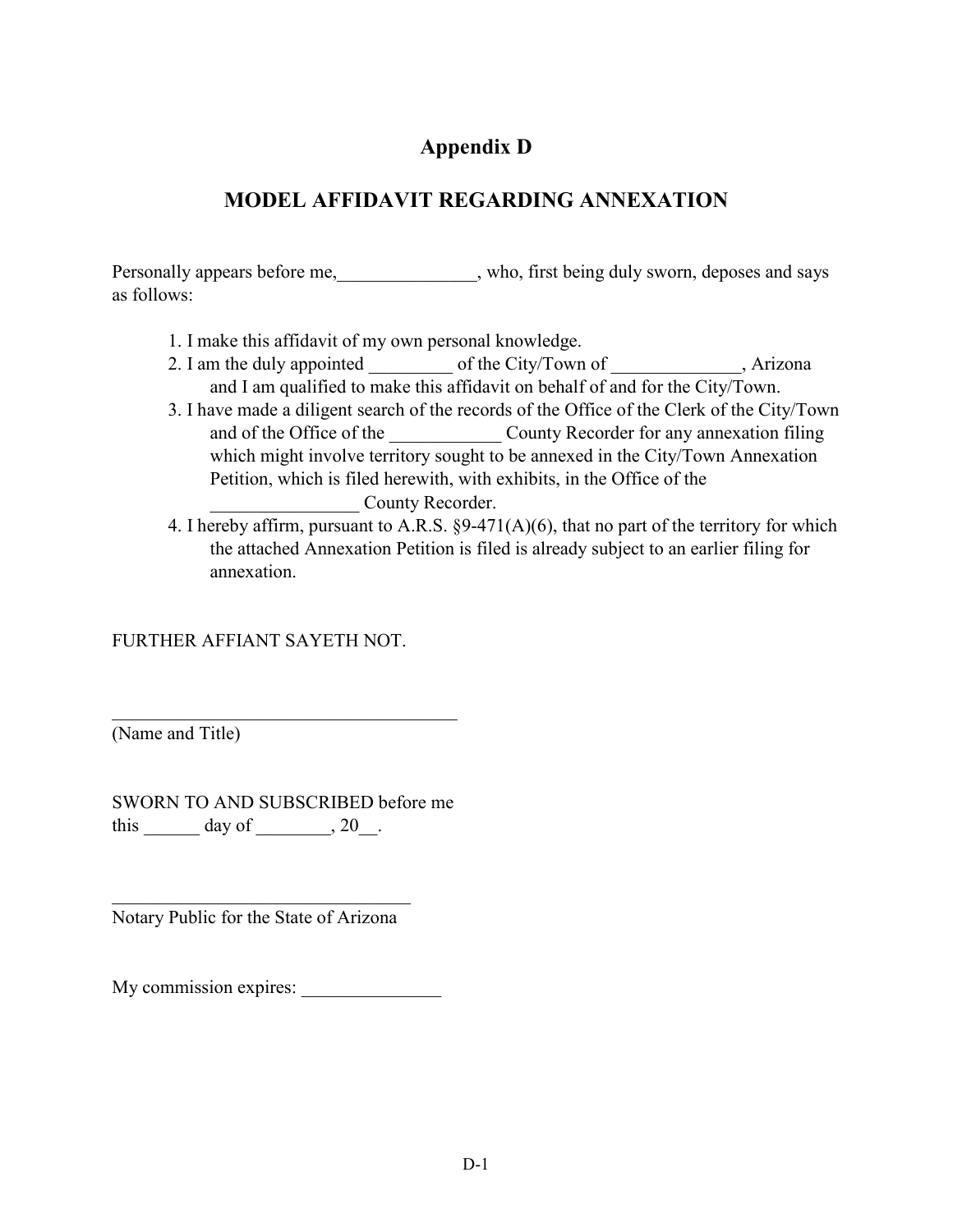## **Appendix E**

#### **A MODEL ANNEXATION ORDINANCE**

ORDINANCE NO.

AN ORDINANCE EXTENDING AND INCREASING THE CORPORATE LIMITS OF THE (CITY/TOWN) OF \_\_\_\_\_\_\_\_\_\_\_\_\_\_\_ COUNTY, STATE OF ARIZONA, PURSUANT TO THE PROVISIONS OF TITLE 9, CHAPTER 4, ARTICLE 7, ARIZONA REVISED STATUTES AND AMENDMENTS THERETO, BY ANNEXING THERETO CERTAIN TERRITORY CONTIGUOUS TO THE EXISTING (CITY/TOWN) LIMITS OF THE (CITY/TOWN) OF \_\_\_\_\_\_\_\_\_\_\_\_\_\_\_\_\_\_\_\_\_\_\_\_.

WHEREAS, a petition in writing, accompanied by a map or plot of said real property, having been filed and presented to the Mayor and Council of the (City/Town) of \_\_\_\_\_\_\_\_\_\_\_\_\_\_\_\_\_\_\_\_\_\_\_\_\_, Arizona, signed by the owners of more than one-half in value of the real and personal property and more than one-half of the persons owning real and personal property as would be subject to taxation by the (City/Town) of  $\qquad \qquad$  in the event of annexation within the territory and land hereinafter described as shown by the last assessment of said property, which said territory is contiguous to the (City/Town) of \_\_\_\_\_\_\_\_\_\_\_\_\_\_\_\_\_\_\_\_\_\_\_\_, and not now embraced within its limits, asking that the property more particularly hereinafter described be annexed to the (City/Town) of \_\_\_\_\_\_\_\_\_\_\_\_\_\_\_\_\_\_\_\_\_\_, and to extend and increase the corporate limits of the (City/Town) of so as to embrace the same; and

WHEREAS, the Mayor and Council of the (City/Town) of \_\_\_\_\_\_\_\_\_\_\_\_\_\_\_\_\_\_\_\_\_\_\_\_\_\_\_, Arizona, are desirous of complying with said petition and extending and increasing the corporate limits of the (City/Town) of to include said territory; and

WHEREAS, the said petition sets forth a true and correct description of all the exterior boundaries of the entire area proposed to be annexed to the (City/Town) of \_\_\_\_\_\_\_\_\_\_\_\_\_\_\_\_\_\_\_\_\_\_\_\_, and had attached thereto at all times an accurate map of the territory desired to be annexed; and

WHEREAS, no alterations increasing or reducing the territory sought to be annexed have been made after the said petition had been signed by any owner of real and personal property in such territory; and

WHEREAS, the provisions of A.R.S. §9-471, and amendments thereto, have been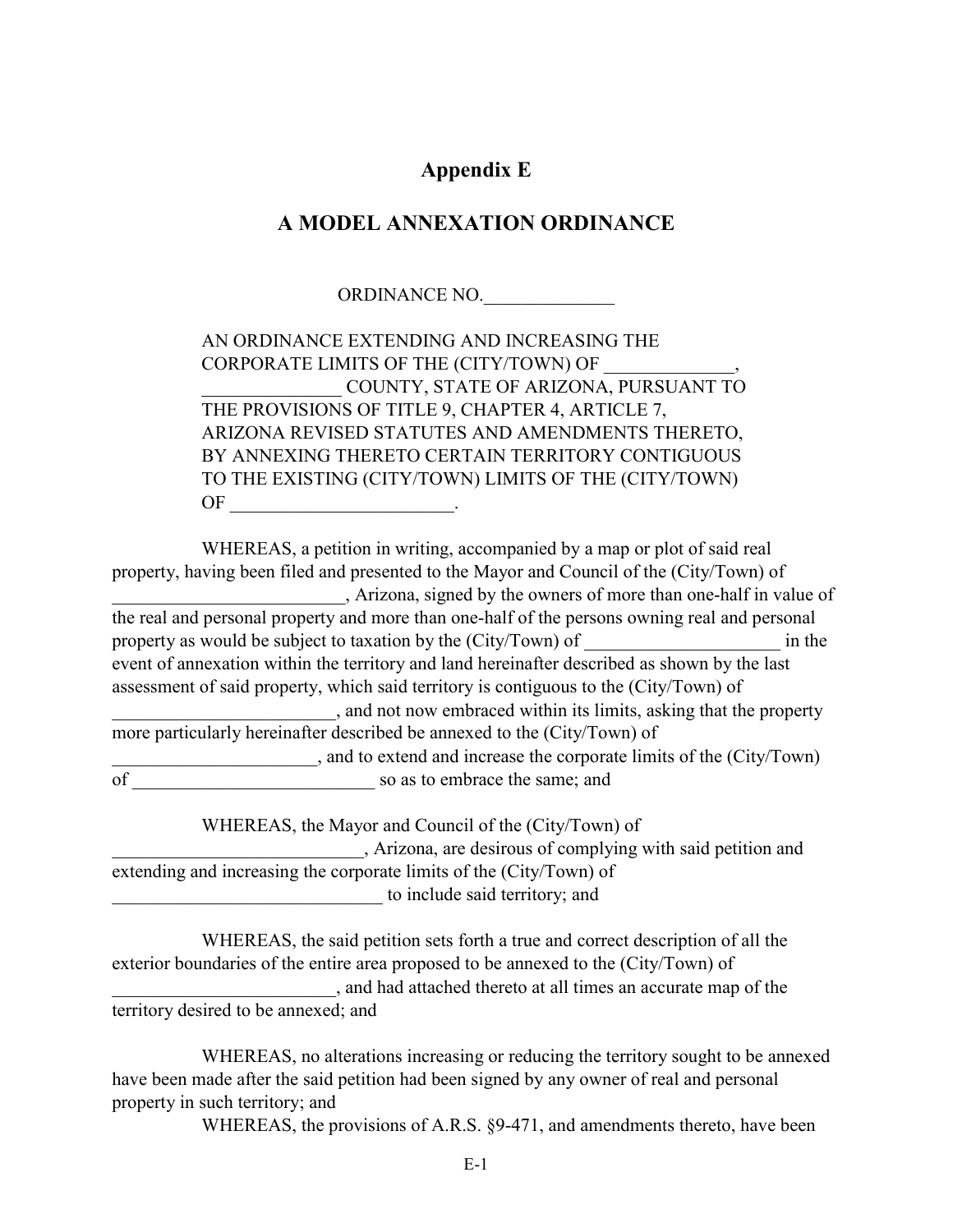fully observed; and

WHEREAS, proper and sufficient certification and proof of the foregoing facts are now on file in the office of the (City/Town) Clerk of the (City/Town) of \_\_\_\_\_\_\_\_\_\_\_\_\_\_\_\_\_\_\_\_\_\_\_\_, Arizona, together with a true and correct copy of the original petition referred to herein, which is on file in the office of the county recorder;

NOW, THEREFORE, BE IT ORDAINED BY THE MAYOR AND COUNCIL OF THE (CITY/TOWN) OF \_\_\_\_\_\_\_\_\_\_\_\_\_\_\_\_\_\_\_\_\_\_\_\_\_\_\_, ARIZONA, AS FOLLOWS:

SECTION 1. That the following described territory be, and the same hereby is, annexed to the (City/Town) of \_\_\_\_\_\_\_\_\_\_\_\_\_\_\_\_\_\_\_\_\_, and that the present corporate limits be, and the same hereby are, extended and increased to include the following described territory contiguous to the present (City/Town) limits, to wit:

(Legal description of area to be annexed may be description by lot and block, or legal description of perimeter of area to be annexed.)

SECTION 2. That a copy of this ordinance, together with an accurate map of the territory hereby annexed to the (City/Town) of  $\qquad \qquad$ , certified by the Mayor of said (City/Town), be forthwith filed and recorded in the office of the County Recorder of County, Arizona and that a copy of this ordinance be provided to the Clerk of the Board of Supervisors of \_\_\_\_\_\_\_\_\_\_\_\_\_\_\_\_\_\_\_\_\_\_\_\_\_\_\_County, Arizona.

SECTION 3. WHEREAS, it is necessary for the preservation of the peace, health and safety of the (City/Town) of \_\_\_\_\_\_\_\_\_\_\_\_\_\_\_\_\_\_\_\_\_\_\_ that this ordinance become immediately effective, an emergency is declared to exist, and this ordinance shall be effective immediately upon its passage and adoption.

PASSED AND ADOPTED by the Mayor and Common Council of the (City/Town) of  $\therefore$  Arizona, this  $\frac{1}{\text{day of}}$  day of  $\frac{1}{\text{day of}}$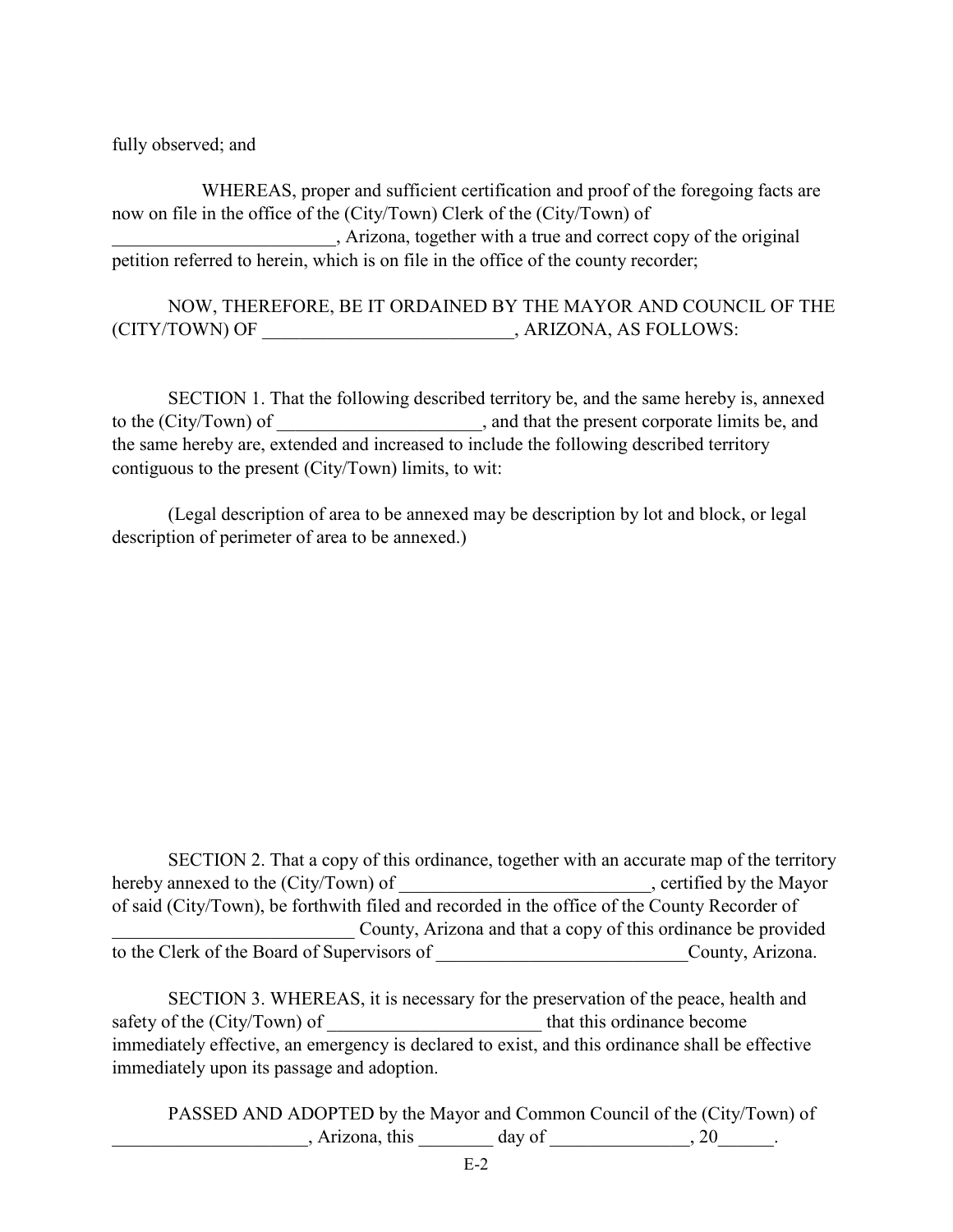APPROVED this  $\_\_\_\_\$  day of  $\_\_\_\_\_\$ , 20 $\_\_\_\_\$ .

Mayor

 $\mathcal{L}_\text{max}$  and  $\mathcal{L}_\text{max}$  and  $\mathcal{L}_\text{max}$  and  $\mathcal{L}_\text{max}$ 

ATTEST:

Clerk

APPROVED AS TO FORM:

 $\mathcal{L}_\mathcal{L}$  , which is a set of the set of the set of the set of the set of the set of the set of the set of the set of the set of the set of the set of the set of the set of the set of the set of the set of the set of

 $\mathcal{L}_\mathcal{L}$  , which is a set of the set of the set of the set of the set of the set of the set of the set of the set of the set of the set of the set of the set of the set of the set of the set of the set of the set of

Attorney

Note: A map of the area annexed along with the certification of the map must be included with the ordinance and published with the ordinance. The certification appears on the next page.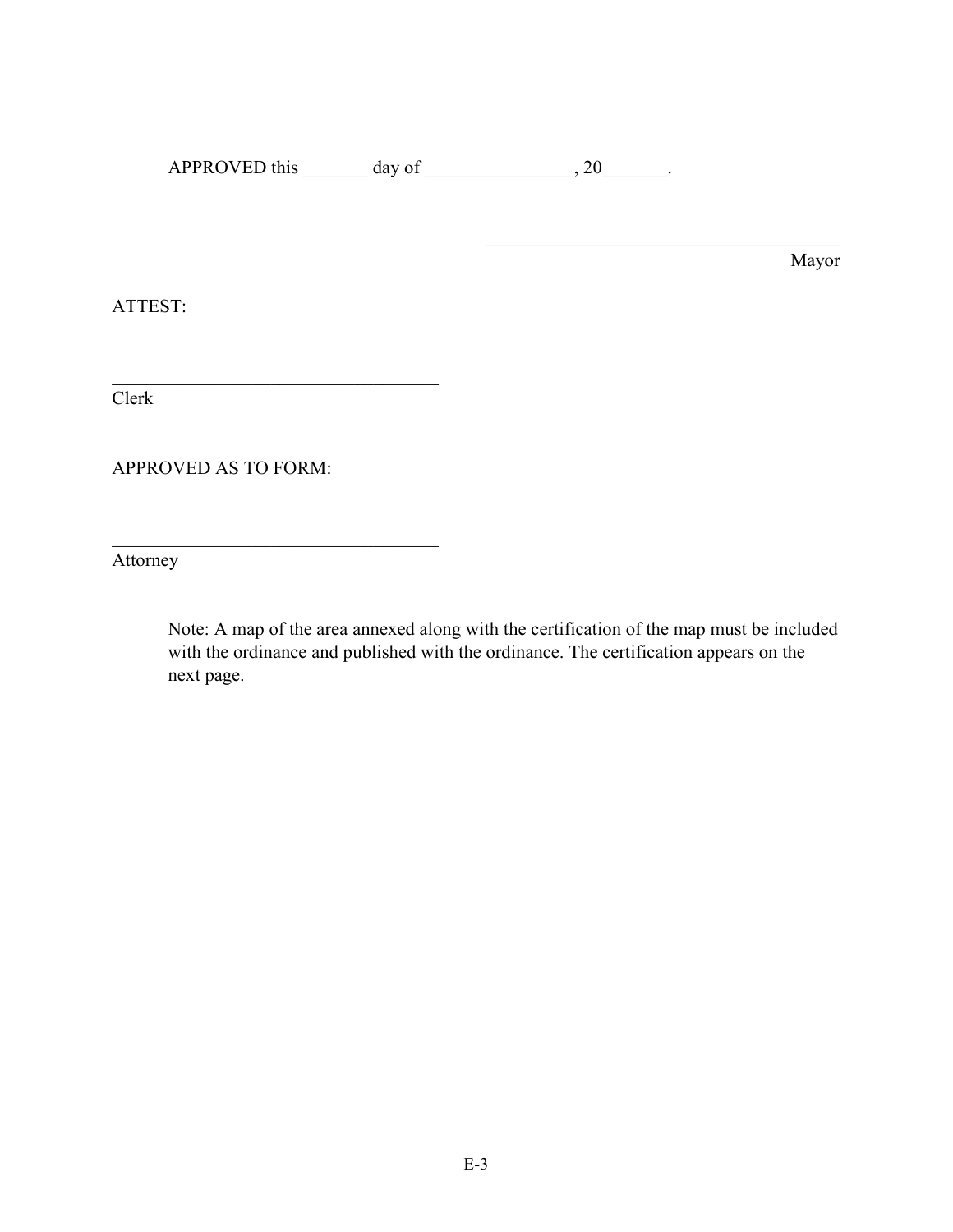## **CERTIFICATION OF MAP**

#### MAP OF AREA TO BE ANNEXED

I, \_\_\_\_\_\_\_\_\_\_\_\_\_\_\_\_\_\_\_, Mayor of the (City/Town) of \_\_\_\_\_\_\_\_\_\_\_\_\_\_\_, Arizona, do hereby certify that the foregoing map is a true and correct map of the territory annexed under and by virtue of the petition of the real and personal property owners in the said territory and by Ordinance No. \_\_\_\_\_\_\_\_\_\_\_, annexing the territory described in Ordinance No. and as shown on said map as a part of the territory to be included within the corporate limits of the (City/Town) of \_\_\_\_\_\_\_\_\_\_\_\_\_\_\_\_\_\_\_, Arizona.

Mayor

ATTEST:

 $\mathcal{L}_\mathcal{L}$  , which is a set of the set of the set of the set of the set of the set of the set of the set of the set of the set of the set of the set of the set of the set of the set of the set of the set of the set of

Clerk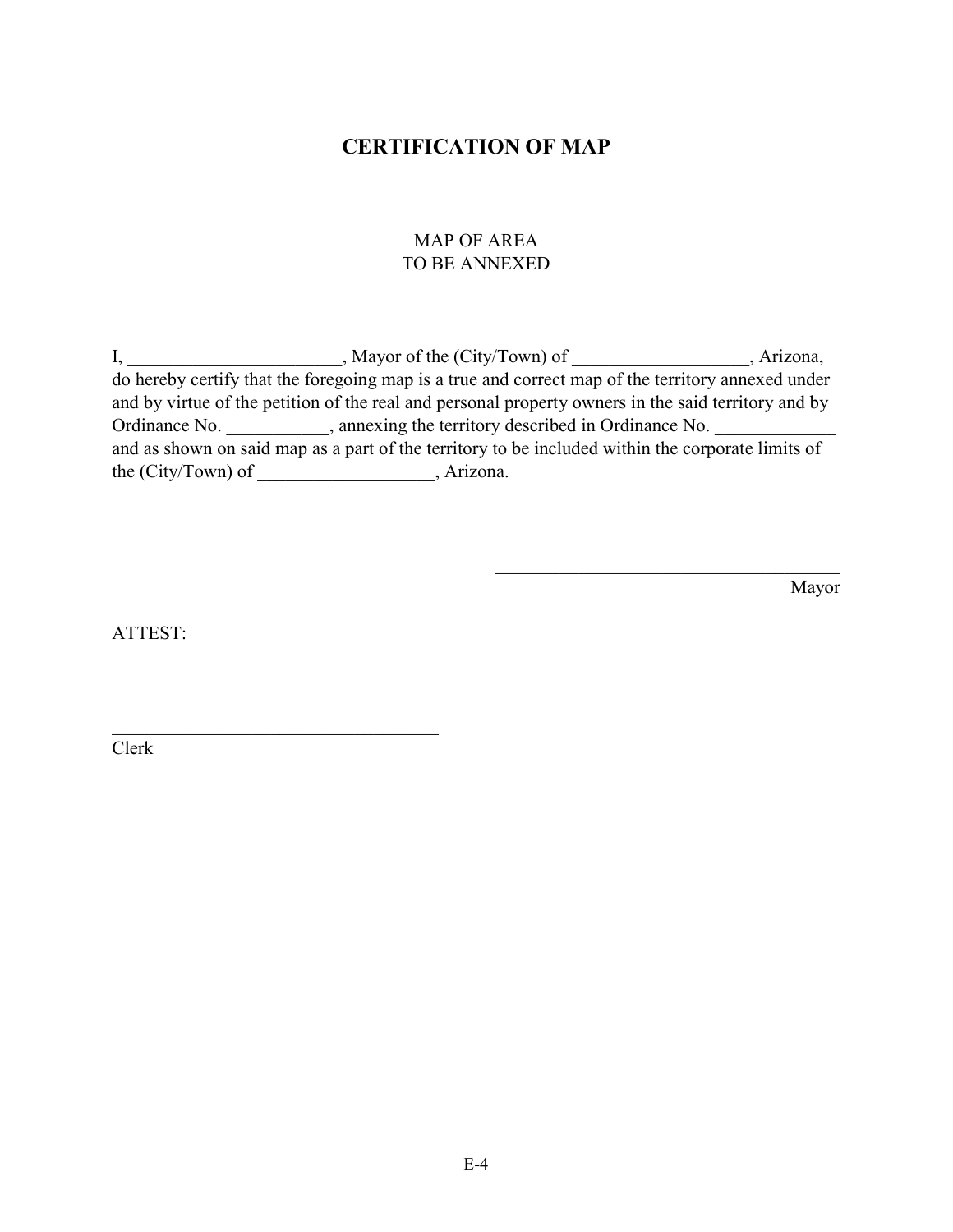# **Appendix F**

# **ANNEXATION MAP DISTRIBUTION**

The following list of agencies has been compiled to provide some direction on the distribution of the annexation map and, when applicable, the annexation ordinance as well. Such notifications vary considerably across the State, but this list may be helpful to you in preparing your own mailing list.

- A. County Offices
	- 1. Recorder
	- 2. Assessor
	- 3. Clerk of the Board of Supervisors
	- 4. Engineer
	- 5. Highway Department
	- 6. Planning and Zoning Commission
	- 7. Election Department
- B. Gas, Electric, Telephone, Cable and other utilities serving the city/town
- C. Arizona Department of Transportation 206 South 17th Avenue Phoenix, Arizona 85007
- D. Department of Revenue (annexation ordinance and map) 1600 West Monroe Phoenix, Arizona 85007
- E. Office of Economic Opportunity State Demographer's Office 100 North 15th Ave, Suite 103 Phoenix, Arizona 85007
- F. Postmaster
- G. Chief, Voting Section Civil Rights Division Room 7254 - NWB Department of Justice 950 Pennsylvania Ave., NW Washington, DC 20530